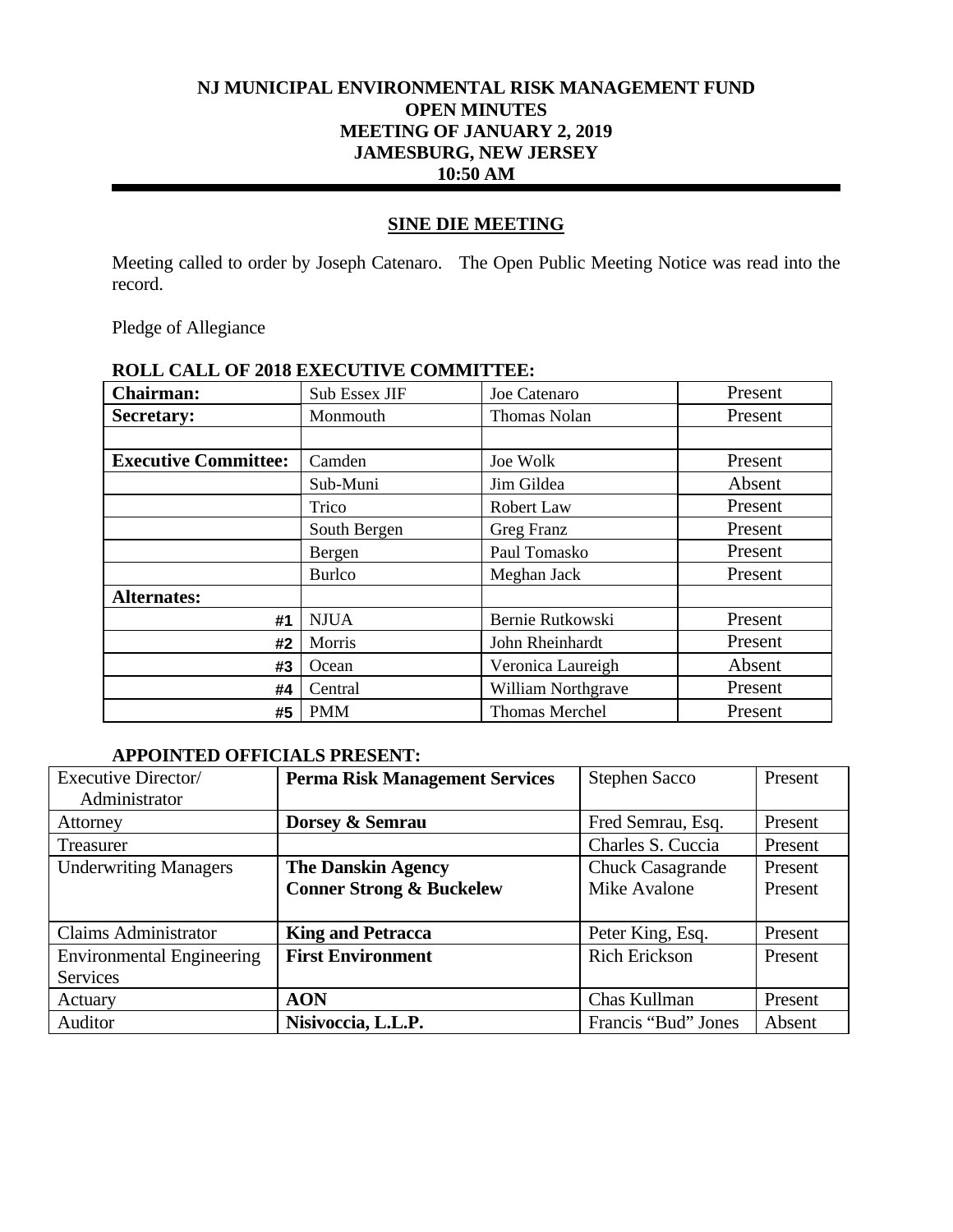#### **OTHERS PRESENT:**

David Grubb, PERMA Joseph Hrubash, PERMA Cate Kiernan, PERMA Brad Stokes, PERMA Pauline Kontomanolis, PERMA Robyn Walcoff, PERMA Nancy Ghani, PERMA Jason Thorpe, PERMA Joeen Ciannella, PERMA Paul Shives, JA Montgomery Katie Osborne, CS&B Sunita Dahr, First Environment Paul Forlenza, AJ Gallagher Paul Miola, PJM Consultants Frank Covelli, RMC Ezio Altamura, RMC Alison Kelly, RMC John Casagrande, RMC

### **APPROVAL OF MINUTES**: November 14, 2018

#### **MOTION TO APPROVE OPEN AND CLOSED MINUTES OF NOVEMBER 15, 2018**

| <b>MOTION:</b> | <b>Commissioner Wolk</b>       |  |
|----------------|--------------------------------|--|
| <b>SECOND:</b> | <b>Commissioner Gildea</b>     |  |
| VOTE:          | 11 ayes, 0 nays, 1 abstention  |  |
|                | <b>Commissioner Rheinhardt</b> |  |

#### **CORRESPONDENCE :**

None

#### **OLD BUSINESS:**

Mr. Sacco reminded the Board that following the departure of the PS&S E-JIF account team in October, the E-JIF decided to have First Environment handle the PS&S service territory. He advised that fees were never allocated for First Environment to handle the additional members, but noted the available funds were in the budget. Mr. Sacco then asked for a motion to approve a contract addendum for First Environment.

# **MOTION TO APPROVE THE FIRST ENVIRONMENT 2018 CONTRACT ADDENDUM AT A FEE NOT TO EXCEED \$7,500 FOR SERVICING THE FORMER PS&S SERVICE TERRITORY FOR A 3 MONTH PERIOD:**

| <b>MOTION:</b> | Commissioner Tomasko |
|----------------|----------------------|
| <b>SECOND:</b> | Commissioner Law     |
| VOTE:          | <b>Unanimous</b>     |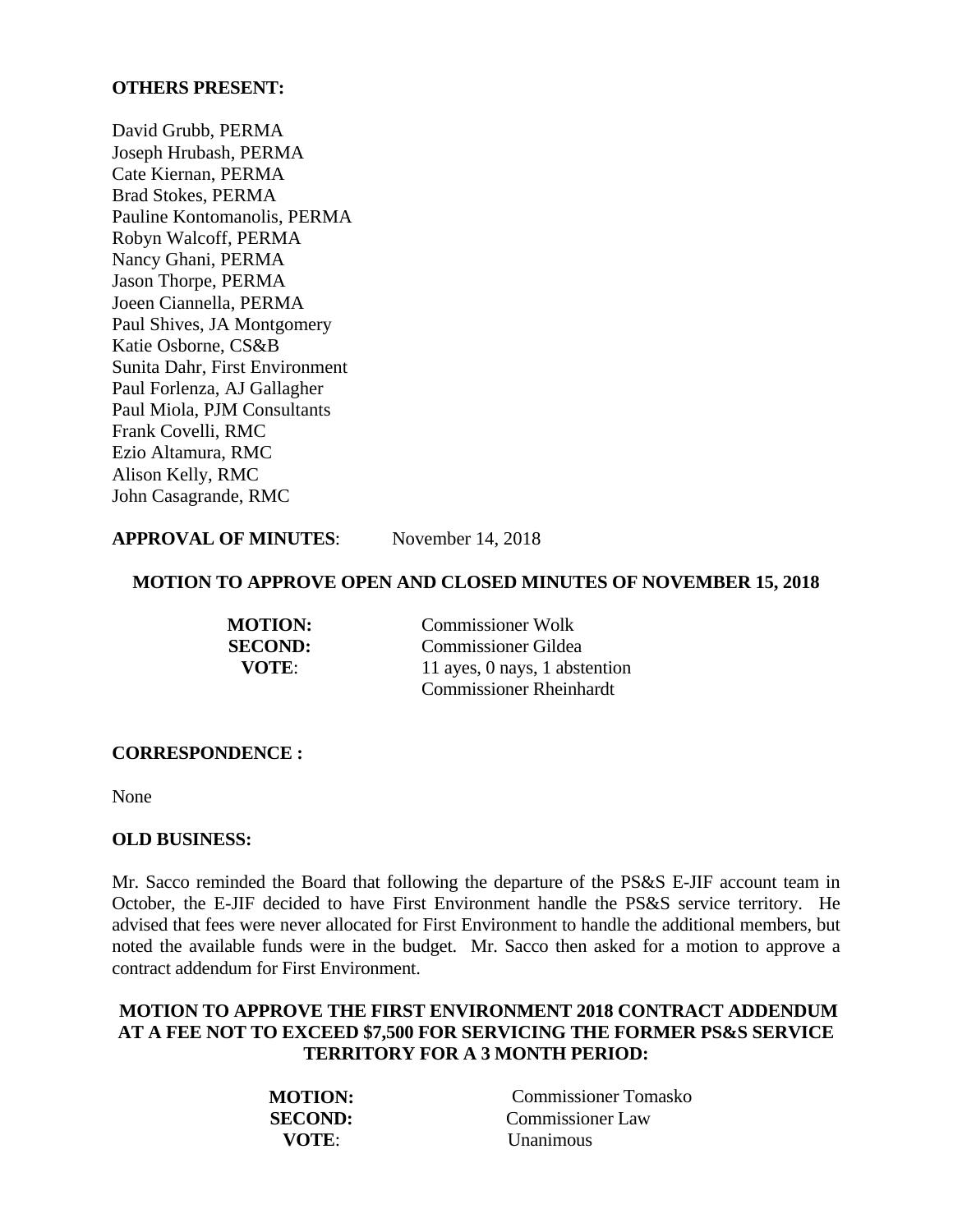Chairman Catenaro thanked the Commissioners for the opportunity to Chair the Fund in 2018.

#### **ADJOURN SINE DIE MEETING:**

| <b>MOTION:</b> | <b>Commissioner Rheinhardt</b> |
|----------------|--------------------------------|
| <b>SECOND:</b> | <b>Commissioner Rutkowski</b>  |
| VOTE:          | <i>Unanimous</i>               |

# **MOTION TO OPEN FLOOR FOR NOMINATIONS OF CHAIRMAN, SECRETARY, EXECUTIVE COMMITTEE, AND ALTERNATES:**

| <b>MOTION:</b> | Commissioner Catenaro |
|----------------|-----------------------|
| <b>SECOND:</b> | Commissioner Wolk     |
| VOTE:          | <i>Unanimous</i>      |

Commissioner Catenaro referred to the recommended slate within the Nominating Committee report:

| <b>Chairman:</b>            | Trico         | Robert Law            |
|-----------------------------|---------------|-----------------------|
| <b>Secretary:</b>           | South Bergen  | Greg Franz            |
|                             |               |                       |
| <b>Executive Committee:</b> | Bergen        | Paul Tomasko          |
|                             | <b>Burlco</b> | Meghan Jack           |
|                             | <b>NJUA</b>   | Bernie Rutkowski      |
|                             | Sub Essex JIF | Joe Catenaro          |
|                             | Monmouth      | Thomas Nolan          |
|                             | Camden        | Joe Wolk              |
| <b>Alternates:</b>          |               |                       |
| #1                          | Morris        | Michael Guarino       |
| #2                          | Ocean         | Veronica Laureigh     |
| #3                          | Central       | William Northgave     |
| #4                          | <b>PMM</b>    | <b>Thomas Merchel</b> |
| #5                          | Sub-Muni      | <b>Megan Champney</b> |

Mr. Sacco asked for additional nominations. Hearing none, Mr. Sacco asked for a motion to close nominations and confirm elections.

## **MOTION TO CLOSE NOMINATIONS AND CONFIRM ELECTIONS AS RECOMMENDED BY THE NOMINATING COMMITTEE**

| <b>MOTION:</b> | Commissioner Jack        |
|----------------|--------------------------|
| <b>SECOND:</b> | <b>Commissioner Wolk</b> |
| VOTE:          | <b>Unanimous</b>         |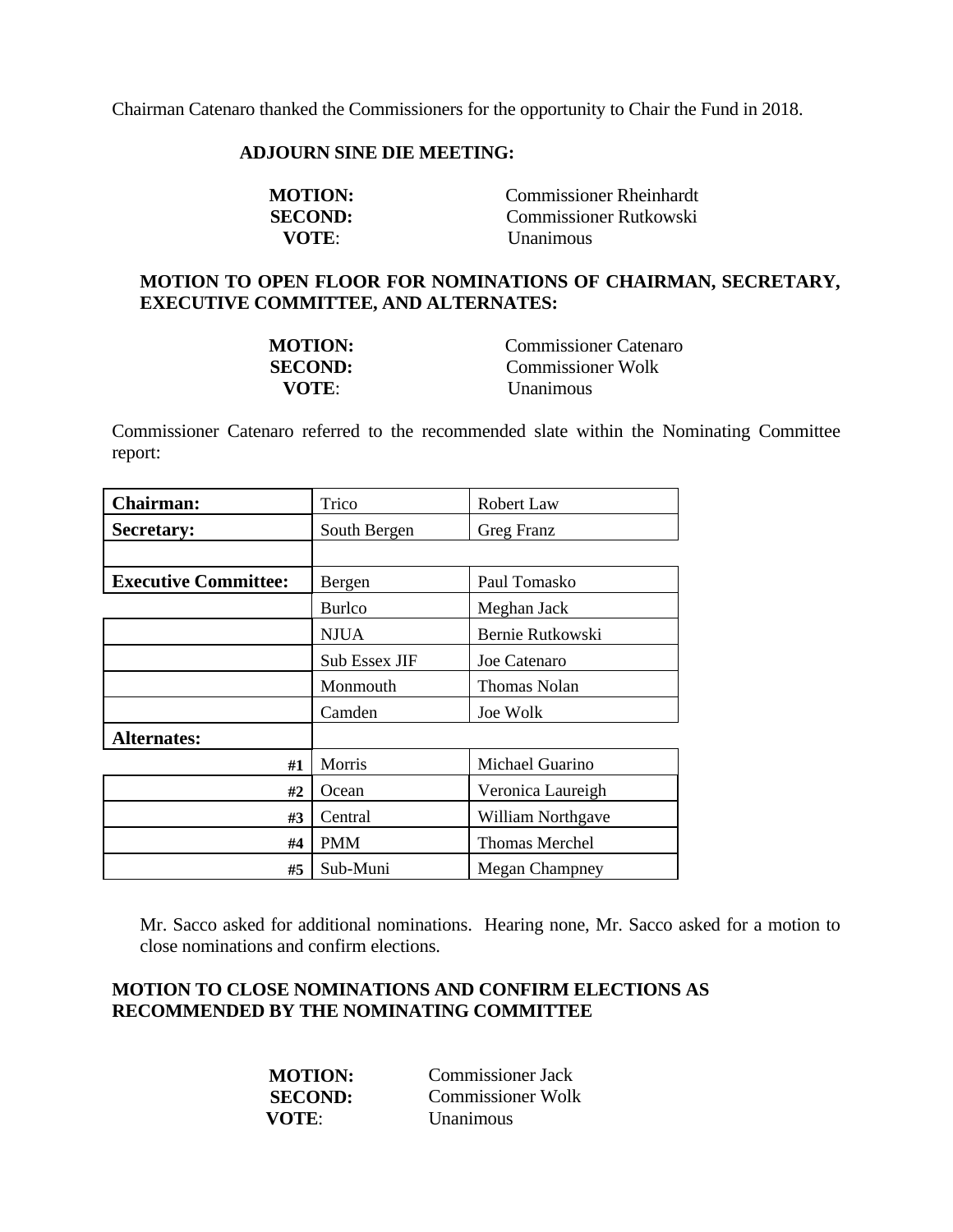The Fund Attorney administered oath of office for Chairman, Secretary, Executive Committee and all Board Members.

# *Oaths of Office made a part of the Minutes*

Mr. Sacco asked for a roll call of the full 2019 Board of Commissioners:

| Trico                | <b>Robert Law</b>     | Present |
|----------------------|-----------------------|---------|
| South Bergen         | Greg Franz            | Present |
|                      |                       |         |
| Bergen               | Paul Tomasko          | Present |
| <b>Burlco</b>        | Meghan Jack           | Present |
| <b>NJUA</b>          | Bernie Rutkowski      | Present |
| <b>Sub Essex JIF</b> | Joe Catenaro          | Present |
| Monmouth             | <b>Thomas Nolan</b>   | Present |
| Camden               | <b>Joe Wolk</b>       | Present |
|                      |                       |         |
| Morris               | Jon Rheinhardt        | Present |
| Ocean                | Veronica Laureigh     | Present |
| Central              | William Northgave     | Present |
| <b>PMM</b>           | <b>Thomas Merchel</b> | Present |
| Sub-Muni             | <b>Megan Champney</b> | Present |

#### **ROLL CALL OF 2019 COMMISSIONERS:**

Chairman Law asked Mr. Sacco to review the reorganization resolutions with the committee. Mr. Sacco requested the following Resolutions be considered for adoption with one motion, unless an Executive Committee member objected:

# **RESOLUTION 1-19 CERTIFYING THE ELECTION OF ROBERT LAW AS CHAIRMAN AND GREG FRANZ AS SECRETARY FOR FUND YEAR 2019**:

Resolution presented to confirm elections of Chairman and Secretary of the Fund.

**RESOLUTION 2-19 FUND PROFESSIONAL APPOINTMENT AND PROFESSIONAL SERVICE AGREEMENTS**: Resolution presented to confirm appointments of Fund Professionals approval of Professional Service Agreements.

| <b>Executive Director</b>    | Perma Risk Management Services                      |
|------------------------------|-----------------------------------------------------|
| <b>Fund Attorney</b>         | Fred Semrau, Esq.                                   |
| <b>Claims Administrator</b>  | Peter King, Esq.                                    |
| <b>Treasurer</b>             | <b>Charles Cuccia</b>                               |
| <b>Asset Manager</b>         | <b>Wilmington Trust</b>                             |
| Auditor                      | Francis (Bud) Jones of Nisivoccia LLP               |
| <b>Underwriting Managers</b> | Danskin Insurance Agency, Inc. and Conner Strong    |
|                              | & Buckelew                                          |
| Actuary                      | Aon                                                 |
| Environmental Engineering    | First Environment $- Mr.$ Sacco noted that there is |
|                              | only one environmental firm for 2019 and it is a 1  |
|                              | year ppointment.                                    |
| Legislative Agent            | <b>PPAG</b>                                         |
|                              |                                                     |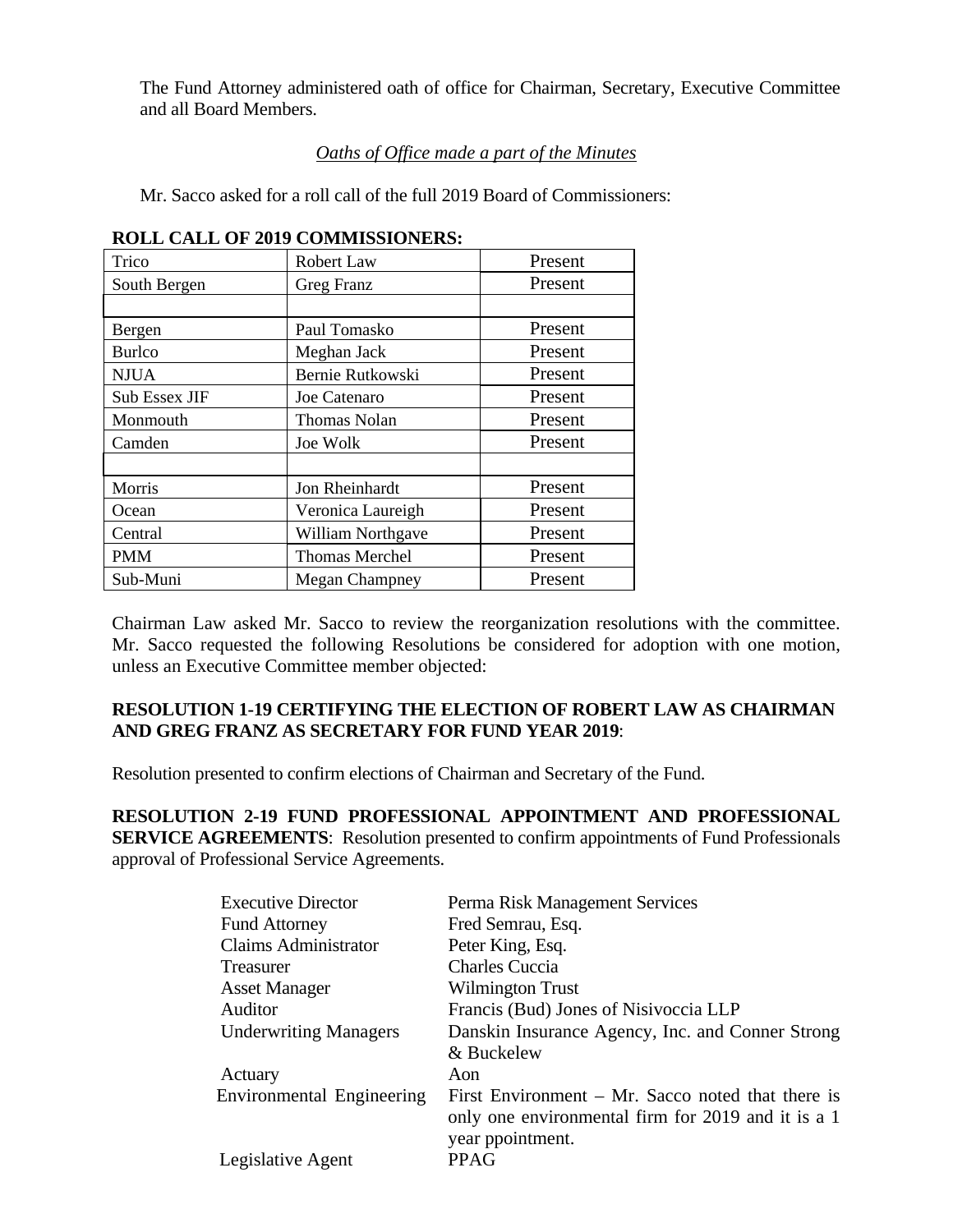**Resolution 3-19 - Establishing a Funds Records Program Resolution 4-19 - Establishing a Fiscal Management Plan Resolution 5-19 - Establishing Public Meeting Procedures Resolution 6-19 - Purchase of Excess Insurance Resolution 7-19 - Risk Management Plan Resolution 8-19 - Establishing a Defense Panel Resolution 9-19 - Establishing Meeting Compensation for Board Members Resolution 10-19-Establishing Standing Committees** 

#### **MOTION TO ADOPT RESOLUTIONS NO. 1-19 THROUGH 10-19**

| <b>MOTION:</b>         | <b>Commissioner Jack</b>  |
|------------------------|---------------------------|
| <b>SECOND:</b>         | <b>Commissioner Nolan</b> |
| <b>ROLL CALL VOTE:</b> | <i>Unanimous</i>          |

**2019 STANDING COMMITTEES –** Chairman Law referred to the list of 2019 standing committees enclosed within the agenda packet. He noted that there is a vacancy on the Rules  $\&$ Contracts Committee and advised that if any commissioner wishes to serve on a standing committee they should let him or the Executive Director know.

#### **COVERAGE COMMITTEE**

Tom Nolan Joe Catenaro Veronica Laureigh

#### **RULES & CONTRACTS COMMITTEE**

Joe Wolk *Vacant* 

#### **BUDGET & FINANCE COMMITTEE**

Tom Nolan Greg Franz

### **NOMINATING COMMITTEE**

Joe Catenaro Greg Franz

#### **CLAIMS COMMITTEE**

Tom Nolan Greg Franz Bernie Rutkowski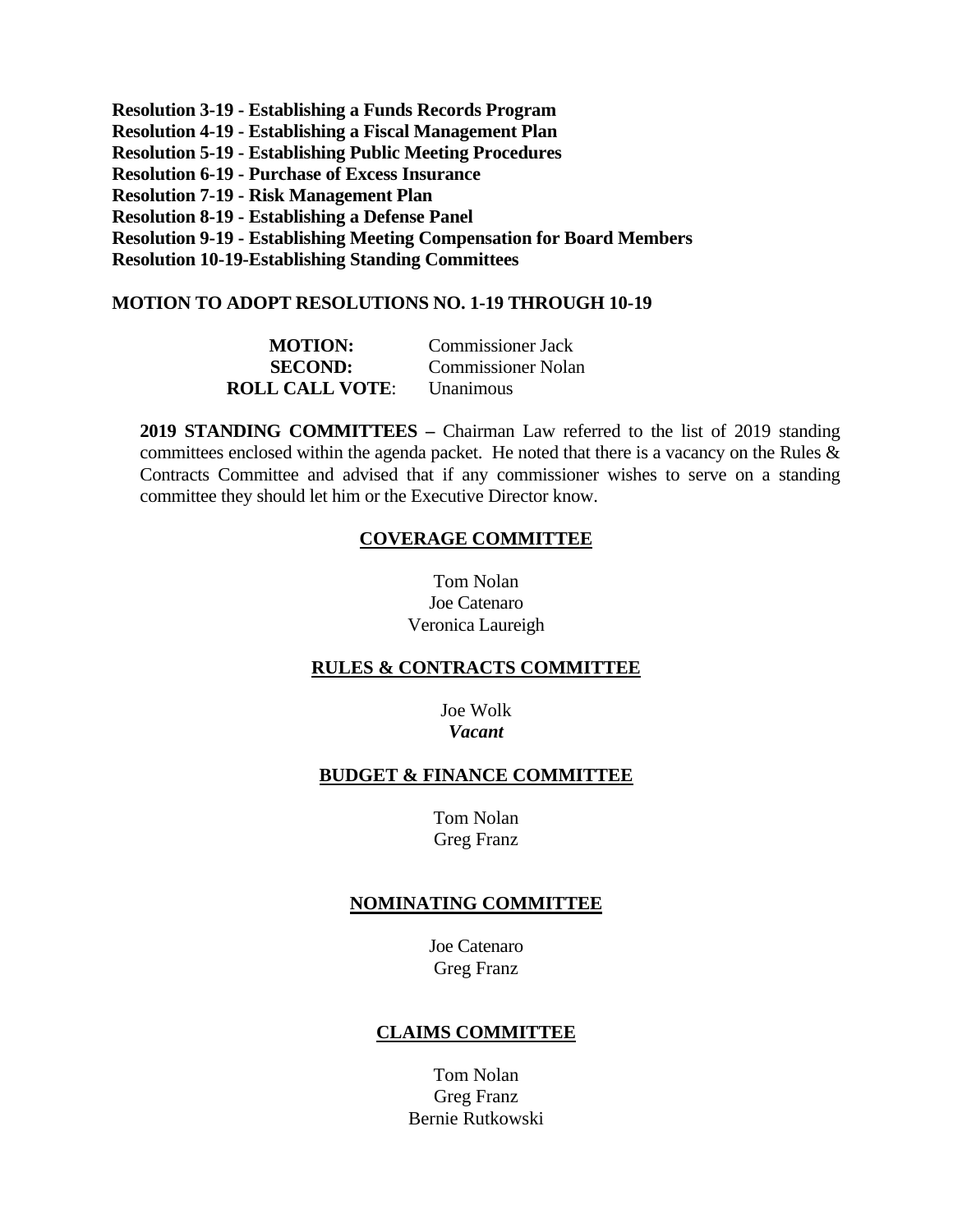#### **CORRESPONDENCE**

None

#### **TREASURER**

Mr. Cuccia presented his report, Resolution No. 27-18 confirming the 2018 Dividend List, Resolution No. 28-18 confirming the December Bill List, and Resolution No. 11-19 approving the January Bill List as follows:

# **RESOLUTION 27-18 -NOVEMBER BILL LIST**

| FUND YEAR AMOUNT |                |
|------------------|----------------|
| 1997             | \$200,000.00   |
| 1998             | \$200,000.00   |
| 2007             | \$850,000.00   |
| <b>Total</b>     | \$1,250,000.00 |

### **RESOLUTION 28-18 -DECEMBER BILL LIST**

| FUND YEAR AMOUNT |             |
|------------------|-------------|
| 2018             | \$97,709.79 |
| Total            | \$97,709.79 |

# **RESOLUTION 11-19 - JANUARY BILL LIST**

| <b>FUND YEAR AMOUNT</b> |              |
|-------------------------|--------------|
| 2018                    | \$42,512.77  |
| 2019                    | \$603,735.15 |
| l Total                 | \$646,247.92 |

# **MOTION TO APPROVE PAYMENT OF BILLS - RESOLUTION NO. 27-18, 28-18, AND 11-19**

**ROLL CALL VOTE**: Unanimous

**MOTION:** Commissioner Tomasko **SECOND:** Commissioner Laureigh

#### **EXECUTIVE DIRECTOR/ADMINISTRATOR:**

**FINANCIAL FAST TRACK** – Mr. Sacco referred to Financial Fast Track as of September 30, 2018 enclosed within the agenda booklet. He indicated that the Fund increased its surplus position by \$89,938. He informed the Committee that the Fund's statutory surplus position is at 19.8 million and added that the Fund is in excellent financial shape.

Lastly, Mr. Sacco thanked the Committee for re-appointment on behalf of Perma.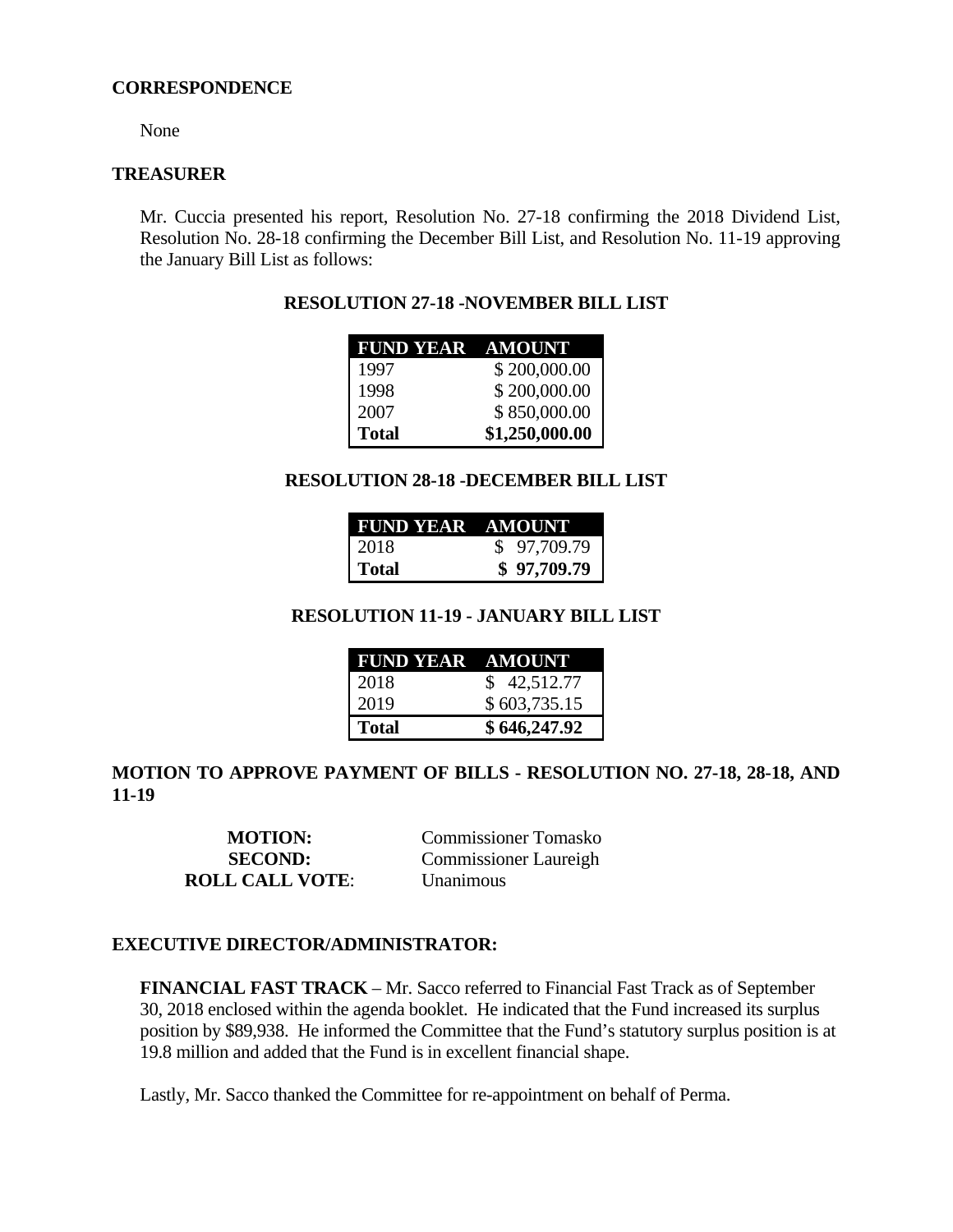### **ATTORNEY:**

Mr. Semrau thanked the committee for his re-appointment. He noted that although 2018 was a good year for the Fund, the professionals will continue to find ways to improve the services for the membership.

### **UNDERWRITING MANAGERS:**

Mr. Casagrande began his report by thanking the Board for reappointment on behalf of himself, and Mr. Avalone. He reported that under new UST regulations, a full copy of the insurance contract covering the tank in question will be provided by the EJIF in order for our members to be in compliance. He advised that NJDEP has approved the new tank forma and all policies for 2019 will be released in the upcoming weeks.

Mr. Casagrande reported that following the approval by the EJIF Board of Commissioners at the November Meeting, the EJIF Environmental Impairment Form will include a \$250,000 Sublimit for Cyber Coverage in 2019.

Mr. Casagrande reported The remarketing for the 2019 EJIF Excess Coverage is complete and the incumbent carrier, Ironshore has provided a favorable renewal as follows:

\$9,000,000 Aggregate Excess Limit – excess of \$3,000,000 attachment point. Renewal premium is \$538,954 including TRIA (Terrorism Coverage) and is a decrease of \$6,180. or 1.2%, well within the budgeted amount of \$569,216.

Lastly, Mr. Casagrande indicated that all storage tank certificates of insurance for 2019 were distributed to the members with approved underground storage tanks (USTs) during the month of December.

### **ENVIRONMENTAL ENGINEERING:**

Mr. Erickson thanked the Board for the appointment on behalf of First Environment. He advised that the new UST policy has to be made available when inspected. Mr. Ericksion said his firm will continue to assist members with questions or issues that may come up due to changes in regulations. Commissioner Tomasko thanked Mr. Erickson and First Environment for their presentation at the Bergen County Mayor's Breakfast in December.

### **ACTUARY**

Mr. Kullman indicated that he had nothing to report and thanked the committee for reappointment.

### **OLD BUSINESS:**

None.

#### **NEW BUSINESS:**

Mr. Sacco advised that the start time for the March  $29<sup>th</sup>$  meeting will be 9:00 am.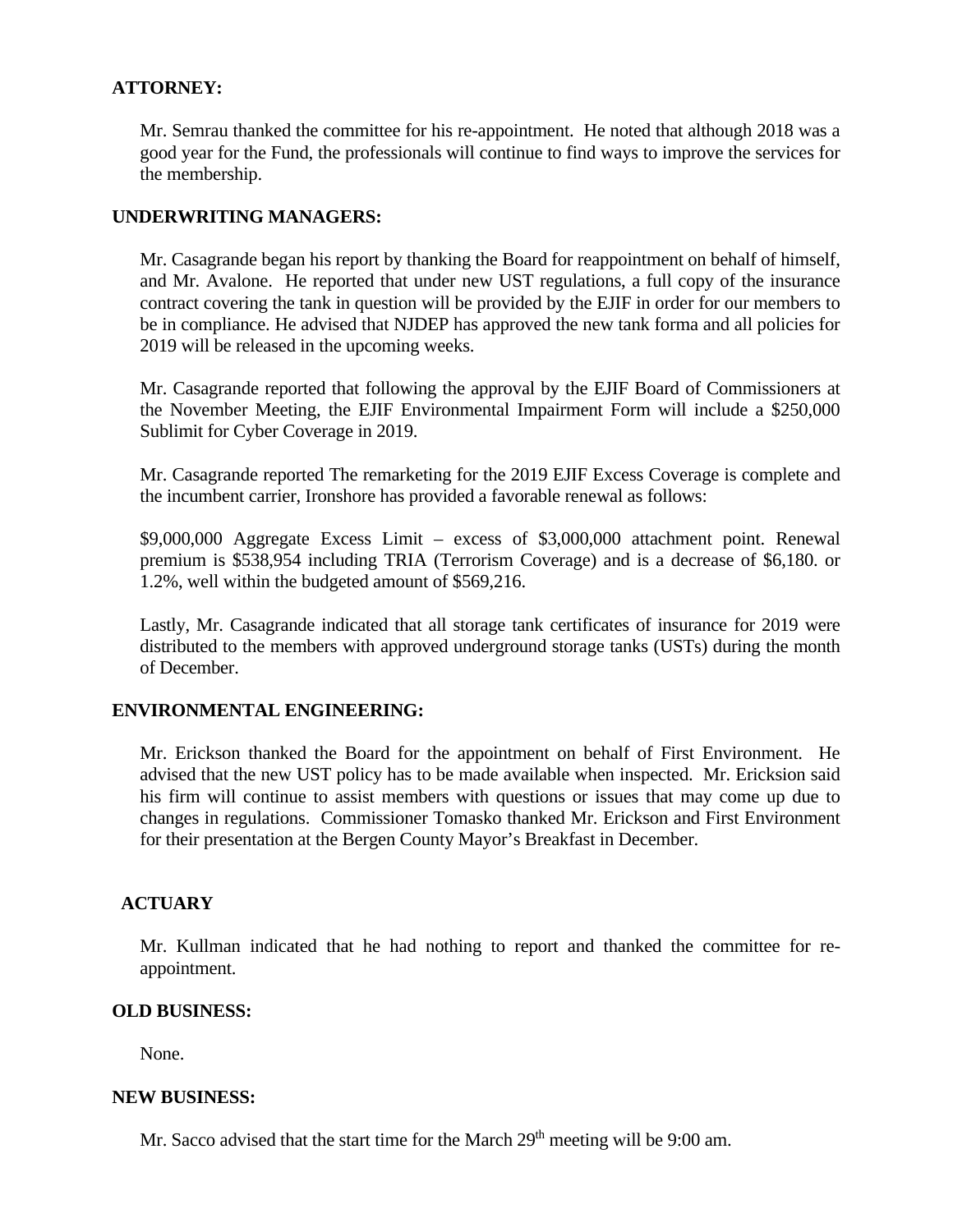#### **MEETING OPENED TO PUBLIC FOR COMMENT:**

No public comments were made.

## **PUBLIC COMMENT PORTION OF THE MEETING CLOSED**

**CLOSED SESSION:** 

**MOTION FOR EXECUTIVE SESSION TO DISCUSS CLAIMS AND POTENTIAL LITIGATION.** 

| <b>MOTION:</b> | <b>Commissioner Wolk</b> |
|----------------|--------------------------|
| <b>SECOND:</b> | Commissioner Jack        |
| VOTE:          | <i>Unanimous</i>         |

#### **MOTION TO RETURN TO OPEN SESSION**

| <b>MOTION:</b> | <b>Commissioner Laureigh</b> |
|----------------|------------------------------|
| <b>SECOND:</b> | Commissioner Jack            |
| VOTE:          | <b>Unanimous</b>             |

#### **MOTION TO APPROVE THE PARS AS PRESENTED DURING CLOSED SESSION**

| <b>MOTION:</b>         | <b>Commissioner Wolk</b>    |
|------------------------|-----------------------------|
| <b>SECOND:</b>         | <b>Commissioner Tomasko</b> |
| <b>ROLL CALL VOTE:</b> | Unanimous                   |

# **MOTION TO ADJOURN MEETING**

| MOTION: |  |
|---------|--|
| SECOND: |  |
| VOTE:   |  |

**Commissioner Jack Commissioner Laureigh** *<u>Unanimous</u>* 

Meeting Adjourned: 11:08 AM

*Next Meeting*: **March 2019** 

**Princeton Marriot Princeton, NJ** 

*Respectfully submitted,*

Prepared by Jason D. Thorpe, Assistant Secretary

\_\_\_\_\_\_\_\_\_\_\_\_\_\_\_\_\_\_\_\_\_\_\_\_\_\_\_\_\_\_\_\_\_\_\_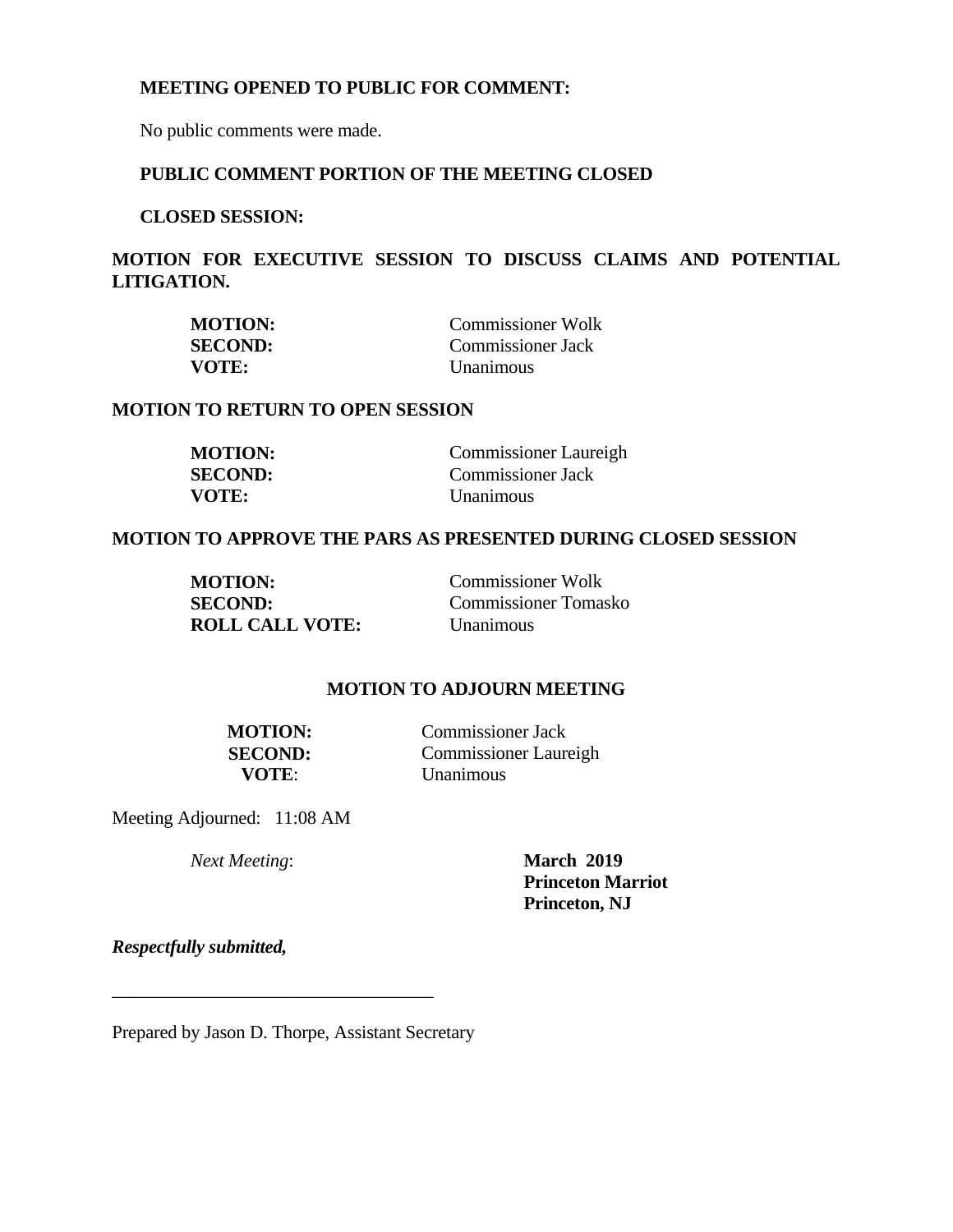# **NEW JERSEY MUNICIPAL ENVIRONMENTAL RISK MANAGEMENT FUND DIVIDEND BILLS LIST**

**Resolution No. \_\_\_27-18\_\_\_\_\_\_\_\_\_\_\_\_\_\_\_\_\_\_ NOVEMBER 2018** 

**WHEREAS,** the Treasurer has certified that funding is available to pay the following bills**:** 

**BE IT RESOLVED** that the New Jersey Municipal Environmental Risk Management Fund's Executive Board, hereby authorizes the Fund treasurer to issue warrants in payment of the following claims; and

**FURTHER**, that this authorization shall be made a permanent part of the records of the Fund.

| <b>FUND</b><br><b>Check Number</b> | Vendor Name                                      | <b>Comment</b> | Invoice Amount           |
|------------------------------------|--------------------------------------------------|----------------|--------------------------|
| 001294<br>001294                   | BERGEN COUNTY MUNICIPAL JOINT INSURANCE FUND     | 2018 DIVIDEND  | 160,857.00<br>160,857.00 |
| 001295<br>001295                   | CAMDEN COUNTY MUNICIPAL JOINT INSURANCE FUND     | 2018 DIVIDEND  | 116,365.00<br>116,365.00 |
| 001296<br>001296                   | BURLINGTON COUNTY MUNICIPAL JOINT INSURANCE FUND | 2018 DIVIDEND  | 39,758.00<br>39,758.00   |
| 001297<br>001297                   | MORRIS COUNTY MUNICIPAL JOINT INSURANCE FUND     | 2018 DIVIDEND  | 159,819.00<br>159,819.00 |
| 001298<br>001298                   | <b>SOUTH BERGEN JOINT INSURANCE FUND</b>         | 2018 DIVIDEND  | 107,436.00<br>107,436.00 |
| 001299<br>001299                   | PROFESSIONAL MUNICIPAL MANAGEMENT JIF            | 2018 DIVIDEND  | 46,805.00<br>46,805.00   |
| 001300<br>001300                   | OCEAN COUNTY MUNICIPAL JOINT INSURANCE FUND      | 2018 DIVIDEND  | 151,307.00<br>151,307.00 |
| 001301<br>001301                   | SUBURBAN ESSEX JOINT INSURANCE FUND              | 2018 DIVIDEND  | 61,531.00<br>61,531.00   |
| 001302<br>001302                   | MONMOUTH COUNTY MUNICIPAL JOINT INSURANCE FUND   | 2018 DIVIDEND  | 117,801.00<br>117,801.00 |
| 001303<br>001303                   | SUBURBAN MUNICIPAL JOINT INSURANCE FUND          | 2018 DIVIDEND  | 51,031.00<br>51,031.00   |
| 001304<br>001304                   | <b>CENTRAL JERSEY JOINT INSURANCE FUND</b>       | 2018 DIVIDEND  | 99,668.00<br>99,668.00   |
| 001305<br>001305                   | NEW JERSEY UTILITY AUTHORITIES JIF               | 2018 DIVIDEND  | 70,308.00<br>70,308.00   |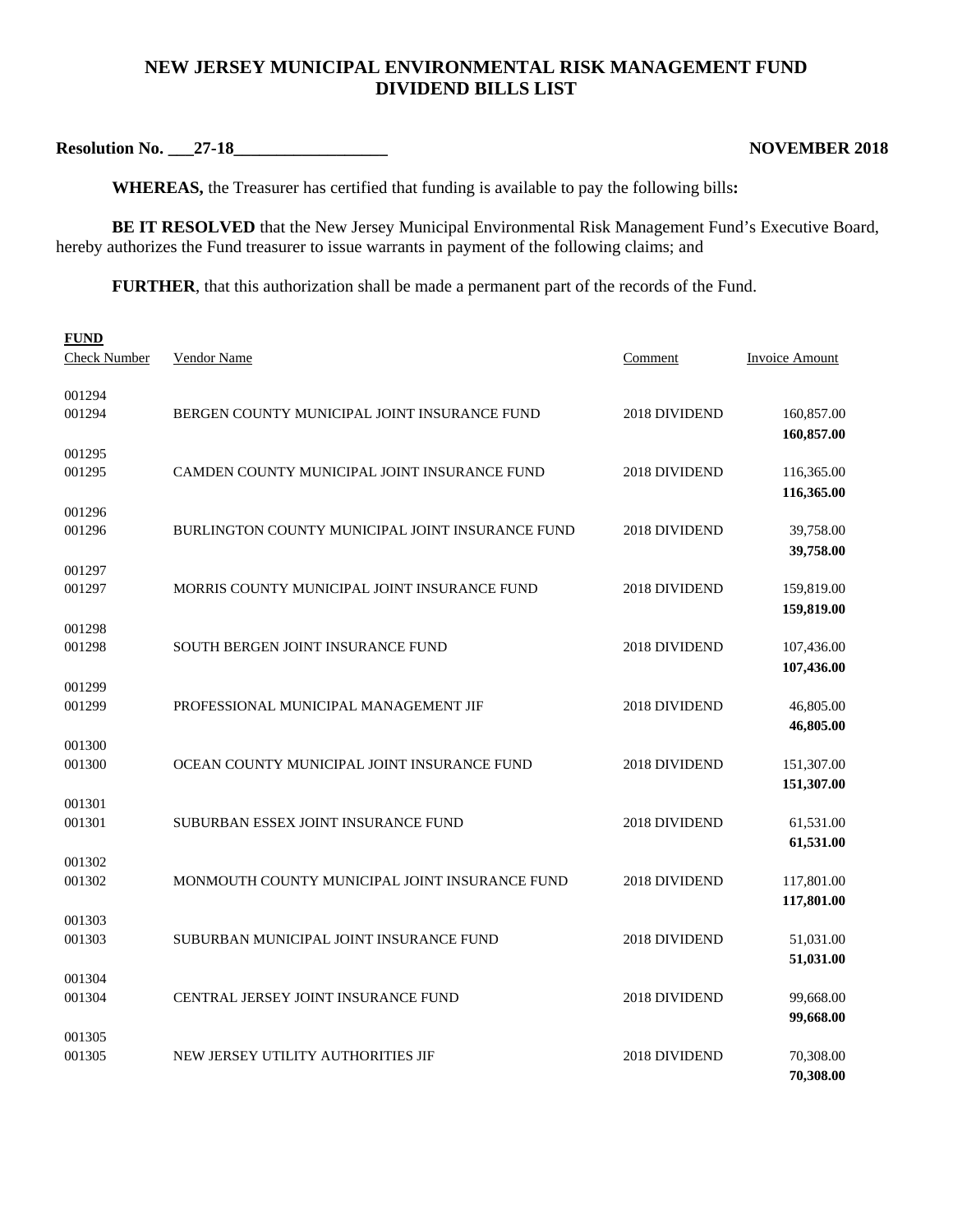**Total Payments 1,250,000.00** 

# **TOTAL PAYMENTS ALL FUND YEARS \$1,250,000.00**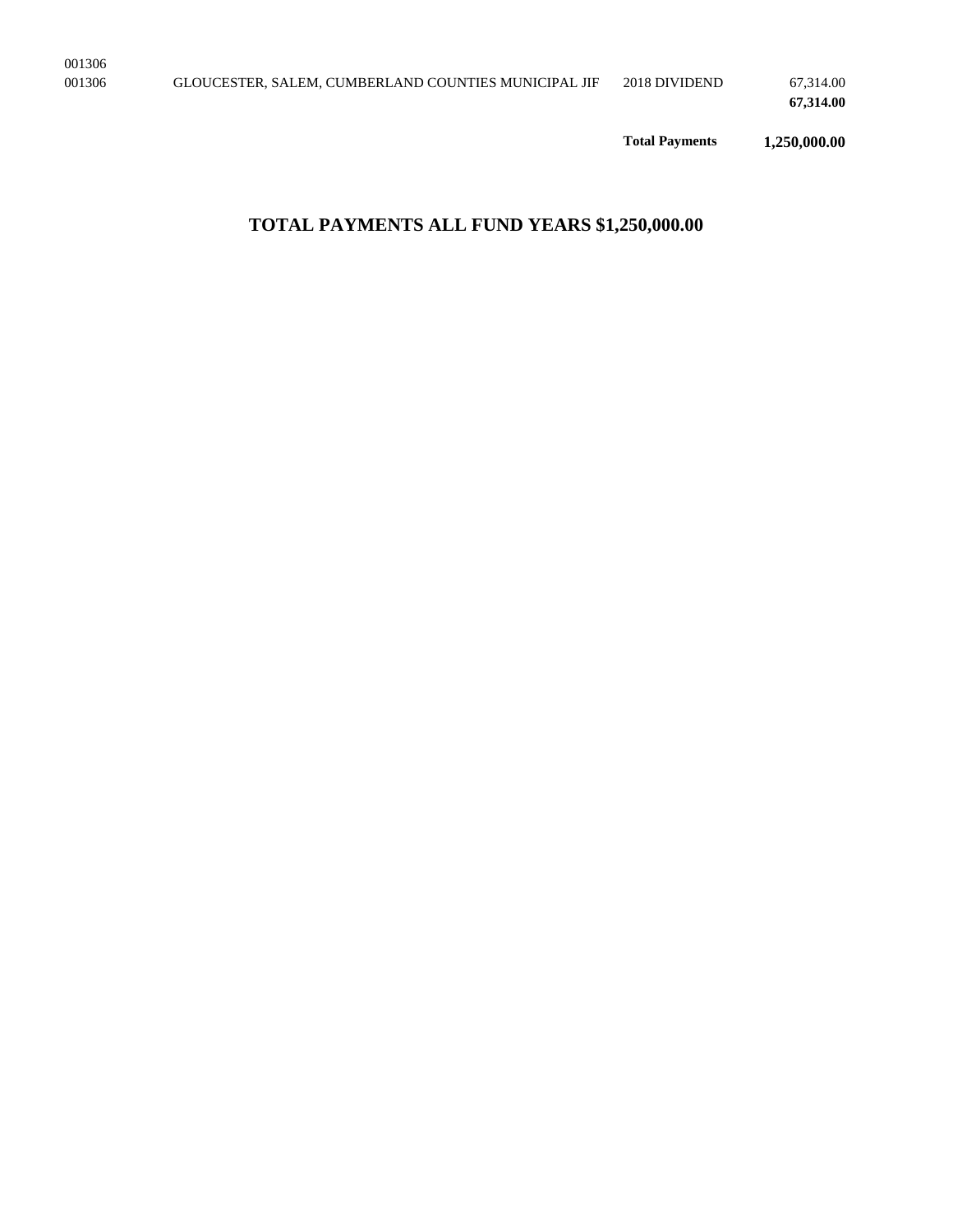### **NEW JERSEY MUNICIPAL ENVIRONMENTAL RISK MANAGEMENT FUND BILLS LIST**

# **Resolution No. 28-18** DECEMBER 2018

**WHEREAS,** the Treasurer has certified that funding is available to pay the following bills**:** 

**BE IT RESOLVED** that the New Jersey Municipal Environmental Risk Management Fund's Executive Board, hereby authorizes the Fund treasurer to issue warrants in payment of the following claims; and

**FURTHER**, that this authorization shall be made a permanent part of the records of the Fund.

| <b>FUND YEAR 2018</b> |                                 |                                         |                |
|-----------------------|---------------------------------|-----------------------------------------|----------------|
| <b>Check Number</b>   | Vendor Name                     | Comment                                 | Invoice Amount |
| 001307                |                                 |                                         |                |
| 001307                | PAULUS, SOKOLOWSKI & SARTOR LLC | <b>ENGINEERING SERVICES 10/18</b>       | 17,210.21      |
|                       |                                 |                                         | 17,210.21      |
| 001308                |                                 |                                         |                |
| 001308                | PERMA RISK MANAGEMENT SERVICES  | <b>OCTOBER POSTAGE</b>                  | 4.85           |
| 001308                | PERMA RISK MANAGEMENT SERVICES  | <b>EXEC DIRECTOR FEE 12/18</b>          | 23,754.75      |
|                       |                                 |                                         | 23,759.60      |
| 001309<br>001309      | PRINCETON PUBLIC AFFAIRS GROUP  | PROFESSIONAL SERVICES 11/18             | 3,750.00       |
|                       |                                 |                                         | 3,750.00       |
| 001310                |                                 |                                         |                |
| 001310                | DANSKIN INSURANCE AGENCY INC    | UNDERWRITING MGR FEE 12/18              | 18,814.67      |
|                       |                                 |                                         | 18,814.67      |
| 001311                |                                 |                                         |                |
| 001311                | <b>MEGHAN JACK</b>              | 2018 MTG ATTENDANCE (5)                 | 750.00         |
|                       |                                 |                                         | 750.00         |
| 001312                |                                 |                                         |                |
| 001312                | <b>BERNARD RUTKOWSKI</b>        | 2018 MTG ATTENDANCE (6)                 | 900.00         |
|                       |                                 |                                         | 900.00         |
| 001313                |                                 |                                         |                |
| 001313                | <b>TOWNSHIP OF EDISON</b>       | 2018 MTG ATTENDANCE (5)                 | 750.00         |
|                       |                                 |                                         | 750.00         |
| 001314<br>001314      | <b>VERONICA LAUREIGH</b>        | 2018 MTG ATTENDANCE (5)                 | 750.00         |
|                       |                                 |                                         | 750.00         |
| 001315                |                                 |                                         |                |
| 001315                | NJ ADVANCE MEDIA                | ACCT: XNJEN0555599 - 10/15/18 - NOTICE  | 57.96          |
| 001315                | NJ ADVANCE MEDIA                | ACCT: XNJEN0555599 - 10/26/18 - BUDGETS | 64.40          |
|                       |                                 |                                         | 122.36         |
| 001316                |                                 |                                         |                |
| 001316                | ALLSTATE INFORMATION MANAGEMNT  | ATTC#736 - ARC & STOR - 10.31.18        | 37.05          |
|                       |                                 |                                         | 37.05          |
| 001317                |                                 |                                         |                |
| 001317                | <b>JAMES H. GILDEA</b>          | 2018 MTG ATTENDANCE (4)                 | 600.00         |
|                       |                                 |                                         | 600.00         |
| 001318                |                                 |                                         |                |
| 001318                | JOSEPH E. WOLK                  | 2018 MTG ATTENDANCE (6)                 | 900.00         |
|                       |                                 |                                         | 900.00         |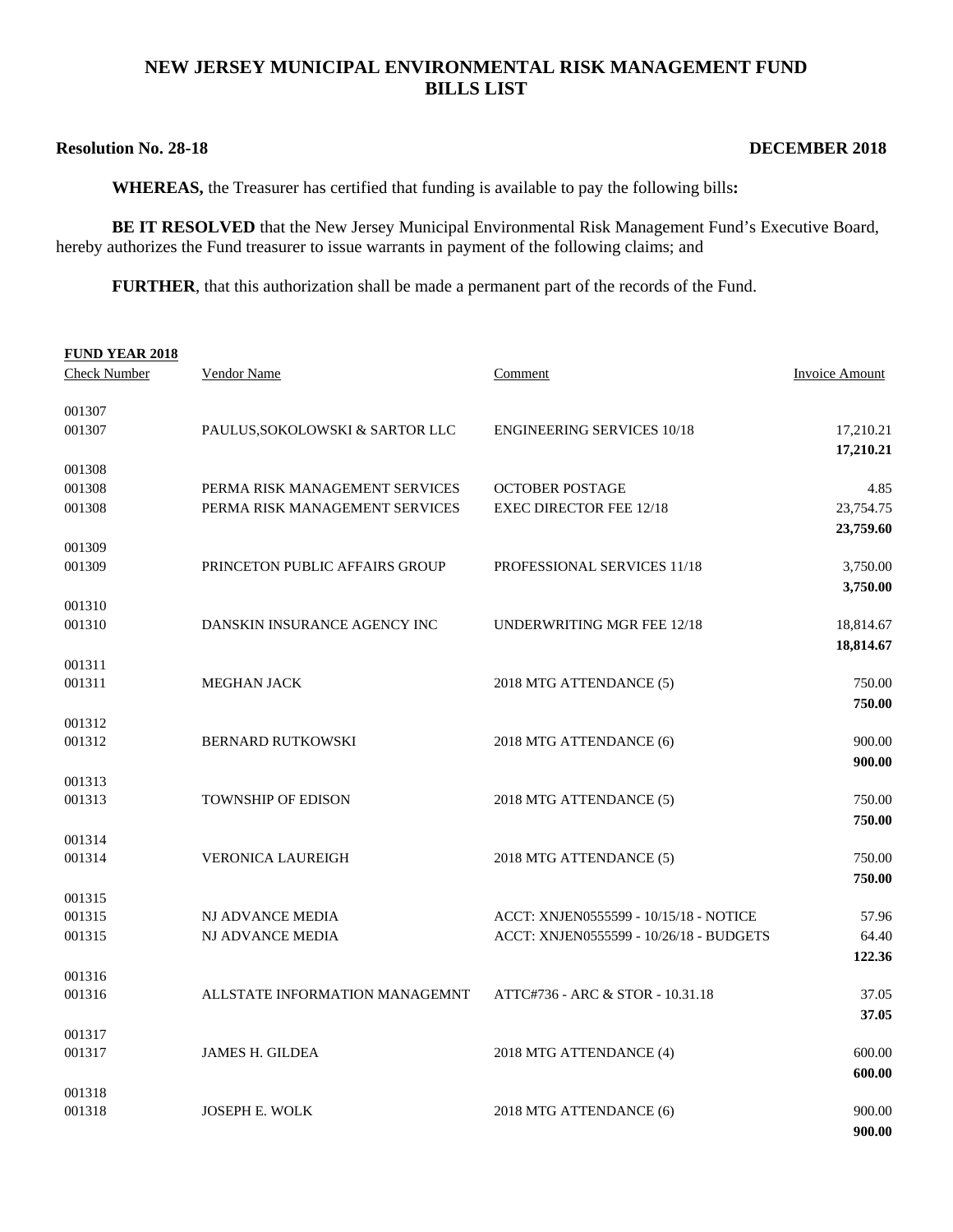|                  |                         |                             | 1,640.00               |
|------------------|-------------------------|-----------------------------|------------------------|
| 001327<br>001327 | <b>CHARLES CUCCIA</b>   | TREASURER FEE 12/18         | 1,640.00               |
|                  |                         |                             | 600.00                 |
| 001326<br>001326 | <b>JON RHEINHARDT</b>   | 2018 MTG ATTENDANCE (4)     | 600.00                 |
| 001325           | PAUL H. TOMASKO         | 2018 MTG ATTENDANCE (6)     | 900.00<br>900.00       |
| 001325           |                         |                             | 750.00                 |
| 001324<br>001324 | <b>GREGORY S. FRANZ</b> | 2018 MTG ATTENDANCE (5)     | 750.00                 |
| 001323<br>001323 | <b>ROBERT LAW</b>       | 2018 MTG ATTENDANCE (6)     | 900.00<br>900.00       |
| 001322<br>001322 | <b>JOSEPH CATENARO</b>  | 2018 MTG ATTENDANCE (5)     | 750.00<br>750.00       |
| 001321<br>001321 | FIRST ENVIRONMENT, INC. | PROFESSIONAL SERVICES 10/18 | 22,325.90<br>22,325.90 |
| 001320<br>001320 | THOMAS F. NOLAN         | 2018 MTG ATTENDANCE (6)     | 900.00<br>900.00       |
| 001319<br>001319 | THOMAS J. MERCHEL       | 2018 MTG ATTENDANCE (4)     | 600.00<br>600.00       |

# **TOTAL PAYMENTS ALL FUND YEARS \$97,709.79**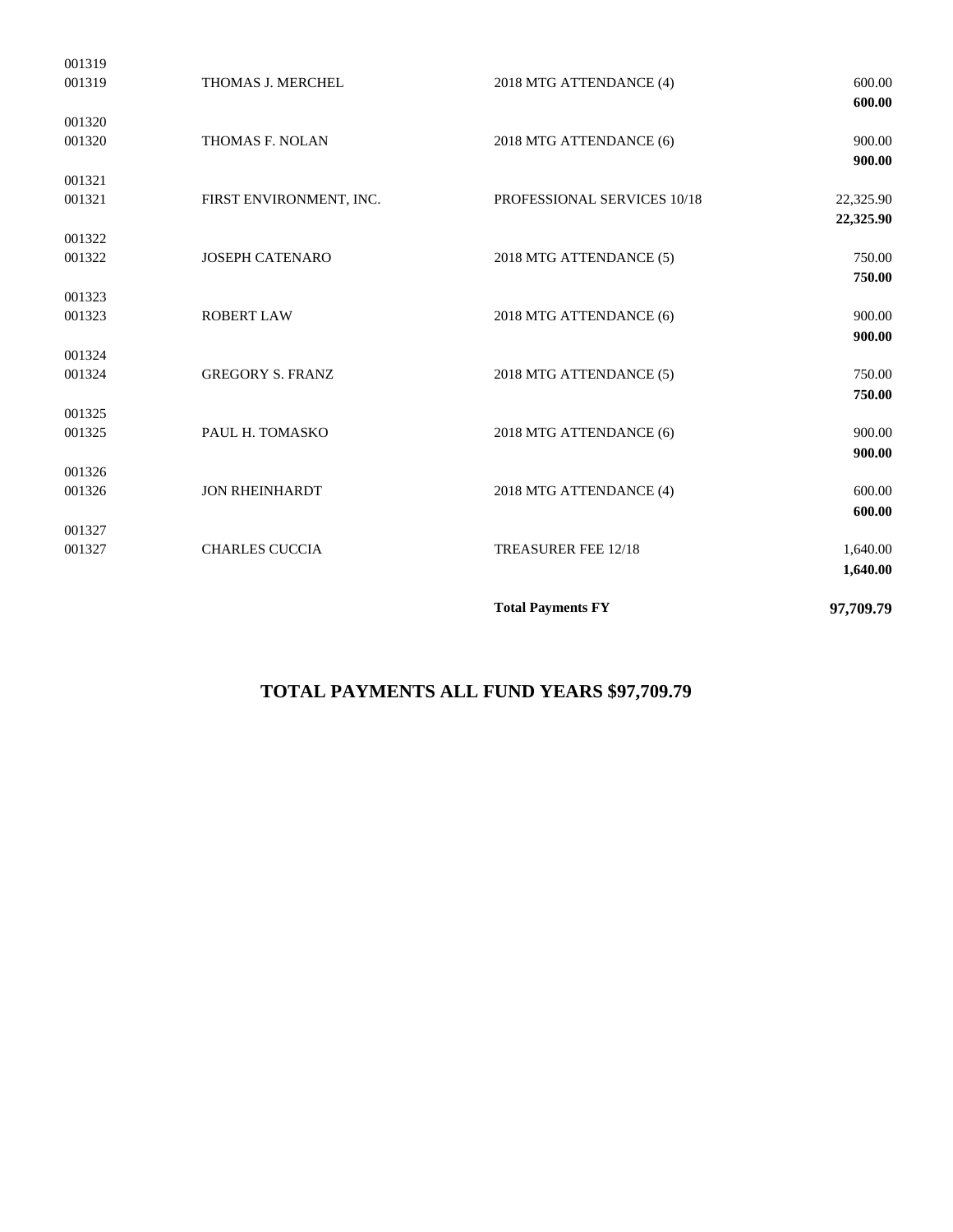# **RESOLUTION NO. 1-19**

### **NEW JERSEY MUNICIPAL ENVIRONMENTAL RISK MANAGEMENT FUND**  (hereafter referred to as the "FUND")

# **CERTIFYING THE ELECTION OF CHAIRMAN AND SECRETARY FOR FUND YEAR 2019**

**BE IT RESOLVED,** by the Governing Body of the Fund that the following persons have been elected as Chairman and Secretary:

# **ROBERT LAW, CHAIRMAN**

# **GREGORY FRANZ, SECRETARY**

**BE IT FURTHER RESOLVED, that the Chairman and Secretary shall serve for the year 2019** and until their successors shall be elected and qualified.

**ADOPTED:** *this day before the Governing Body*,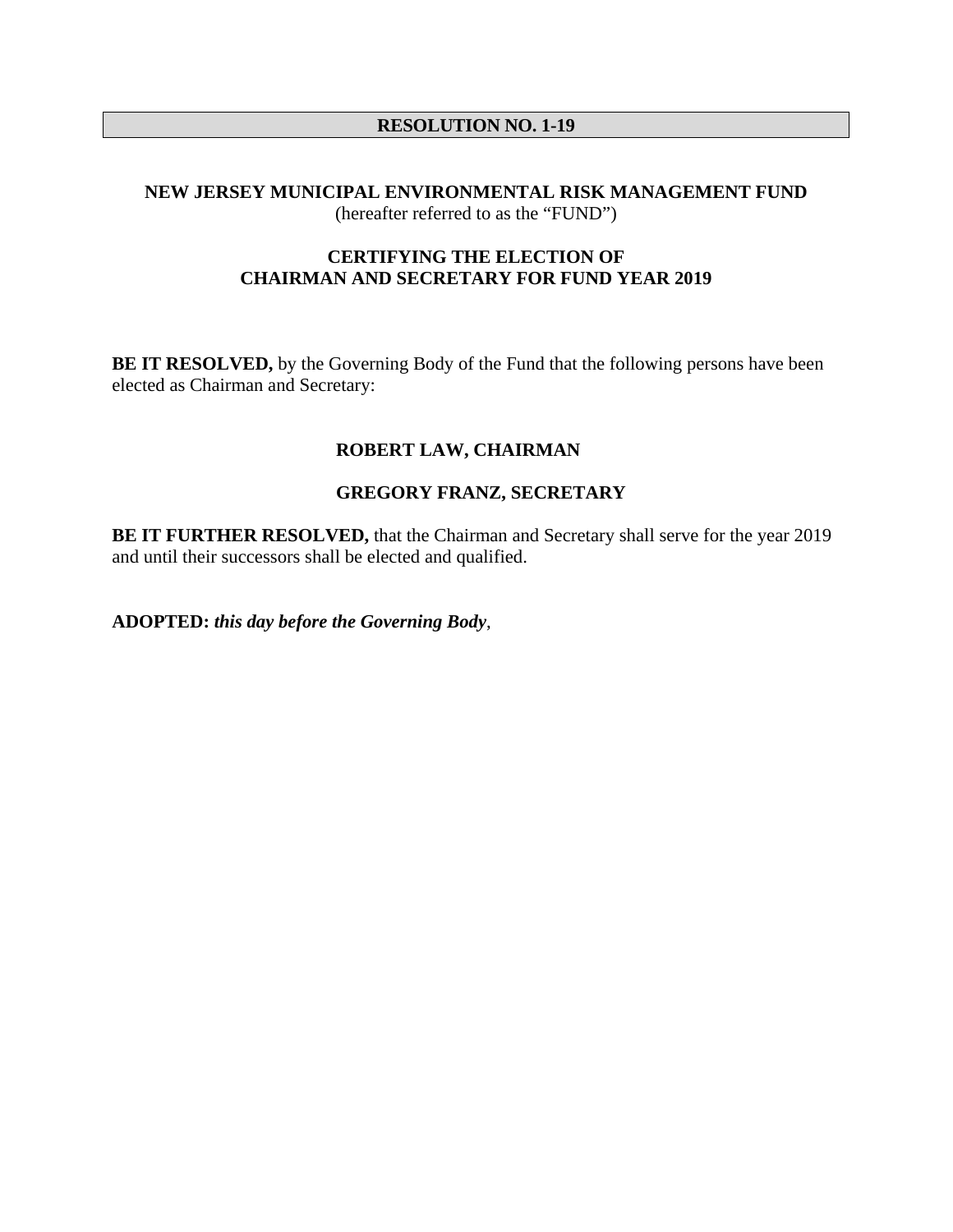# **RESOLUTION NO**. **2-19**

# **NEW JERSEY MUNICIPAL ENVIRONMENTAL RISK MANAGEMENT FUND,**  Hereinafter referred to as the "FUND")

# **APPOINTING CERTAIN PROFESSIONALS AND SERVICE ORGANIZATIONS FOR FUND YEAR 2019**

**WHEREAS**, the FUND is duly constituted as a Municipal Joint Insurance Fund, as permitted under the laws promulgated by the State of New Jersey, (N.J.S.A. 40A-36, et. seq.); and

**WHEREAS,** the New Jersey Municipal Environmental Risk Management Fund (hereinafter the Fund) found it necessary and appropriate to obtain certain professional services and other extraordinary and other unspecifiable services, as defined in the Local Public Contracts Law, (N.J.S.A. 40A-12 et. seq.) for the 2018, 2019 & 2020 Fund years; and,

**WHEREAS,** NJSA 40a11-15 (6) allows for a contract duration of three (3) years; and,

**WHEREAS,** the Fund resolved to award Professional Service Agreements in accordance with a fair and open process pursuant to NJSA 19:44A-20.4 et. seq.**;** and,

**WHEREAS,** a notice soliciting proposals was published on the Fund's website; and,

**WHEREAS,** responses were received from professional service providers and service organizations as listed below on July 21, 2017 at 2 pm; and,

**WHEREAS,** the Fund's Executive Committee recommended the award of contracts to the below listed Professional Service Providers and service organizations based on a review of their; responses, experience and prior service provided at the rates established by the Fund Executive Committee; and,

**WHEREAS,** the Fund Treasurer has issued a certificate of available funds indicating sufficient funds exist for the award of these contracts in the usual and customary accounts.

**WHEREAS**, the Fund's Executive Committee resolve to appoint the Fund Professionals – noted below – to three year terms commencing on January 1, 2018 and ending on December 31, 2020 (unless otherwise noted) at its January 2018 Reorganization Meeting in accordance with a fair and open process pursuant to N.J.S.A. 19:44A-20.4 et. Seq.;

> I. **PERMA Risk Management Services** as **Administrator, Stephen Sacco** is appointed as **Executive Director, Joseph P. Hrubash** as **Deputy Executive Director** & **Bradford Stokes** as **Assistant Executive Director**  and as **agents for process of service.** \$882,569 is the estimated dollars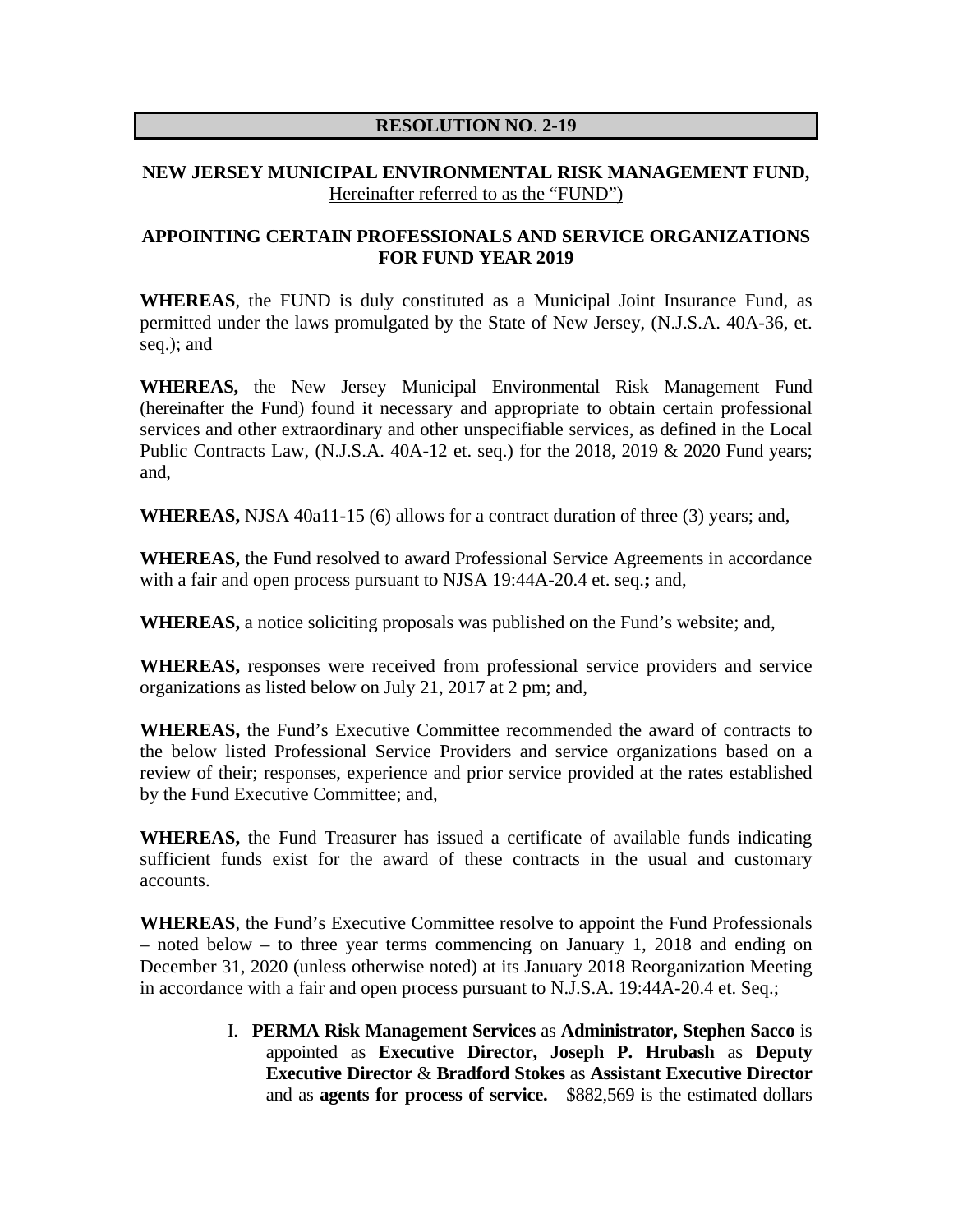that will be expended in connection with this contract over its three-year term. The annual amount of \$295,798 has been appropriated in the Administration Line Item of the 2019 budget.

- II. **Fred Semrau, Esq. of Dorsey & Semrau** as **Fund Attorney providing General Counsel,** \$239,035 is the estimated dollars that will be expended in connection with the General Counsel contract over its three-year term. The annual amount of \$80,114 has been appropriated in the Attorney Line Item of the 2019 budget.
- III. **Peter King, Esquire** is appointed to serve as the FUND's **Claims Administrator.** \$82,622 is the estimated dollars that will be expended in connection with the Claims Administrator contract over its three-year term. The annual amount of \$27,692 has been appropriated in the Claims Administration Item of the 2019 budget.
- IV. **Mr. Charles S. Cuccia** is hereby appointed as **Fund Treasurer**. \$60,238 is the estimated dollars that will be expended in connection with the Treasurer contract over its three-year term. The annual amount of \$20,077 has been appropriated in the Treasurer Line Item of the 2019 budget.
- V. **Wilmington Trust** is hereby appointed as **Asset Manager** to the FUND. –At an annual fee of 5 basis points of the market value of the FUND's invested assets.
- VI. **Mr. Francis (Bud) Jones of Nisivoccia LLP** is hereby appointed as **Fund Auditor**. \$48,840 is the estimated dollars that will be expended in connection with the Auditor contract over its three-year term. The annual amount of \$16,278 has been appropriated in the Auditor Line Item of the 2019 budget.
- VII. **The Danskin Insurance Agency, Inc**. and **Conner Strong & Buckelew** are hereby appointed as co-**Underwriting Managers** for the FUND. \$699,025 is the estimated dollars that will be expended in connection with the Underwriting Manager contract over its three-year term. The annual amount of \$234,282 has been appropriated in the Underwriting Managers Line Item of the 2019 budget.
- VIII. **AON Worldwide Actuarial Services, Inc**, is hereby appointed as **Actuary** for the FUND**.** \$188,750 is the estimated dollars that will be expended in connection with the Actuary contract over its three-year term. The annual amount of \$62,500 has been appropriated in the Actuary Line Item of the 2019 budget.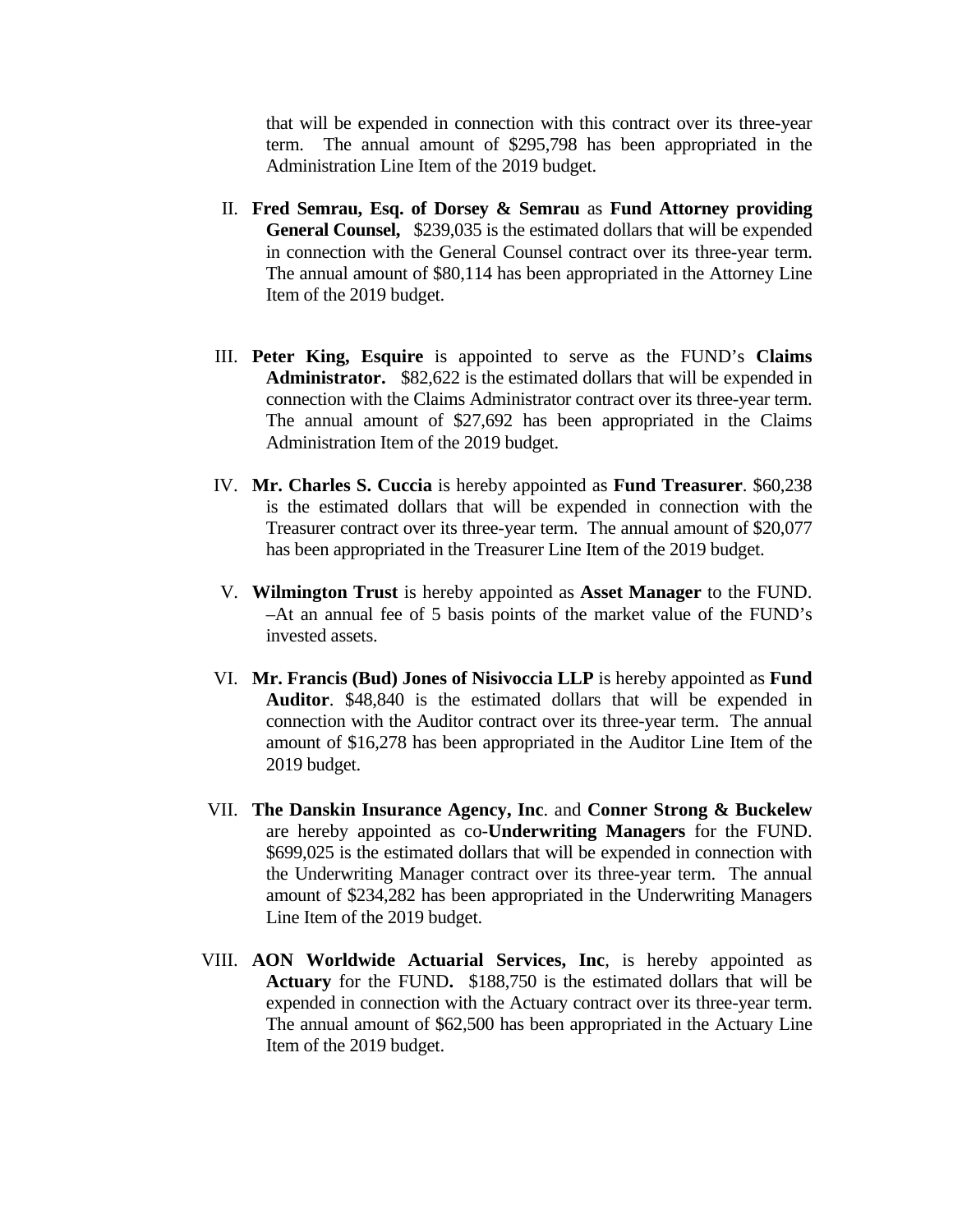- IX. **Richard Erickson of First Environment** is hereby appointed to provide **Environmental Engineering/Services** to the FUND as per the agreed pricing as a result of the 2018 RFQ process for the 2019 fund year. This will be a 1 year appointment with the FUND. *(1/1/19 – 12/31/19).* The annual amount of \$449,702 has been appropriated in the Environmental Services Line Item of the 2019 budget.
- X. **Princeton Public Affairs Group** as **Legislative Agent** at an annual fee of \$45,000. The annual amount of \$45,000 has been appropriated in the Legislative Agent Line Item of the 2019 budget.

**BE IT FURTHER RESOLVED,** all Professional Service Providers and Service Organizations appointed pursuant to this Resolution shall service the Fund in accordance with the terms and conditions of the Professional Service Agreements

**BE IT FURTHER RESOLVED,** that in accordance with NJSA 19:44A-20.7, the decision of the Fund's Executive Committee that the procurement process utilized, constitutes a fair and open process, shall be final.

**ADOPTED:** *this day by the Governing Body,*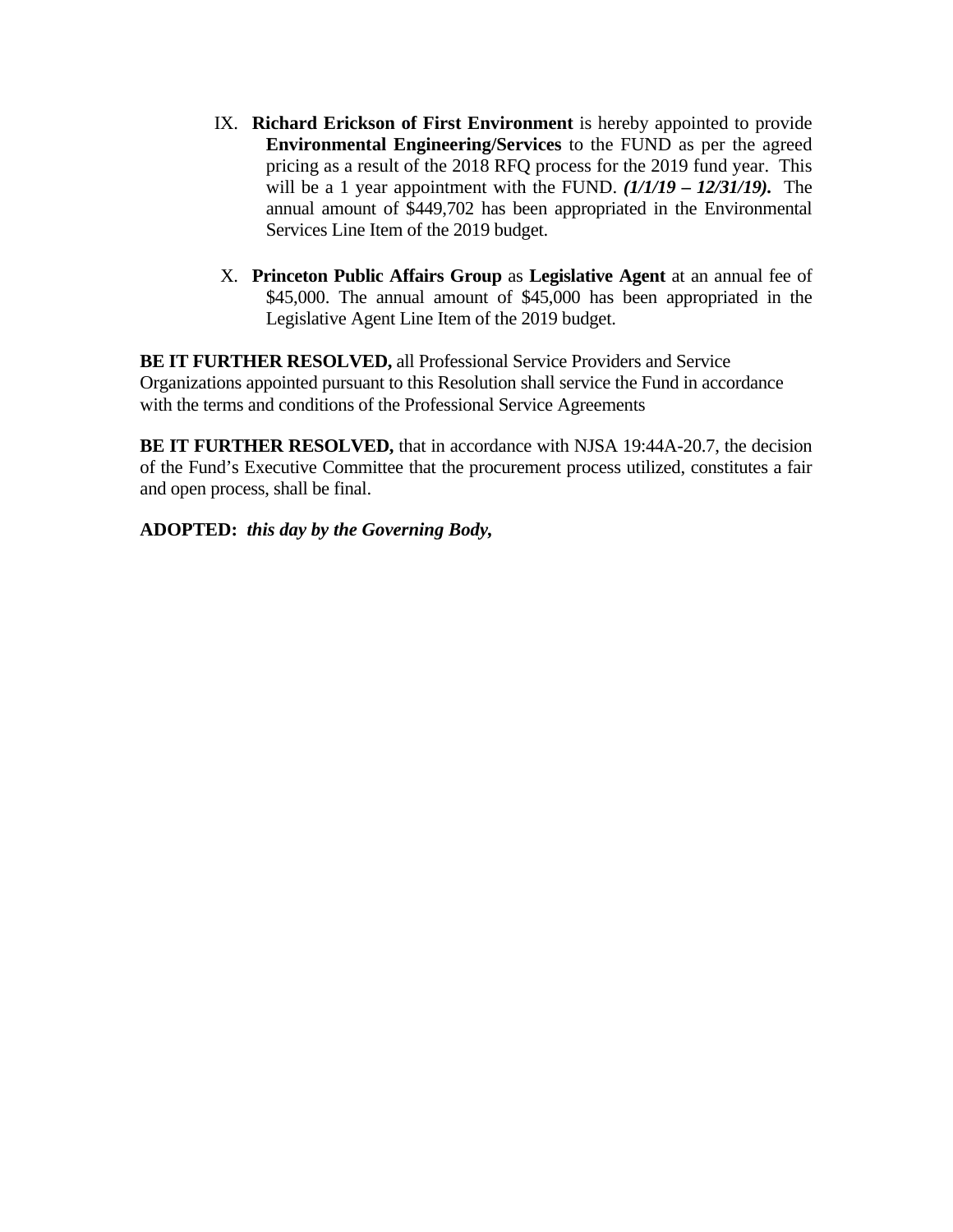# **RESOLUTION NO. 3-19**

# **NEW JERSEY MUNICIPAL ENVIRONMENTAL RISK MANAGEMENT FUND** (Hereinafter the "FUND")

### **ESTABLISHING A FUND RECORDS PROGRAM FOR FUND YEAR 2019**

**WHEREAS:** The FUND must establish a formal record retention program for the 2019 Fund Year.

**NOW, THEREFORE BE IT RESOLVED,** by the FUND's Governing Body that:

- **I. Gregory Franz, Fund Secretary**, is hereby designated as custodian of the FUND records, which shall be kept at the office of the Fund Administrator, located at 9 Campus Drive, Suite 216, Parsippany, NJ.
- **II. Jason Thorpe**, **Account Manager** for PERMA Risk Management Services is hereby designated as **Assistant Fund Secretary.**
- **III.** The records of the FUND shall be retained in accordance with the municipal records retention schedule as promulgated by the New Jersey Division of Archives and Records Management, and/or otherwise specified by the New Jersey Department of Insurance and Community Affairs.
- **IV.** Each fund professional and service organization shall have the duty and obligation to maintain such records as are entrusted to him/her and to relinquish such records to the Fund Secretary upon termination of services or otherwise upon request.

Records and files not required to support current operations, but which must otherwise be retained, shall be stored in the record retention facility, located at Route 80, Business Archives, 24 Beckwith Avenue, Paterson, New Jersey. The FUND's Executive Director shall coordinate the archive process and will make sure all records are properly indexed and accessible.

#### **ADOPTED:** *this day before the Governing Body*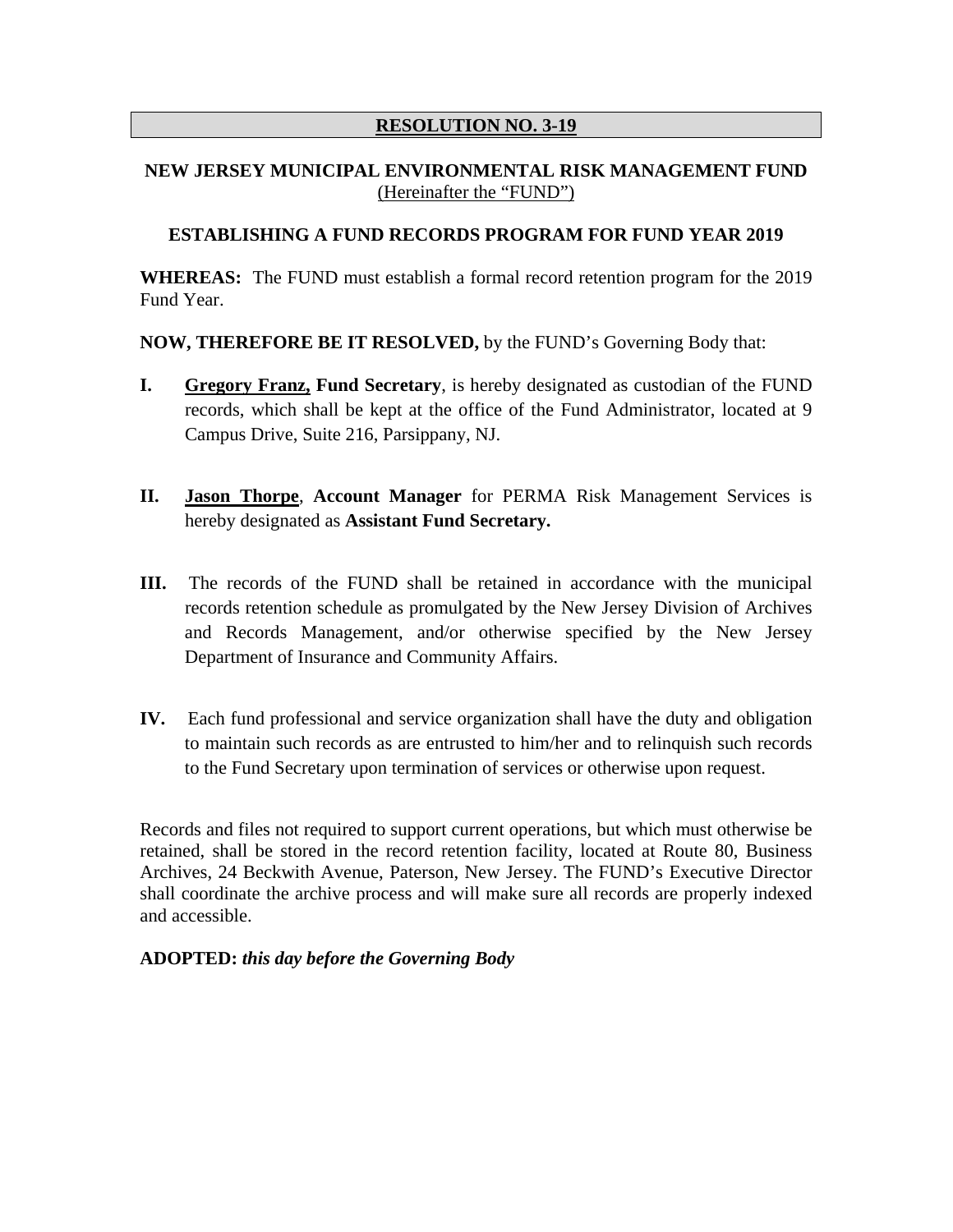### **RESOLUTION NO**: **4-19**

# **NEW JERSEY MUNICIPAL ENVIRONMENTAL RISK MANAGEMENT FUND** (hereafter referred to as "THE FUND") **ESTABLISHING A FISCAL MANAGEMENT PLAN FOR THE 2019 FUND YEAR**

**WHEREAS**, THE FUND is duly constituted as a Municipal Joint Insurance Fund, as permitted under the laws promulgated by the State of New Jersey, (N.J.S.A. 40A-36, et.seq.); and

**WHEREAS,** THE FUND is subject to the requirements contained within the Local Fiscal Affairs Law (N.J.S.A. 40A-5, et.seq.) ; and

**NOW, THEREFORE BE IT RESOLVED**, THE FUND's Governing Body hereby appoints the following professionals for the 2019 Fund Year:

**I.** All funds for Administrative Expenses, Reinsurance, Dividends and Miscellaneous Expenses, shall be withdrawn from the Official named Depository (ies) by check, which shall bear the signatures of at least two (2) of the following persons, duly authorized pursuant to this Resolution:

| Robert Law        | <b>CHAIRMAN</b>     |
|-------------------|---------------------|
| <b>Greg Franz</b> | <b>SECRETARY</b>    |
| Charles Cuccia    | <b>TREASURER</b>    |
| Joseph Catenaro   | <b>COMMISSIONER</b> |

**II.** All funds for Claims payments shall be withdrawn from the Official Depository(ies) by check, which shall bear the signatures of at least two (2) of the following persons, duly authorized pursuant to this Resolution.

Charles Cuccia

Peter King

Matthew Petracca

Fred Semrau

FOR WIRE TRANSFERS **-** that the FUND does hereby require that Investors Bank obtain voice confirmation prior to executing wire transfers to external accounts from the Fund Treasurer.

**III.** The Cash and Investment Policy attached herewith, shall be adopted.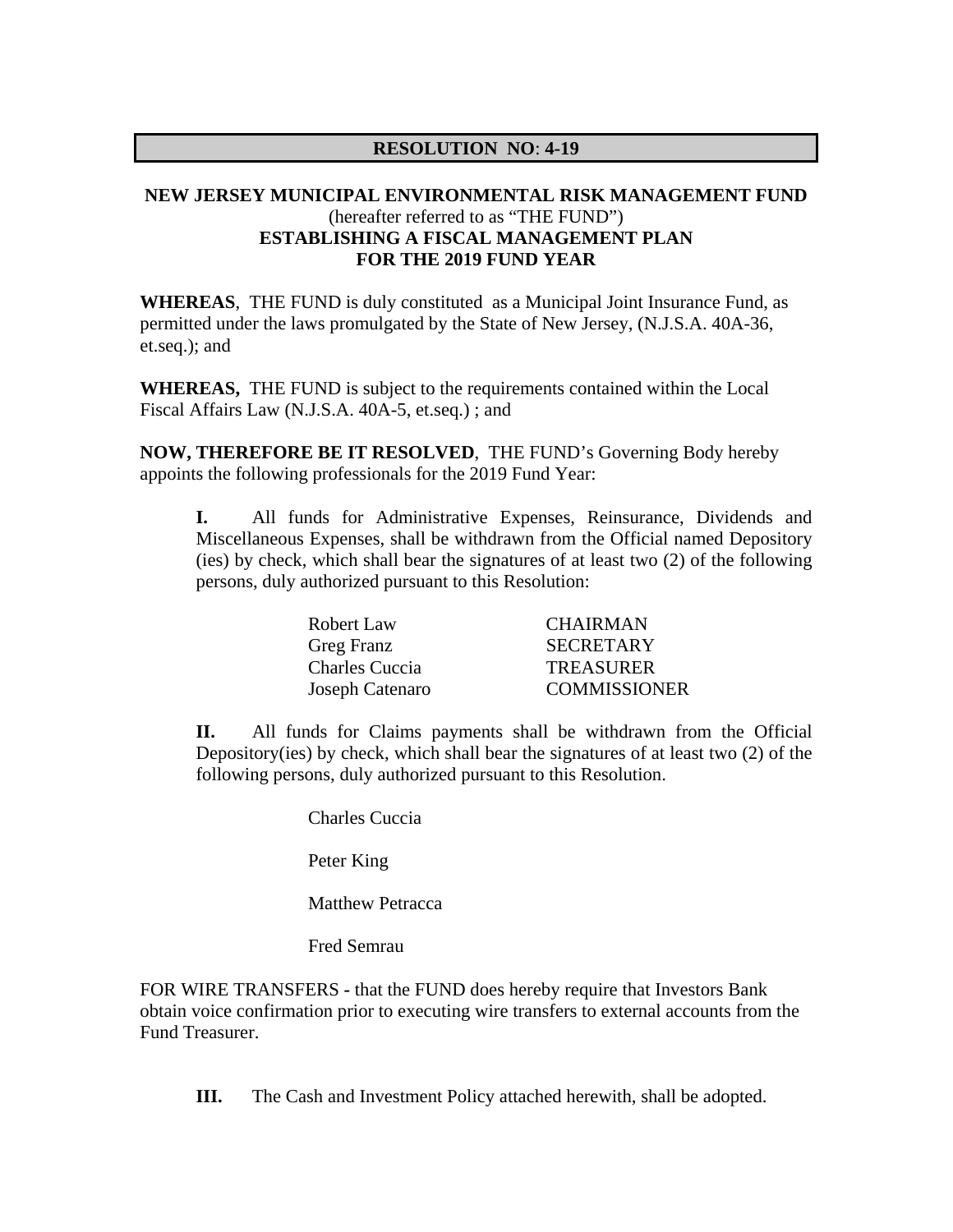**IV.** The rate of interest assessed by the Fund, for delinquent assessments shall be ten (10) percent per annum, from the due date for any such assessment.

**V.** Certifying and Approval Officer for all FUND expenses shall be the FUND's Executive Director and/or the Account Manager so designated by the Executive Director.

**ADOPTED:** *this day before the Governing Body*: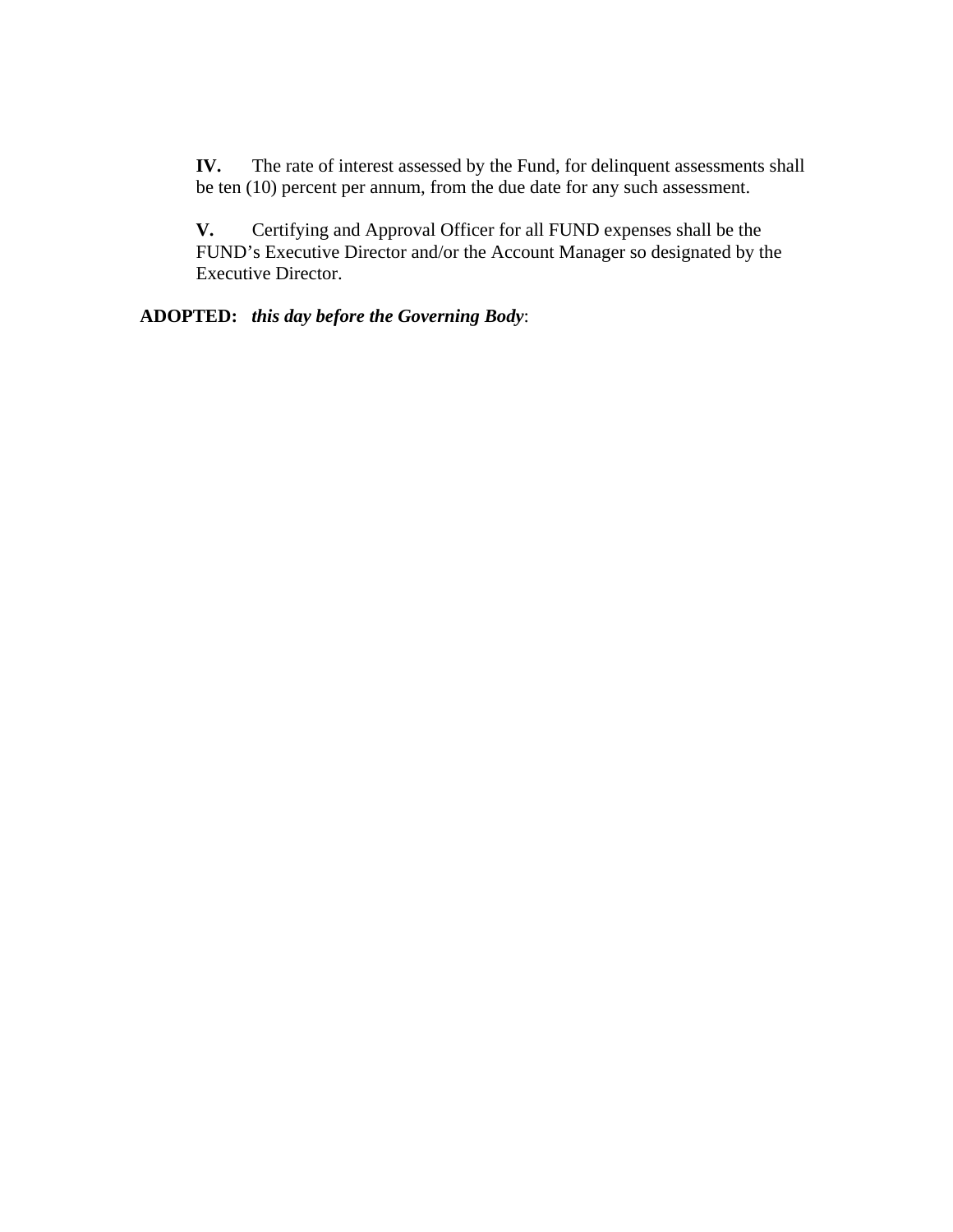### **NJ MUNICIPAL ENVIRONMENTAL RISK MANANGEMENT FUND 2019 CASH MANAGEMENT AND INVESTMENT POLICY**

#### *1.) Cash Management and Investment Objectives*

 The NJ Municipal Environmental Risk Management Fund (hereinafter referred to as the FUND) objectives in this area are:

- *a.*) Preservation of capital.
- *b.*) Adequate safekeeping of assets.
- *c.*) Maintenance of liquidity to meet operating needs, claims settlements and dividends.
- *d.*) Diversification of the FUND's portfolio to minimize risks associated with individual investments.
- *e.)* Maximization of total return, consistent with risk levels specified herein.
- *f.)* Investment of assets in accordance with State and Federal Laws and Regulations.
- *g.)* Accurate and timely reporting of interest earnings, gains and losses by line of coverage in each Fund year.
- *h.*) Where legally permissible, cooperation with other local municipal joint insurance funds, and the New Jersey Division of Investment in the planning and execution of investments in order to achieve economies of scale.
- *i.*) Stability in the value of the FUND's economic surplus.

#### *2.) Permissible Investments*

Investments shall be limited to the following:

- a.) Bonds or other obligations of the United States of America or obligations guaranteed by the United States of America.
- b.) Government money market mutual funds.
- c.) Any federal agency or instrumentality obligation authorized by Congress that matures within 397 days from the date of purchase, and has a fixed rate of interest not dependent on any index or external factors.
- d.) Bonds or other obligations of the local unit or bonds or other obligations of school districts of which the local unit is a part or within which the school district is located.
- e.) Bonds or other obligations, having a maturity date not exceeding 397 days, approved by the Division of Investments of the Department or Treasury for investment by local units.
- f.) Debt obligations of federal agencies or government corporations with maturities not greater than ten (10) years from the date of purchase, excluding mortgage backed obligations, providing that such investments are purchased through the New Jersey Division of Investment and are consistent the Division's own investment guidelines, and providing that the investment a fixed rate of interest not dependent on any index or external factors.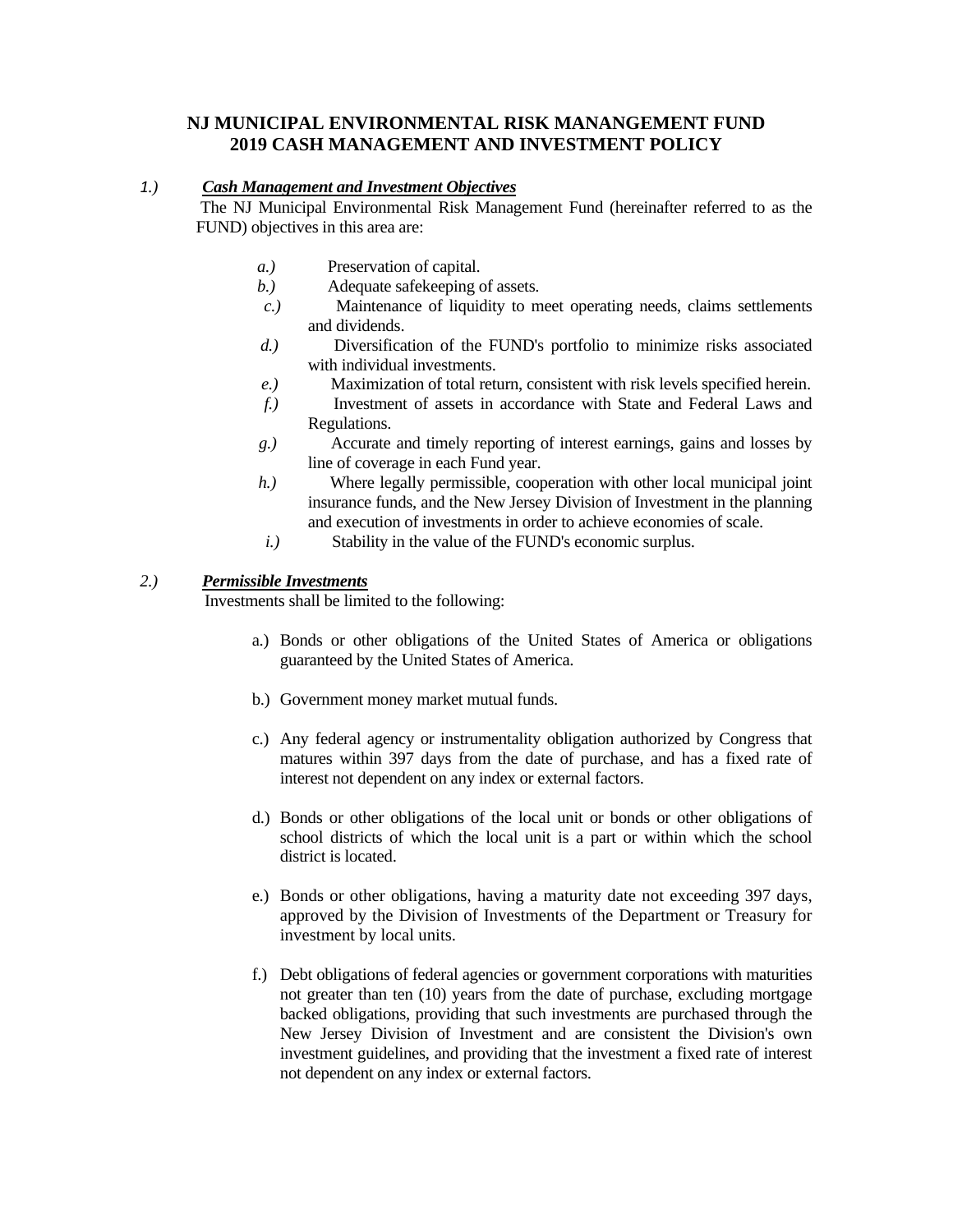- g.) Local Government Investment Pools
- h.) Repurchase agreements of fully collateralized securities, subject to rules and conditions establish by the N.J. Department of Community Affairs.
- i.) MEL Joint Cash Management & Investment Program as defined in N.J.S.A. 40A:5:38-1.

 No investment or deposit shall have a maturity longer than ten (10) years from date of purchase. At any given time, the Fund's investment portfolio shall conform to the following criteria:

- a) Any bonds or other obligations held by the FUND shall have a minimum longterm investment grade underlying credit rating, or equivalent rating provided by a Nationally Recognized Statistical Rating Organization as outlined by the U.S. Securities and Exchange Commission, with the exception of bonds issued pursuant to the Municipal Qualified Bond Act, which may have an underlying credit rating below investment grade so long as the Municipal Qualified Enhanced Rating is investment grade, or equivalent rating provided by NRSO.
- b) A minimum of thirty-five (35) percent of aggregate total par amount of bonds and other obligations shall have a minimum long-term, underlying credit rating of AA-, or equivalent rating by an NRSRO.
- c) The aggregate par amount of bonds or other obligations with a long-term underlying credit rating below A-, or equivalent rating by an NRSRO, shall not exceed thirty (30) percent of the aggregate total par amount of bonds, investments and other obligations held by the Fund.
- d) The aggregate par amount of bonds or other obligations with maturities longer than five (5) years shall not exceed sixty (60) percent of the aggregate total par amount of bonds, investments and other obligations held by the FUND.

Any exception to or deviations from the above criteria must be approved by the New Jersey Division of Local Governmental Services and the New Jersey Division of Investment.

#### *3.) Authorized Depositories*

 In addition to the above, the FUND is authorized to deposit funds in certificates of deposit and other time deposits in banks covered by the Governmental Unit Depository Protection Act, NJSA 17:9-14 et seq. (GUDPA). Specifically authorized depositories are as follows:

#### Investors Bank

The FUND is also authorized to invest its assets in the New Jersey Cash Management Fund.

#### *4.) Authority for Investment Management*

 The Treasurer is authorized and directed to make investments, with a maturity of three months or longer, through asset managers that may be selected by the Executive Board. Such asset managers shall be discretionary trustees of the FUND.

 Their actions and decisions shall be consistent with this plan and all appropriate regulatory constraints.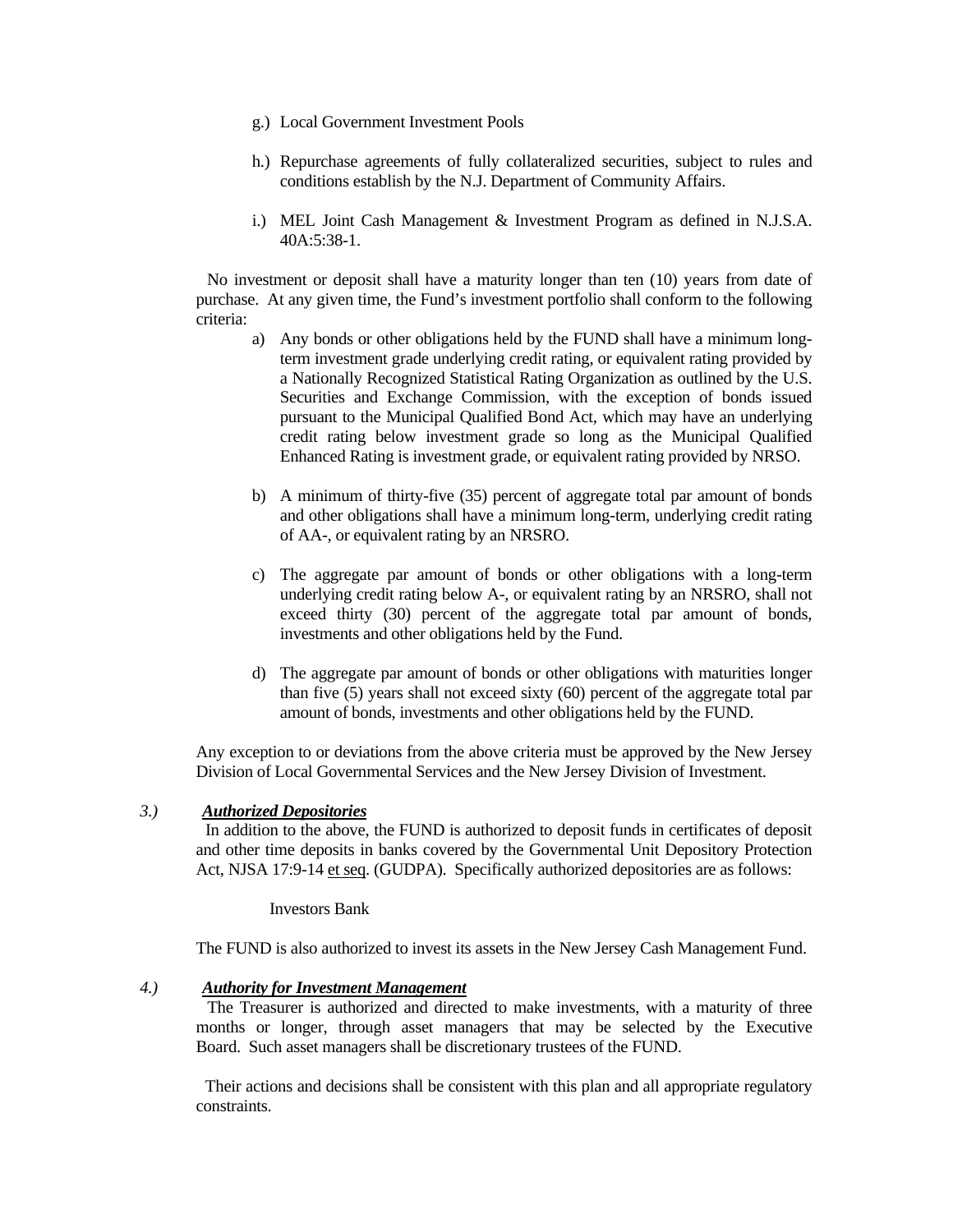In executing investments, asset managers shall minimize transaction costs by querying prices from at least three (3) dealers and purchasing securities on a competitive basis. When possible, federal securities shall be purchased directly from the US Treasury. Transactions shall not be processed through brokerages which are organizationally affiliated with the asset manager. Transactions may also be processed through the New Jersey Division of Investment by the Fund's asset managers.

#### *5.) Preservation of Capital*

Securities shall be purchased with the ability to hold until maturity.

#### *6.) Safekeeping*

 Securities purchased on behalf of the FUND shall be delivered electronically or physically to the FUND's custodial bank, which shall maintain custodial and/or safekeeping accounts for such securities on behalf of the FUND.

#### *7.) Selection of Asset Managers, Custodial Banks and Operating Banks*

 Asset managers, custodial banks and operating banks shall be retained for contract periods of one (1) year. Additionally, the FUND shall maintain the ability to change asset managers and/or custodial banks more frequently based upon performance appraisals and upon reasonable notice, and based upon changes in policy or procedures.

### *8.) Reporting*

Asset managers will submit written statements to the treasurer and executive director describing the proposed investment strategy for achieving the objectives identified herein. Asset managers shall also submit revisions to strategy when justified as a result of changing market conditions or other factors. Such statements shall be provided to the Treasurer and Executive Director. The statements shall also include confirmation that all investments are made in accordance with this plan. Additionally, the Investment Manager shall include a statement that verifies the Investment Manager has reconciled and determined the appropriate fair value of the Funds portfolio based on valuation guidelines that shall be kept on file in the Executive Director's office.

 The Treasurer shall report to the Executive Committee at all regular meetings on all investments. This report shall include information on the balances in all bank and investment accounts, and purchases, sales, and redemptions occurring in the prior month.

# *9.) Audit*

 This plan, and all matters pertaining to the implementation of it, shall be subject to the FUND's annual audit.

### *10.) Cash Flow Projections*

 Asset maturity decisions shall be guided by cash flow factors payout factors supplied by the Fund Actuary and reviewed by the Executive Director and the Treasurer.

#### *11.) Cash Management*

 All moneys turned over to the Treasurer shall be deposited within forty-eight (48) hours in accordance with NJSA 40A:5-16.

 In the event a check is made payable to the Treasurer rather than the Fund, the following procedure is to be followed: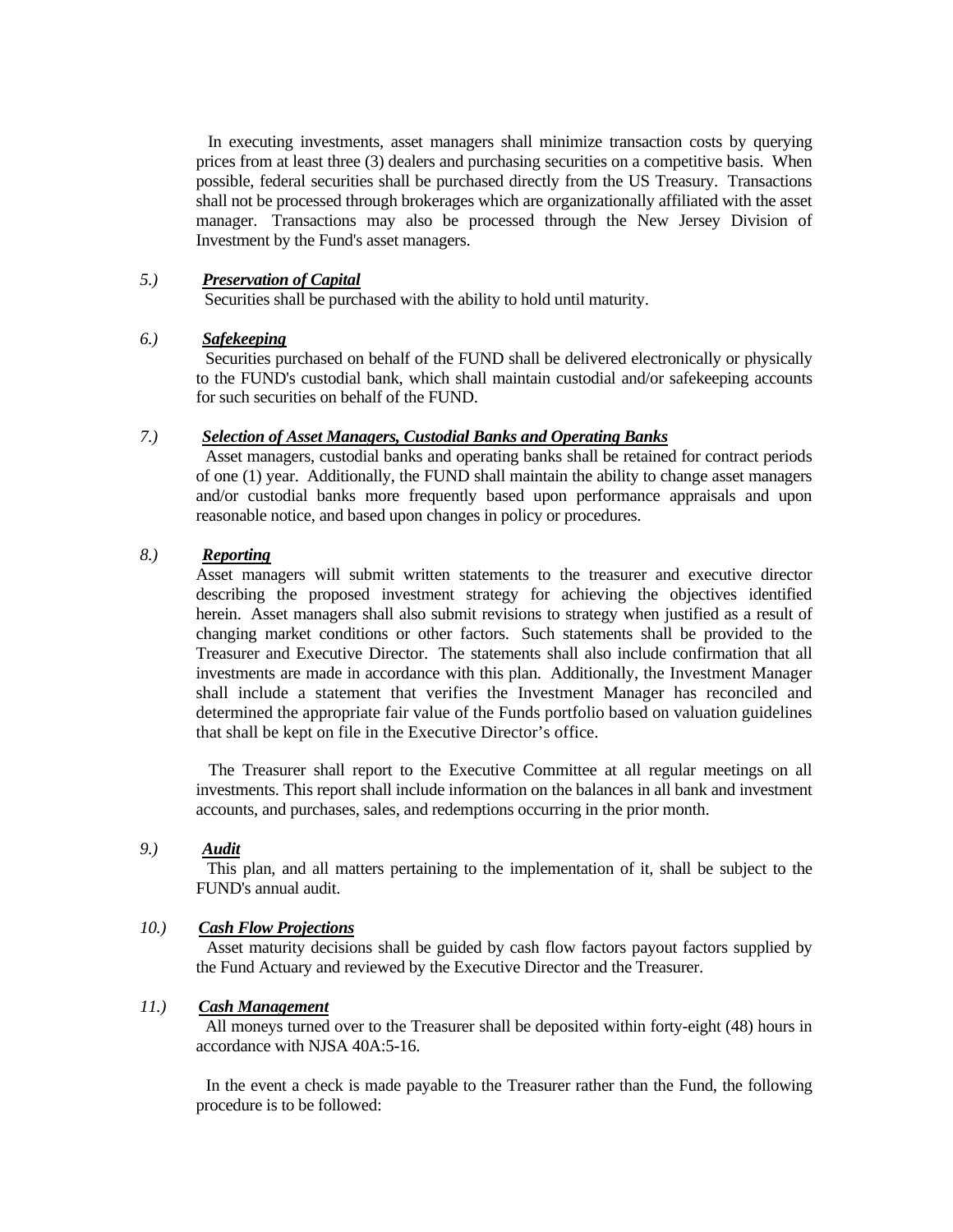- *a.*) The Treasurer endorses the check to the Fund and deposits it into the Fund account.
- *b.*) The Treasurer notifies the payer and requests that in the future any check be made payable to the Fund.

 Cash may be withdrawn from investment pools under the discretion of asset managers only to fund operations, claims impress accounts, or approved dividend payments.

The Treasurer shall escheat to the State of New Jersey checks which remain outstanding for twelve or more months after the date of issuance. However, prior to implementing such procedures, the Treasurer, with the assistance of the claims agent, as needed, shall confirm that the outstanding check continues to represent a valid claim against the FUND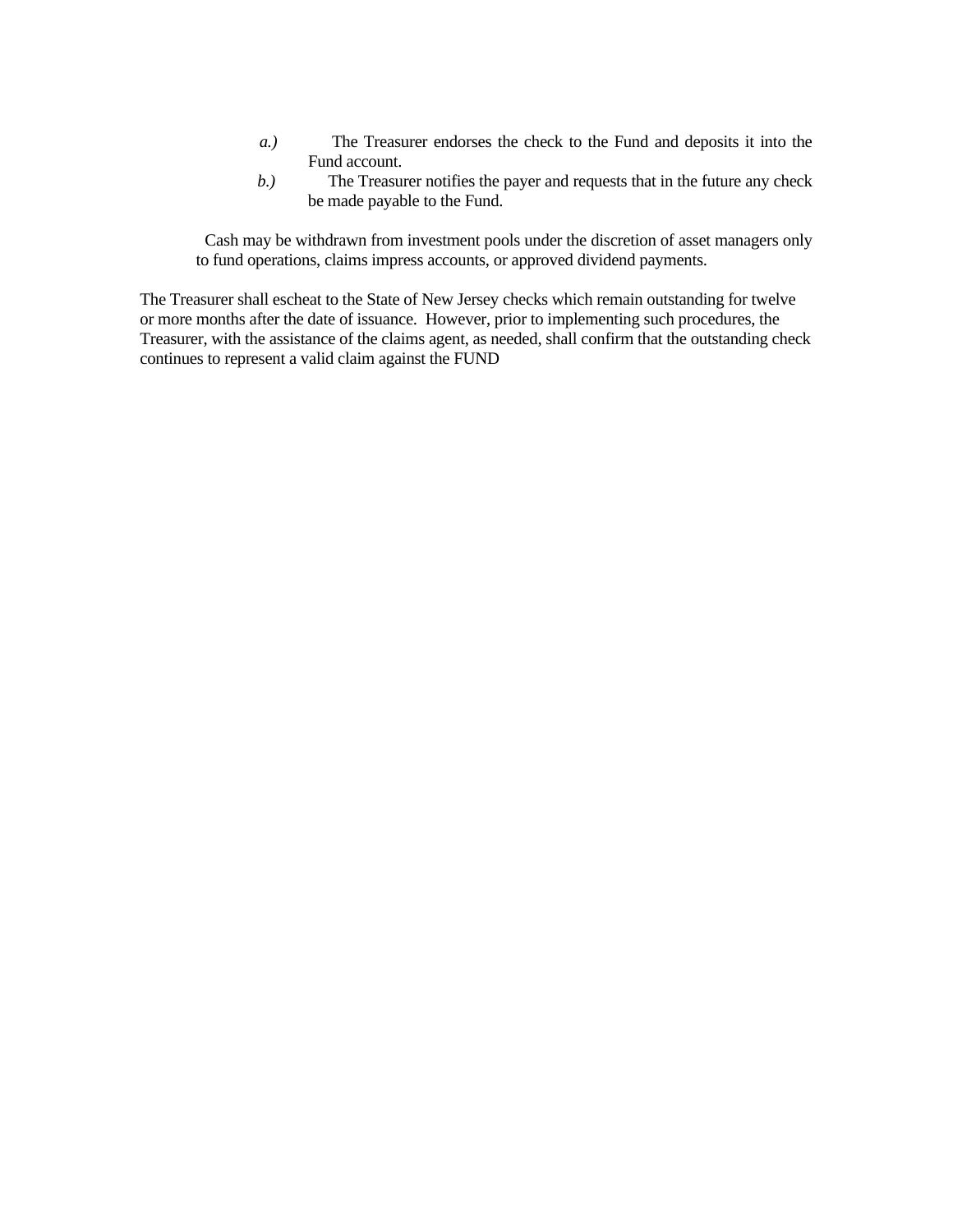# **NEW JERSEY MUNICIPAL ENVIRONMENTAL RISK MANAGEMENT FUND (hereafter the "FUND") ESTABLISHING PUBLIC MEETING PROCEDURES FOR FUND YEAR 2019**

**WHEREAS,** the FUND must establish meeting procedures for Fund Year 2019, and

# **NOW, THEREFORE BE IT RESOLVED BY** the Funds Governing Body

- **I.** That the FUND shall hold public meetings during the year 2019 at 10:50 AM on Friday, March 29, 2019 at the Hyatt Regency, Princeton, NJ; Wednesday, June 5, 2019 at 10:50 AM at the Forsgate CC, Wednesday, September 4, 2019 at 10:50 AM at the Forsgate CC, Wednesday, October 16, 2019 at 10:50 AM at the Forsgate CC and on November 20, 2019 at noon at the Sheraton Hotel, Atlantic City, NJ; and Wednesday, January 8, 2020. Unless noted, locations will be at Forsgate Country Club.
- **II.** Each Public Comments session is limited to thirty (30) minutes; any one person may address the Chairperson for a maximum of five (5) minutes; once a particular topic has been addressed by a member of the public, subsequent comments on that same topic by other people is limited to a maximum of two (2) minutes; citizens who have spoken once during the session will not be recognized a second time; and speakers are required to state their names and addresses and direct all inquiries to the Chairman.

**III.** The following is hereby designated the official newspaper (s) of the FUND:

The Star Ledger, Newark, NJ; and In addition, the EJIF's webpage is designated for official notices – www.NJEJIF.org.

**IV.** The FUND Secretary or designated assistant shall provide notice of any and all meetings, including special or emergency meetings, to each official newspaper and shall issue all official notices required to be published in at least one of the official newspapers.

**ADOPTED** this day;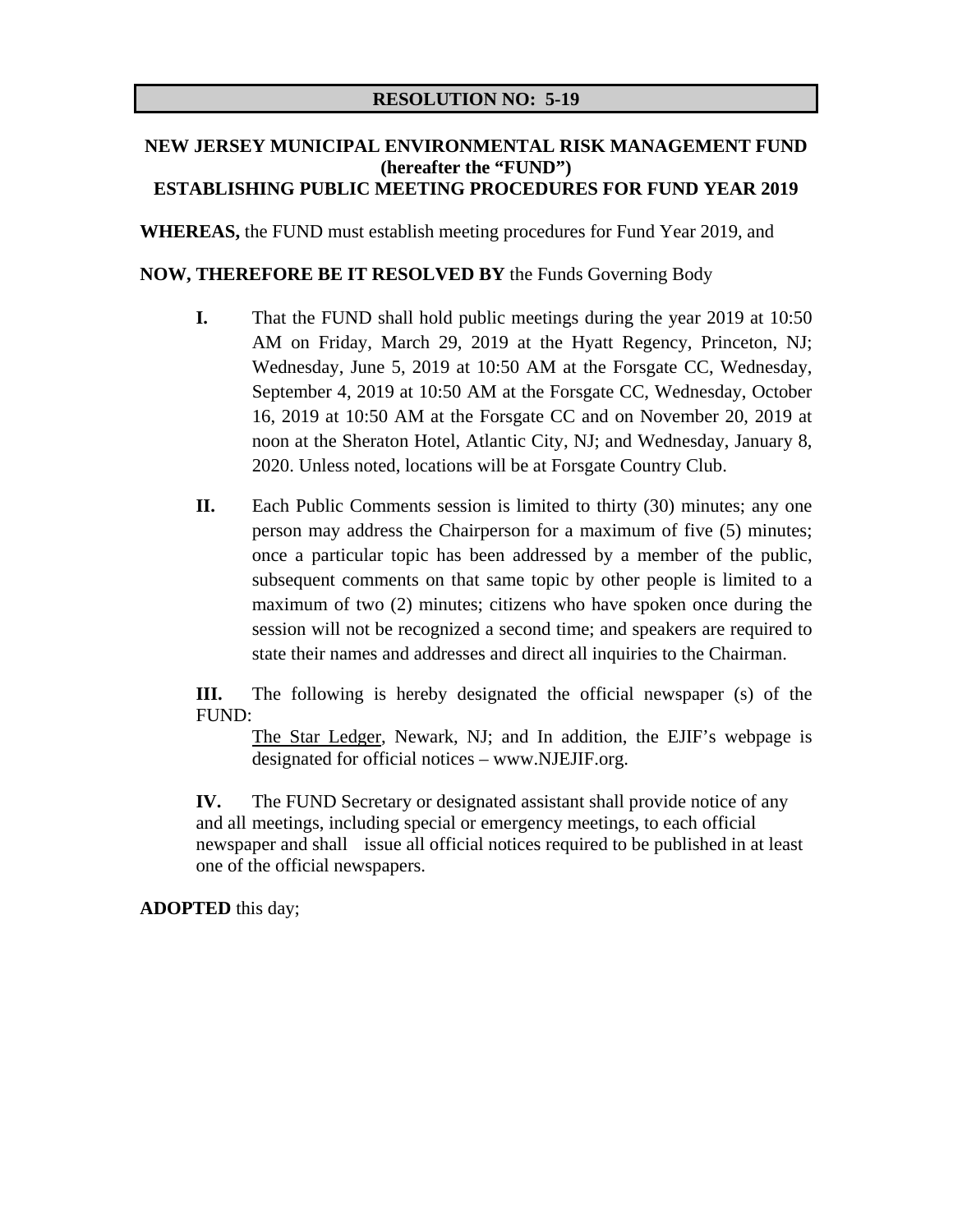# **RESOLUTION NO. 6-19**

### **NEW JERSEY MUNICIPAL ENVIRONMENTAL RISK MANAGEMENT FUND**  (hereafter referred to as the "FUND")

# **RESOLUTION FOR THE PURCHASE OF EXCESS INSURANCE FOR FUND YEAR 2019**

WHEREAS, the NJ Municipal Environmental Risk Management Fund, hereafter, the FUND, at its December 4, 1996 meeting authorized the purchase of excess insurance; and this being completed;

NOW, THEREFORE BE IT RESOLVED that the FUND ratifies and confirms the purchase from Liberty International Underwriters, Inc. The following coverage, to be effective January 1, 2019 through December 31, 2019:

The Aggregate Excess Liability coverage of \$9,000,000 excess of the \$3,000,000 attachment point annual aggregate at a rate of 14.09 cents per capita for Fund Year 2019 based on a population of 3,806,540.

ADOPTED: this day before the Governing Body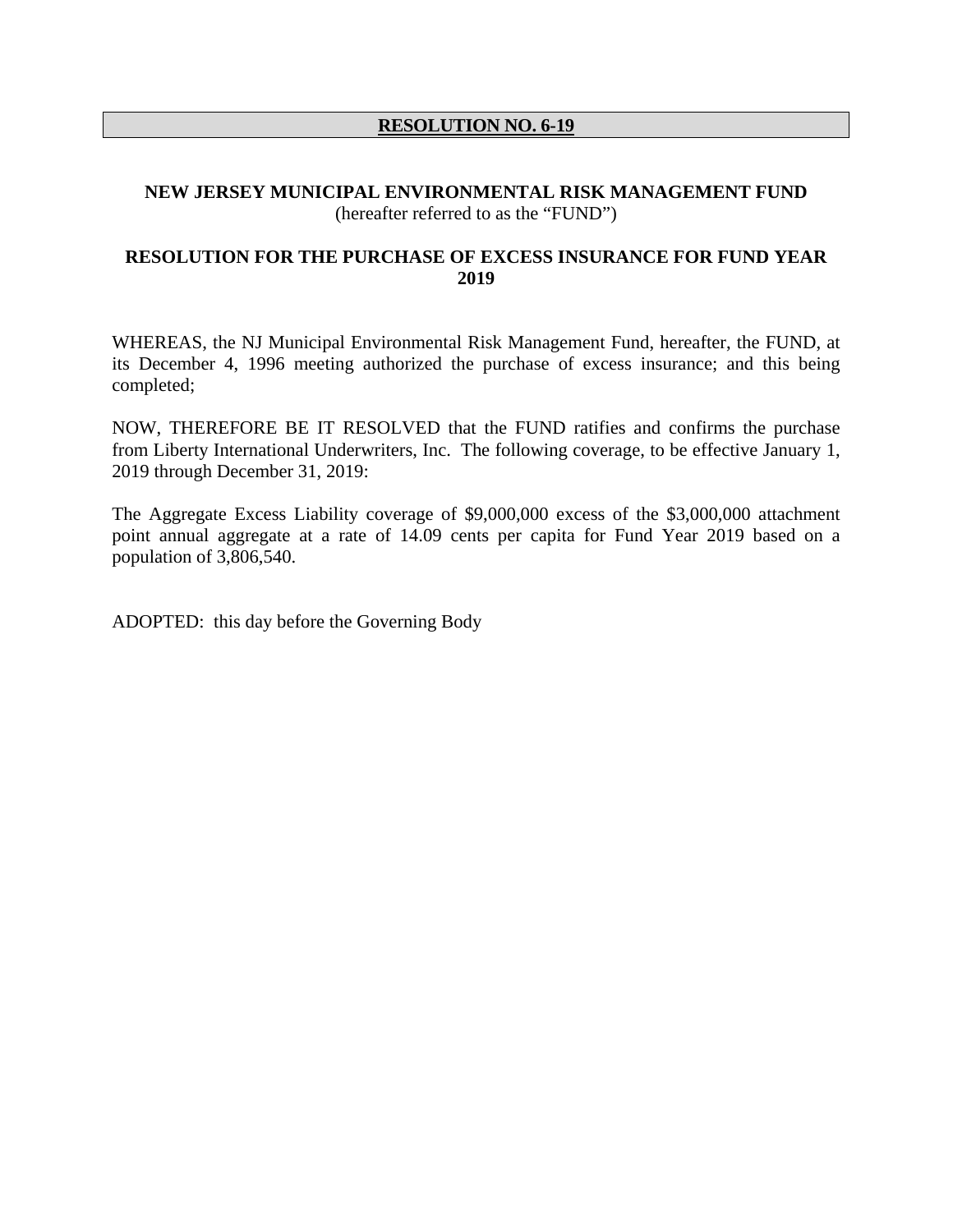### **RESOLUTION 7-19**

# **2019 E-JIF Risk Management Plan**

# **1. INTRODUCTION**

In 1984, the commercial insurance marketplace excluded all environmental risk from general liability insurance policies underwritten for public entities and other local units, and for many years subsequent, there had been no coverage available for these exposures. As a result of the liability insurance crisis beginning the following year, New Jersey Public entities developed joint insurance funds and in 1988 formed the Municipal Excess Liability Joint Insurance Fund (MEL) to provide excess casualty coverage for the newly created pools. At that time, the pools were not large enough to address the environmental liability issue and environmental coverage remained a void. However, by 1991, the MEL had grown to over 200 communities and adopted a long-range plan that proposed the establishment of a specialized pool to provide environmental coverage. A study committee was formed in 1992 and enabling legislation was signed into law in October 1993.

The New Jersey Municipal Environmental Risk Management Fund, hereinafter referred to as the "FUND" was established by property/casualty joint insurance funds which seek to provide their member public entities and utility authorities with environmental coverage in five (5) areas:

- I. Third Party Liability
- II. On-Site Clean-up Costs
- III. Public Officials Pollution Liability
- IV. De Minimus Abandoned Waste Sites
- V. Storage Tank Systems

One of the primary objectives of the FUND is the containment of costs through sound environmental control practices, as well as effectively administered claims adjustment practices. To achieve these objectives, the FUND has engaged environmental engineering companies to work closely with member public entities in the establishment of an effective loss control program. The FUND has also arranged with an experienced claims-servicing company and a panel of environmental defense attorneys to provide claims adjustment services. It is the goal of the FUND to expand the range of coverage and services based on experience and evolving needs of member local units.

# I. THIRD PARTY LIABILITY

1. Background:

The activities of public entities may result in an actual or alleged pollution conditions which causes bodily injury or damage to property of others. The extent of the coverage under THIRD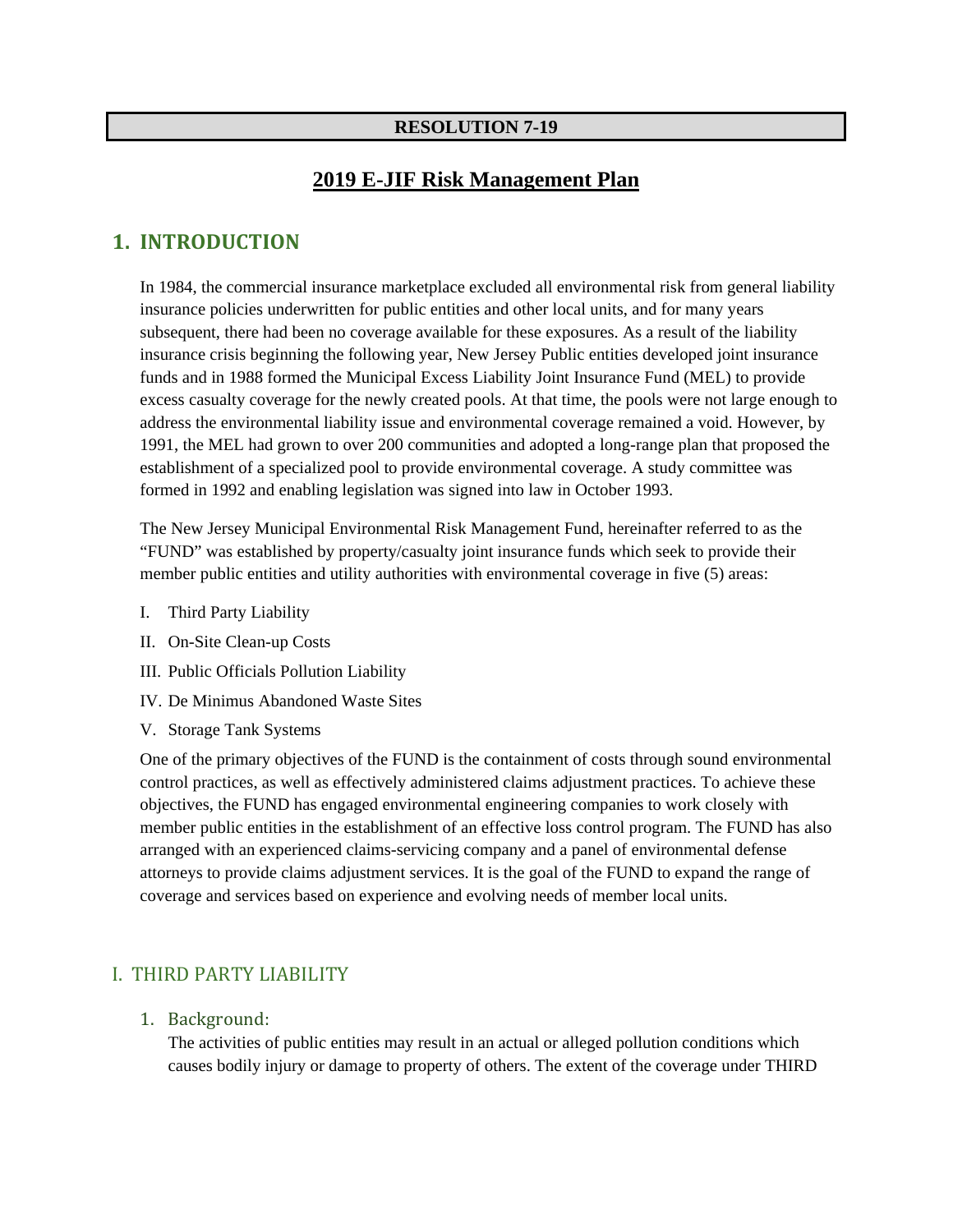PARTY LIABILITY is to provide protection to the local unit for claims triggered by pollution conditions for which the local unit is alleged to be responsible.

2. Scope of Coverage:

To pay on behalf of the Local Unit losses due to liability for bodily injury and/or property damage caused by pollution conditions emanating from a covered location or arising from covered operations. Legal defense shall be included subject to the aggregate defense costs limits.

#### 3. Pollution Conditions:

The FUND intends to cover, under THIRD PARTY LIABILITY, the discharge, dispersal, release, escape, migration or seepage of any solid, liquid, gaseous or thermal irritant, contaminant or pollutant, including smoke, soot, vapors, fumes, acids, alkalis, chemicals, hazardous substances, materials or waste materials, on, in, into, or upon land and structures thereupon, the atmosphere, surface water, or groundwater. Waste materials include materials to be recycled, reconditioned or reclaimed.

# 4. Exclusions: (Partial Listing - REFER TO POLICY FOR COMPLETE LIST OF EXCLUSIONS)

The FUND will not pay nor defend any loss from pollution conditions caused by, due, based upon, arising out of or directly related to any one or more of the following:

- a) Pollution conditions that existed prior to the inception date of this policy
- b) Injunctive or non-monetary relief
- c) Lead
- d) Asbestos
- e) Workers Compensation, unemployment compensation or disability benefits
- f) Employment Practices Liability
- g) Mold or fungi
- h) Contractual Liability, except where coverage would apply in absence of contract
- i) Acid rain
- j) Automobile (except transit sublimit), aircraft, watercraft
- k) Pollution conditions after location has been sold, leased, or abandoned
- l) Chlorine based products
- m) Airports (unless endorsed)
- n) Willful, deliberate non-compliance with regulation, statute, or other law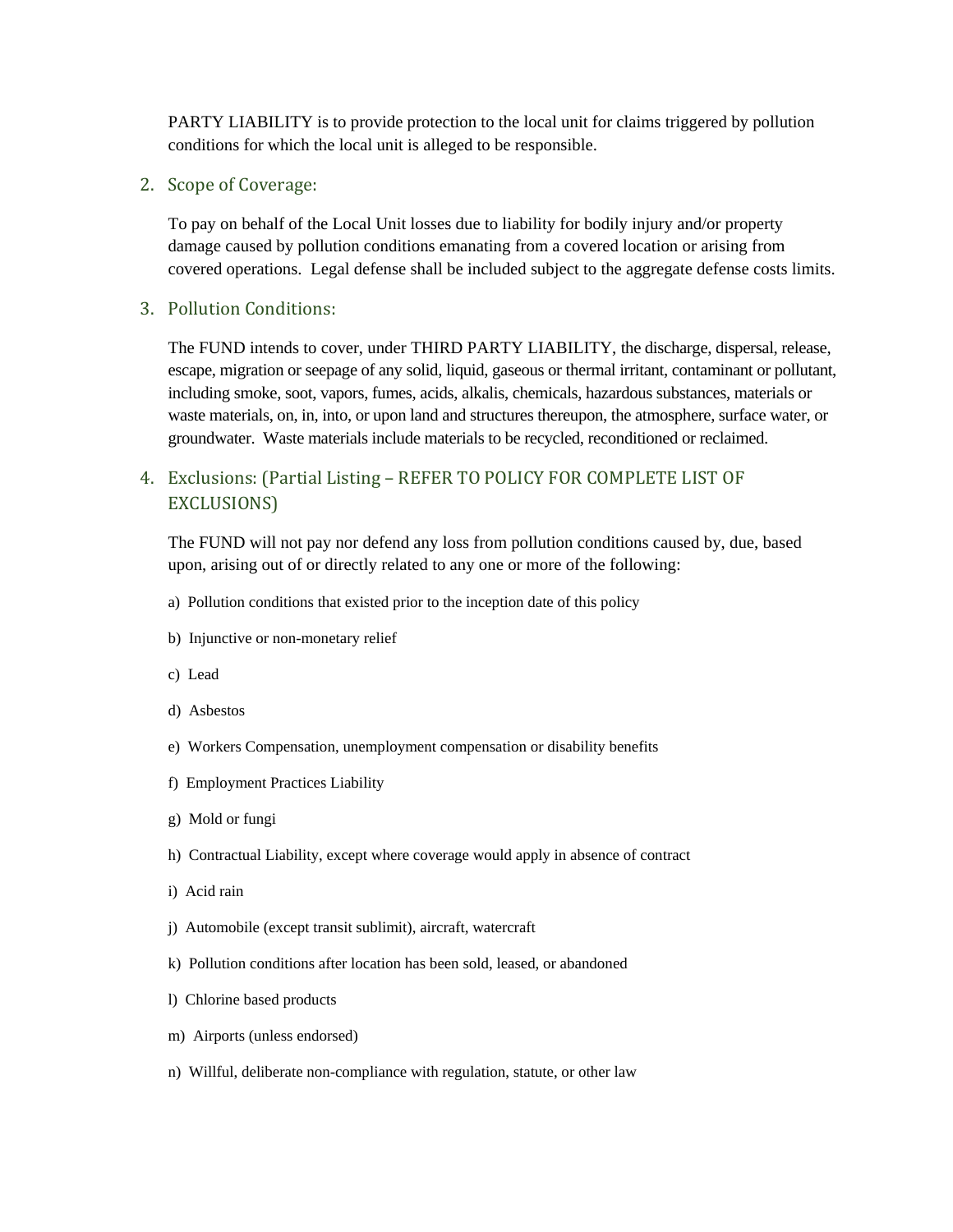# 5. Limit of Liability:

\$1,000,000 per claim

\$1,000,000 annual aggregate

\$250,000 sub-limit Transportation coverage

\$250,000 sub-limit Cyber coverage

# II. ONSITE CLEANUP COSTS

1. Background: 

Public property is subject to being polluted by third parties such as an illegal toxic dumping in a park. The intent of the coverage, under ONSITE CLEANUP COSTS, is to provide protection to the public entity for the costs of remediation triggered by pollution conditions caused by an unrelated third party on any public lands of the local unit.

#### 2. Scope of Coverage:

Emergency Remediation of pollutants deposited by third parties:

\$ 50,000 per claim

\$ 100,000 annual aggregate

**Note**: Local unit will be required to make application to the NJ Spill Fund or other available funding sources for reimbursement. Reimbursement, if any, to be paid back to the FUND.

# III. PUBLIC OFFICIALS POLLUTION LIABILITY

1. Background: 

The acts or omission by public officials that may result in claims by third parties of bodily injury or property damage related to environmental conditions are excluded under conventional Public Officials Liability coverage. It is the intent of PUBLIC OFFICIALS POLLUTION LIABILITY to provide protection to the officials of the local unit for such claims.

### 2. Scope of Coverage:

Pay on behalf of the local unit and its public officials that are legally obligated to pay as a result of pollution conditions caused by the wrongful acts of Public Officials. Legal defense shall be included subject to the aggregate defense costs limits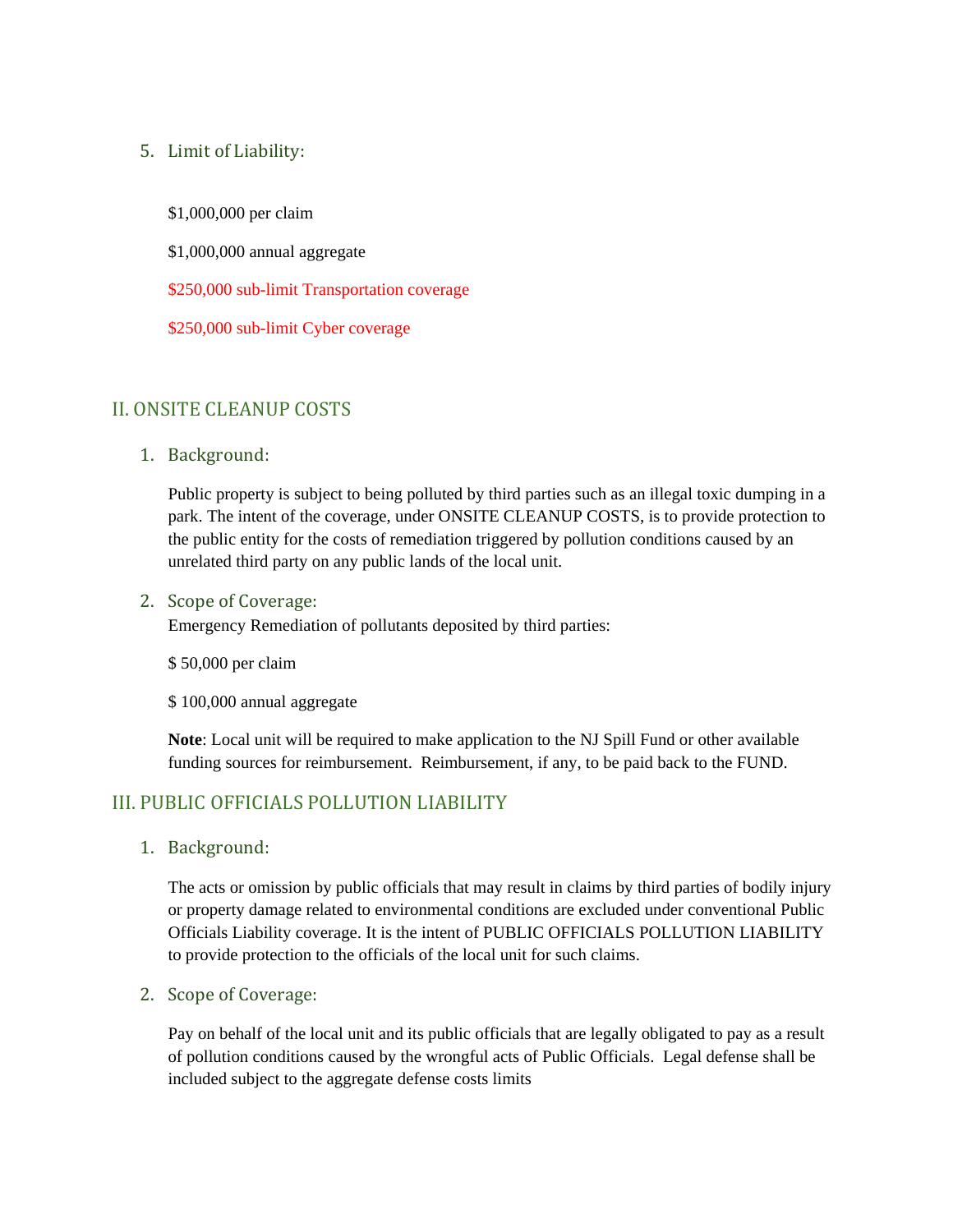#### 3. Limit of Liability:

- \$1,000,000 per claim
- \$1,000,000 annual aggregate

# IV. DE MINIMUS ABANDONED WASTE SITES

#### 1. Background:

Public entities, through their various departments and refuse collection responsibilities, have in the past contributed waste to hazardous waste landfills. Through actions by the EPA and/or NJDEP, efforts are being made to remediate all hazardous waste sites and to assign associated costs to potentially responsible parties (PRPs) who likely contributed to the problem. In many cases it is unclear who was truly responsible for the hazardous waste that was sent. Public entities have been identified as general contributors with potentially "deep pockets" and therefore, under CERCLA guidelines of strict joint and several liability, could be forced to contribute a significant amount to the clean-up. Contributors who have not been specifically identified as major contributors, however, have often been in a position, particularly when mediated as a group, to negotiate an equitable settlement with the EPA, NJDEP and major PRP's to indemnify them from further liability. The intent of the FUND, under DE MINIMUS ABANDONED WASTE SITES, is to provide a means for insureds that are deemed minor contributors (De Minimus) to an abandoned waste site to negotiate reasonable settlements. To a significant extent, this is part of a defense strategy.

### 2. Scope of Coverage:

The FUND, under DE MINIMUS ABANDONED WASTE SITES, will pay on behalf of the insured(s) for the negotiated settlement amount, up to policy sub-limits, to fund remedial efforts and a settlement agreement that will indemnify the insured(s) from future liability at a Federal or State Abandoned Toxic Waste Site. Legal defense shall be included subject to the aggregate defense costs limits.

### 3. Abandoned Waste Site & Minor PRP Designation

The FUND intends to cover only those events where the local unit is clearly identified as a de minimus (PRP) contributor of the specified hazardous waste at a Federal or State Abandoned Toxic Waste Site where the local unit was not aware, nor given actual or constructive notice that the pollution conditions existed prior to the inception date of coverage, nor that any elected or appointed official of the local unit knew or could have reasonably foreseen that such pollution conditions could have been expected to give rise to a claim.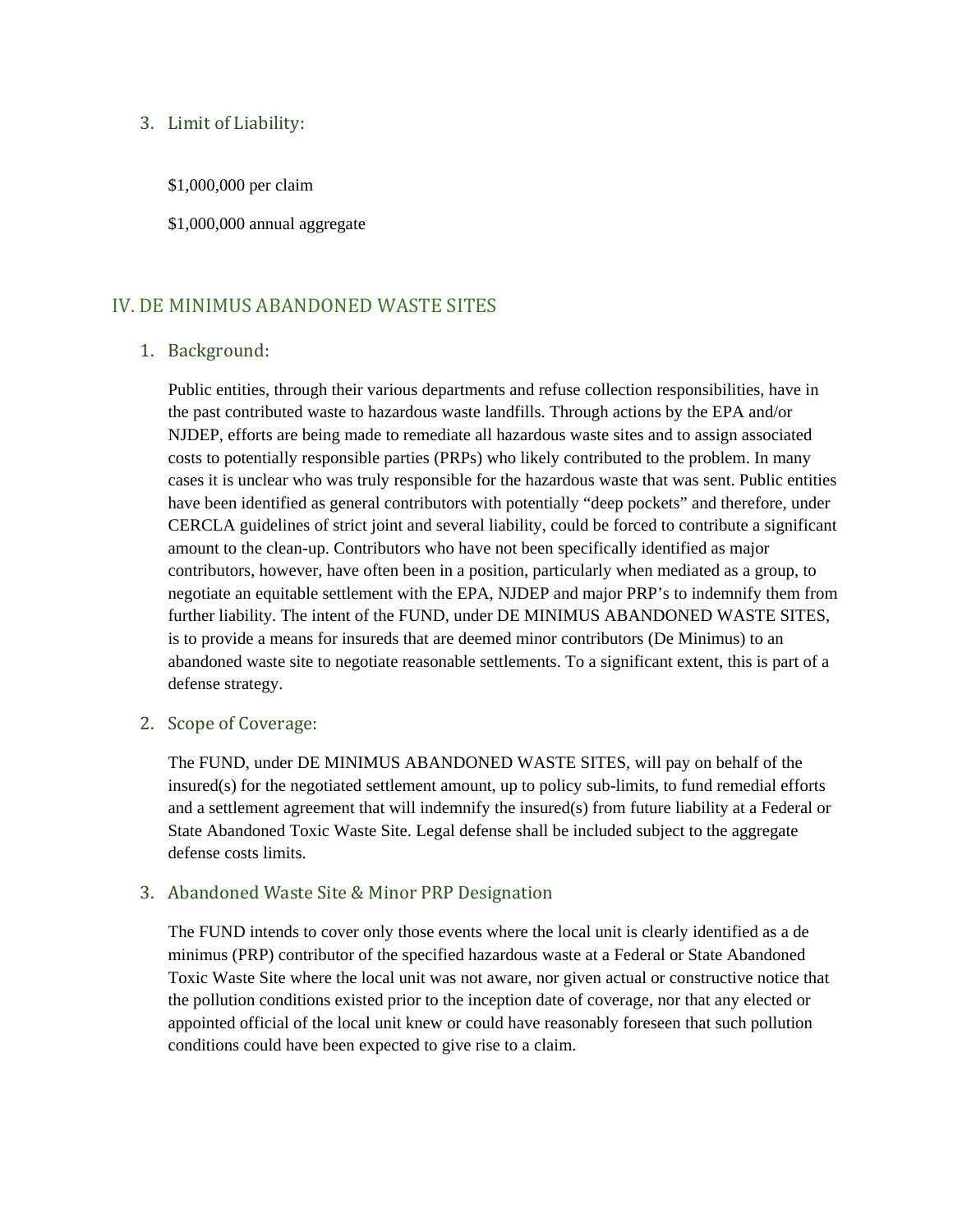4. Exclusions: (Partial Listing - Refer to Policy for all Exclusions)

The FUND will neither pay nor defend any loss from an abandoned waste site buy-out agreement caused by, due to, based upon, arising out of or directly related to any one or more of the Exclusions listed under Section IV of the policy.

- 5. Conditions:
	- a) Legal services will be provided solely by the approved FUND attorney(s).
	- b) The local unit must agree to participate in any group settlement proceedings deemed appropriate by the FUND attorney(s).
	- c) The FUND must agree to the negotiated settlement.
	- d) The local unit and the FUND must be indemnified from further liability at site as a result of payment.

# 6. Limit of Liability:

\$50,000 per local unit

# V. STORAGE TANK SYSTEMS COVERAGE (STANDALONE POLICY FORM)

# 1. Background

EPA and the NJDEP have existing regulations requiring tank owners to provide financial responsibility for the pollution exposure of underground storage tanks. The intent of the FUND, under STORAGE TANK SYSTEMS COVERAGE, is to fulfill the requirements as well as provide coverage for above ground storage tanks. The policy form itself is subject to EPA/NJDEP acceptance.

### 2. Scope of Coverage:

The FUND will pay on behalf of the local unit, sums, which the local unit shall be legally obligated to pay as damages as a result of bodily injury or property damage, a cleanup caused by a release arising from the operation of an underground storage tank at any scheduled site. The claim must be first made against the local unit during the policy period and reported to the FUND during the policy period. Above ground storage tanks must comply with all underwriting requirements established by the fund, including compliance testing for above ground storage tanks with underground piping. The deadline for compliance testing was 7/1/2013. After 7/1/2013, new EJIF members AND current members that acquire the described system must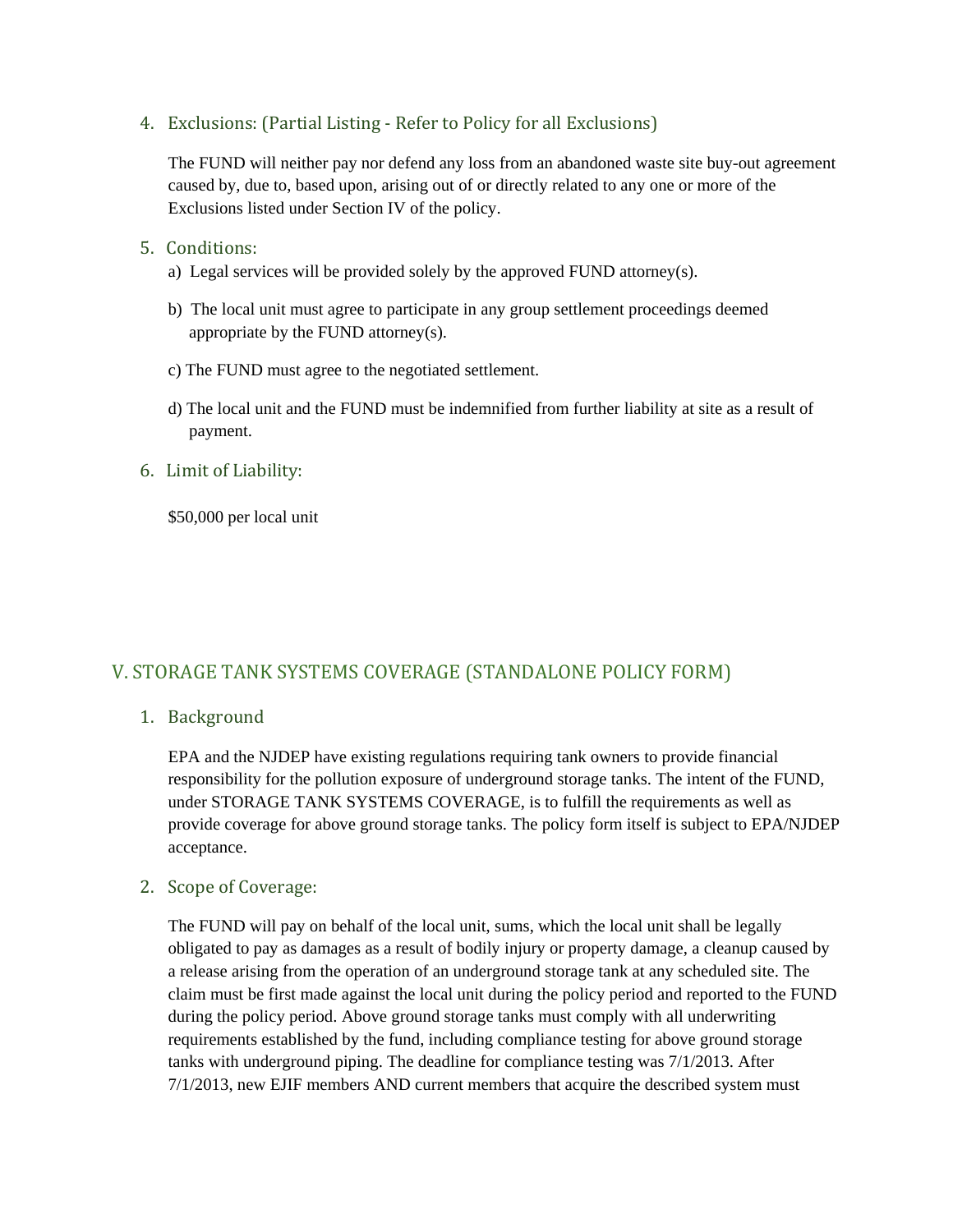demonstrate compliance with the FUND standards in order to secure coverage for that system. Legal defense shall be included subject to the aggregate defense costs limits.

There is a biennial testing requirement for those systems that previously qualified for coverage during the initial testing period.

This policy is site specific: Only scheduled underground storage tanks at scheduled locations are covered. Unregulated underground storage tanks may be covered subject to E-JIF underwriting rules.

No coverage applies to underground storage tanks that are rejected, unknown and/or unscheduled. Refer to item **2** regarding the E-JIF Underground Tank Remediation Grant Program.

3. Accidental Release:

The FUND intends to cover only those events emanating from any sudden or non-sudden release of petroleum arising from the operation of a storage tank at any scheduled site that results in a need for clean-up and/or compensation for bodily injury or property damage neither expected nor intended by the insured.

#### 4. Exclusions: (Partial Listing - Refer to Policy for all Exclusions)

The coverage does not apply to:

- a) Any claim arising from any knowingly unlawful, dishonest, fraudulent, criminal, malicious or wrongful act or omission committed by or at the direction of any supervisor, department head, elected or appointed official of the local unit.
- b) Any claim with respect to which the local unit was aware of non- compliance with any applicable statute, regulation, instruction or court order relating to the petroleum tanks.
- c) Any claim arising from any accidental release at any place other than scheduled sites.
- d) The cost of installation, replacement or repair of any storage tank or any other receptacle including the cost of excavation or backfilling, piping and valves, all leak detection systems and all containment systems and all monitoring systems.
- e) Any routine maintenance, measurement or testing expense which is not occasioned by a pollution event.
- f) Any fines, exemplary or punitive damages, statutory or other penalties, trebled or other multiple damages.
- g) Any unregulated tanks that exceed the 20 year age limit as of January 1, 2014.\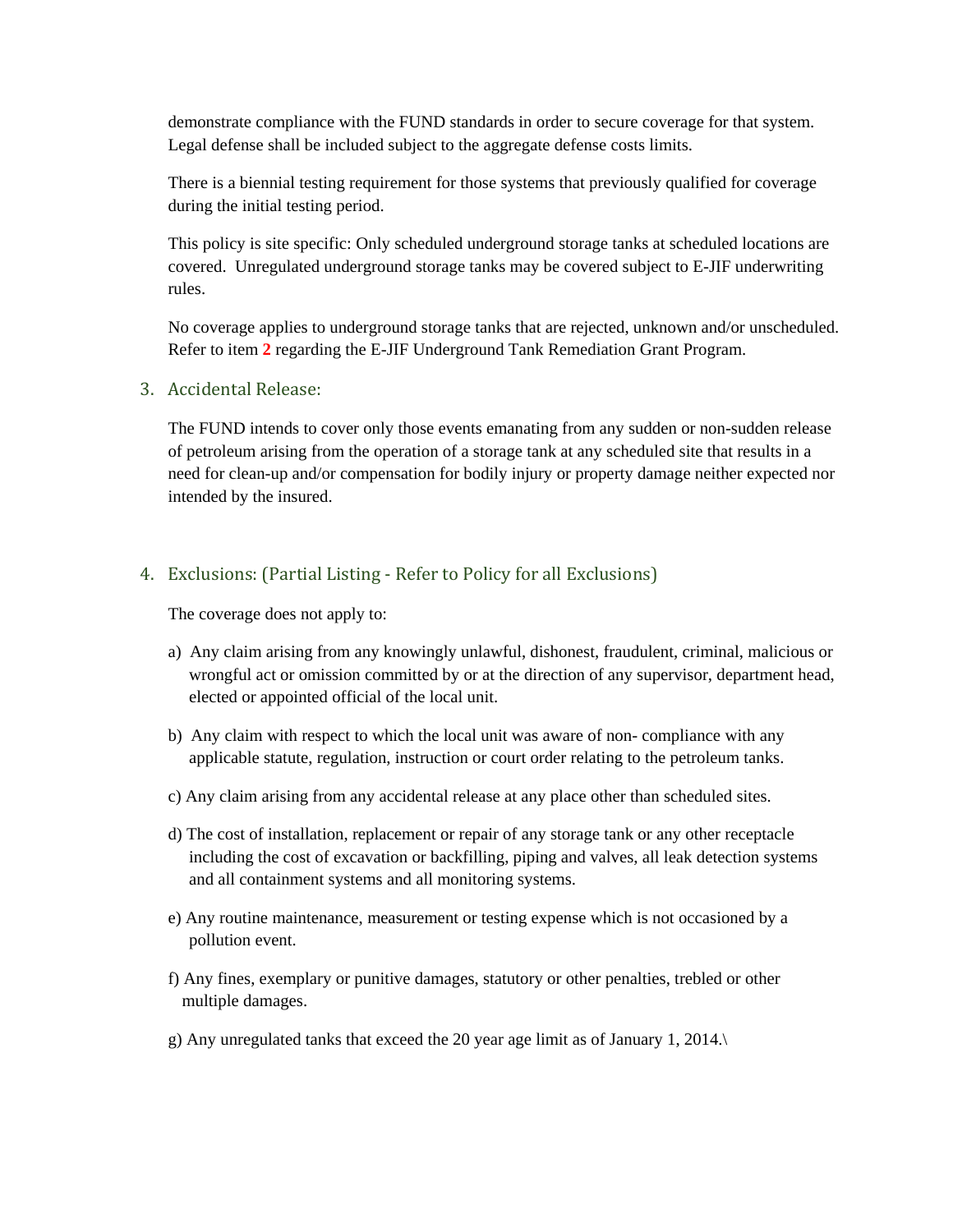# 5. Limit of Liability:

- \$ 1,000,000 each incident -THIRD PARTY LIABILITY
- \$ 1,000,000 each corrective action -ONSITE CLEANUP COSTS
- \$ 1,000,000 Aggregate Limit
- \$ 100,000 Aggregate Defense Limit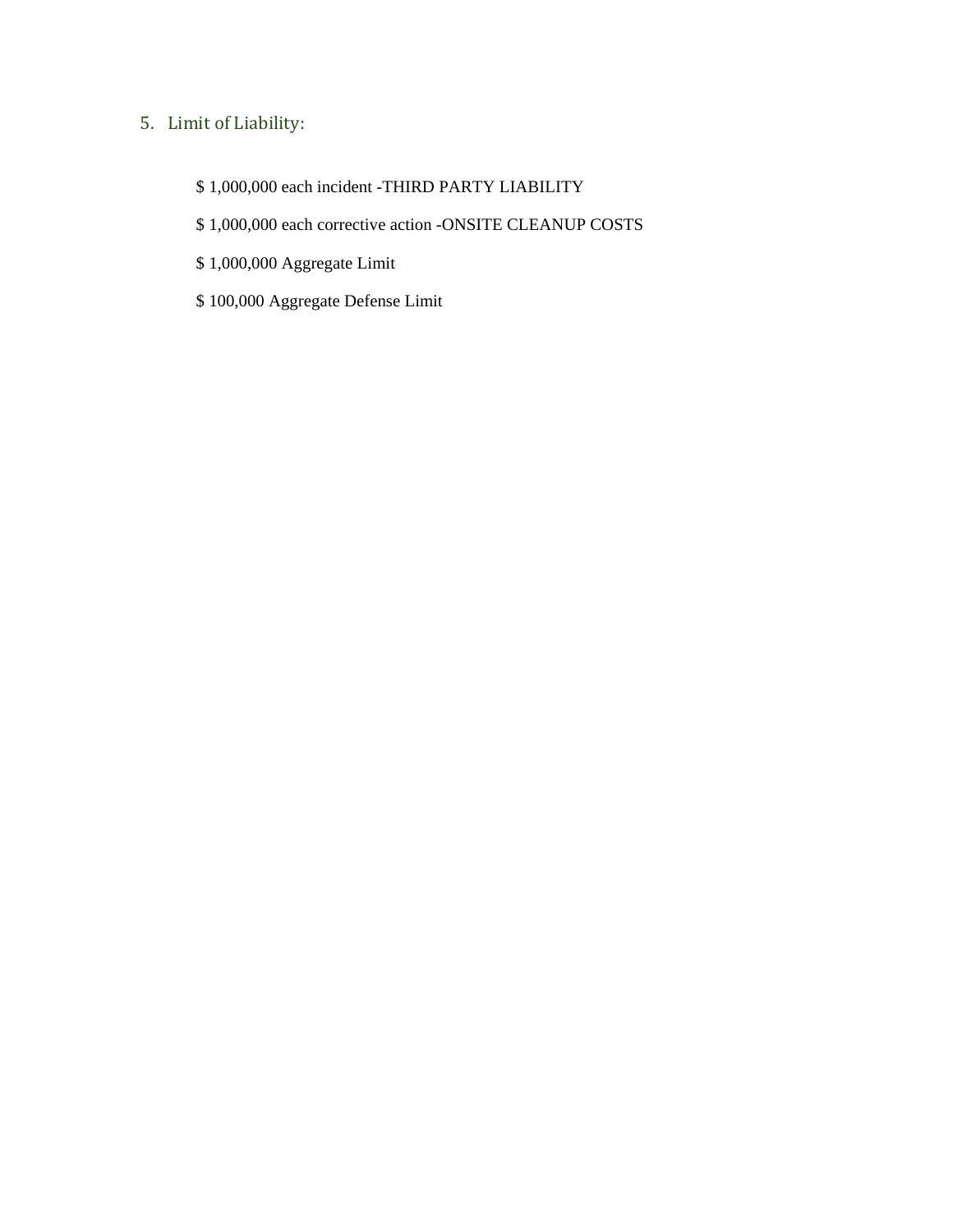# **2. E‐JIF UNDERGROUND STORAGE TANK GRANT REMEDIATION PROGRAM**

The E-JIF may make available a grant up to a maximum of \$10,000 per impaired location for unknown/undisclosed underground storage tanks in order to reimburse local units for incurred remediation costs. Regarding new property acquisitions, the formal request for this grant must demonstrate proper due diligence having been performed prior to the acquisition of a location. The local unit must not have had prior knowledge or notification of the existence of the subject underground storage tank(s) on any location.

The local unit is subject to a maximum of three grant applications regardless of the period of the local fund's E-JIF membership.

# **3. RISK RETAINED BY THE FUND**

The Fund has contracted with an Insurer to provide an excess of loss agreement. The intention is to provide aggregate budget protection. The limits afforded are \$9,000,000 **aggregate limit** per year that attaches after retention of \$3,000,000.

# **4. AMOUNT OF RESERVE TO BE ESTABLISHED**

A dollar reserve is established by the FUND as to its potential exposure on a given claim based on the severity of the damages adjusted by the limits of legal liability.

All elements of the liability claim investigation are considered in establishing a reserve after the FUND is notified of its potential exposure. While conditions may change as further information becomes available, "stair stepping" or frequent changes in reserves is to be avoided.

Claim reserves are subject to regular review by the FUND's Executive Director/Administrator, Attorney, Underwriting Managers, Fund Engineer, Fund Commissioners/Executive Committee and Claims Servicing Company Reserves on large or unusual claims are also subject to review by the claims departments of the commercial insurance companies or reinsurance companies providing excess coverage to the FUND (if any).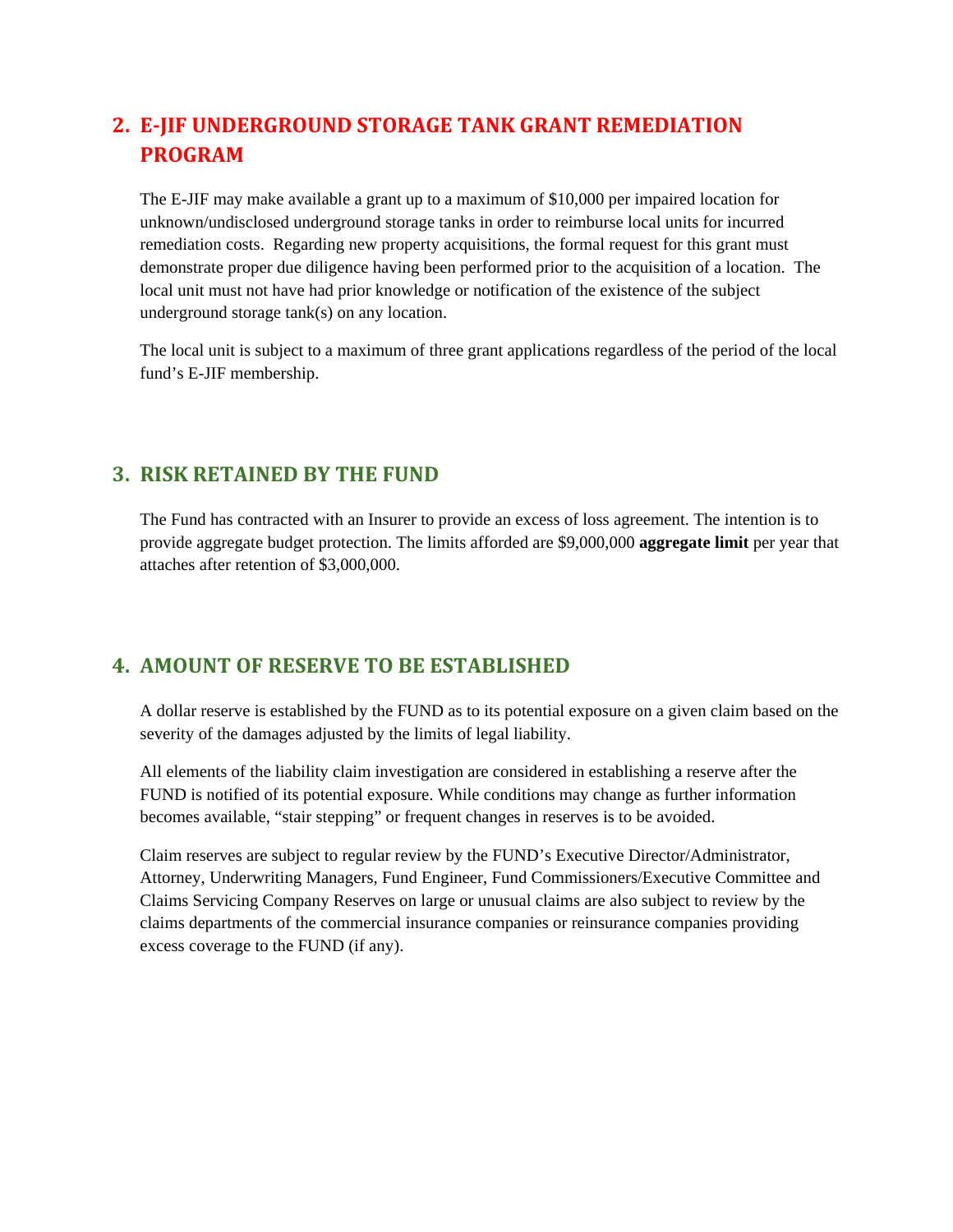# **5. ASSESSMENTS**

# A. Budget Preparation:

- 1. In or before September of each year, the FUND shall prepare the budget for the upcoming calendar year. The budget shall identify the proposed items and amounts of expenditure for its operations, including an acquisition cost not to exceed six percent (6%), the anticipated amounts and sources of assessments and other income to be received during the calendar year and the status of the self-insurance or loss retention accounts.
- 2. The budget shall be reviewed by an Actuary who shall comment on its adequacy and shall recommend changes, as appropriate.

# B. Budget Adoption:

- 1. Not later than November of each year, the Fund Commissioners/Executive Committee shall adopt by majority vote, the budget for the FUND's operations for the coming calendar year.
- 2. A copy of the FUND's proposed budget as changed to reflect the actuary report shall be sent to each participant at least two (2) weeks prior to the time scheduled for its adoption. No budget or amendment shall be adopted until a hearing has been held giving all participating local units the opportunity to present comments or objections.
- 3. An adopted budget may be amended by majority vote of Fund Commissioners/Executive Committee after giving the participants two (2) weeks advance written notice and conducting a hearing on the proposed amendment.
- 4. A copy of the adopted budget and any amendment shall be filed within thirty (30) days of its adoption with the governing body of each participating local unit, the Commissioner of Insurance and the Commissioner of the Department of Community Affairs.

### C. Annual Assessment:

- 1. The annual assessment of each participant shall be its pro rata share of the budget for the upcoming year for each line of coverage as computed by the actuary.
- 2. The calculation of pro rata shares shall be based on each participant's composite premium by fund year for that line of coverage.
- 3. The total amount of each participant's annual assessment shall be certified by a majority vote of the Fund Commissioners/Executive Committee to the governing body of each participant at least one month prior to the beginning of the next calendar year.
- 4. The annual assessment shall be paid to the FUND in two (2) installments, to be determined by the Fund Commissioners/Executive Committee, which shall conform with N.J.A.C. 12:15-  $2.15(a)$ .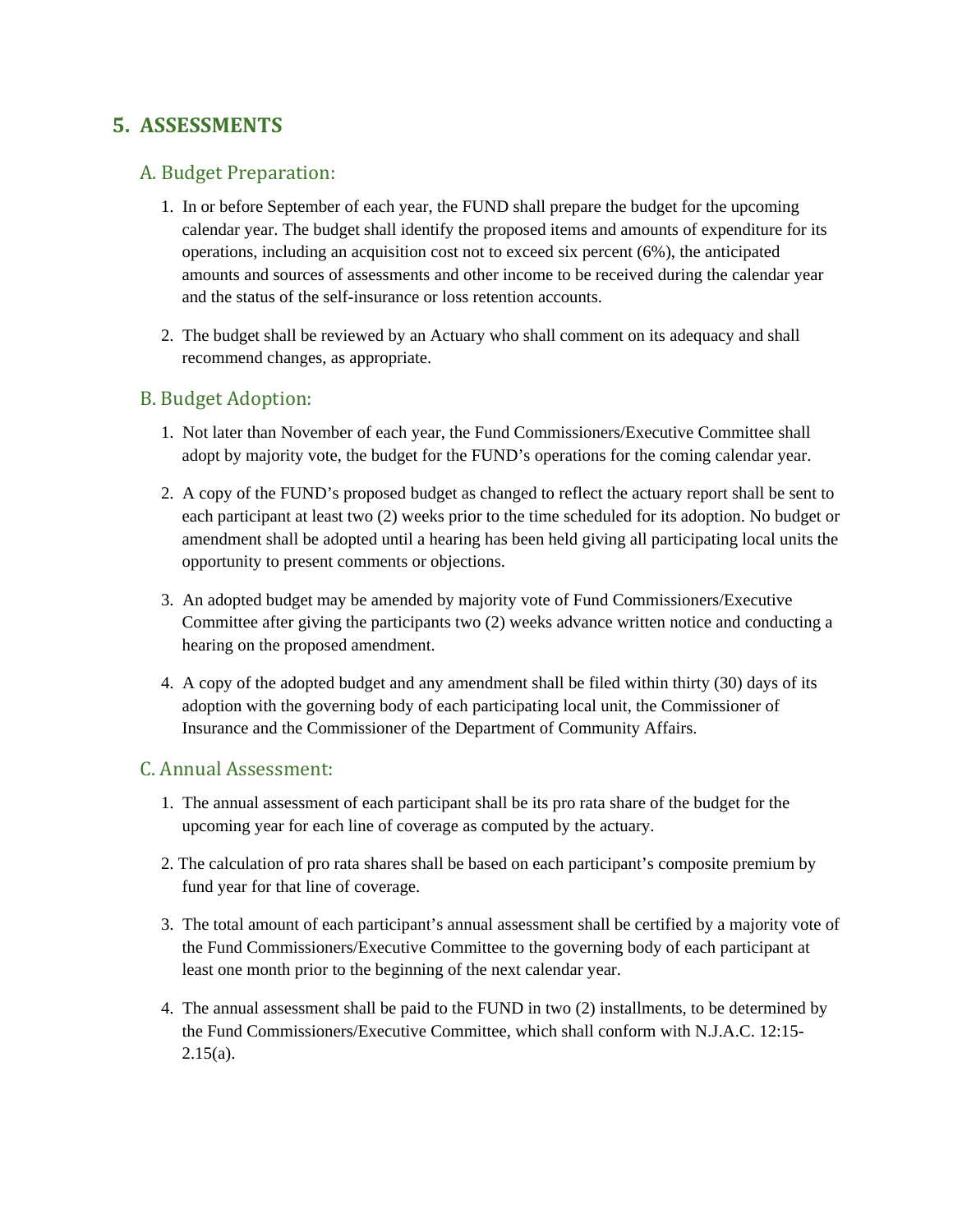- 5. The Treasurer shall deposit each participant's assessment into the appropriate accounts, including the administrative account, the claim or loss retention trust fund accounts, or any other account as permitted by law.
- 6. If a participant becomes a member of the FUND or elects to participate in a line of coverage after the start of the fund year, such participant's assessments and supplemental assessments shall be reduced in proportion to that part of the year which has elapsed.

# D. Supplemental Assessments:

- 1. The Fund Commissioners/Executive Committee shall, by majority vote, levy upon the participants additional assessments wherever needed or so ordered by the Commissioner of Insurance to supplement the FUND's claim, loss retention or administrative accounts to assure the payment of the FUND's obligations.
	- a) All supplemental assessments shall be charged to the participants by applicable fund year and shall be apportioned by that year's earned assessments for that line of coverage.
	- b) All participants shall be given thirty (30) days advance written notice of the FUND's intention to charge an additional assessment, and the FUND shall conduct a hearing before adopting the supplemental assessment.
	- c) Participants shall have thirty (30) days to pay the FUND from the date any supplemental assessment is adopted.
- 2. The FUND shall submit to the Commissioner of Insurance and the Commissioner of Community Affairs a report of the causes of the FUND's insufficiency, the assessments necessary to replenish it and the steps taken to prevent a reoccurrence of such circumstances.

# E. Failure or Refusal to Provide Required Assessments:

Should any member fail or refuse to pay its assessments or supplemental assessments, or should the FUND fail to assess funds required to meet its obligations, the Chairperson, or in the event by his or her failure to do so, the custodian of the FUND's assets, shall notify the Commissioner of Insurance and the Commissioner of Community Affairs. Past due assessments shall bear interest at the rate of interest to be established annually by the Fund Commissioners/Executive Committee.

# F. Insolvency and/or Bankruptcy of Fund Members

The insolvency or bankruptcy of a participant does not release the FUND, or any other member, of joint and several liability for the payment of any claim or liability incurred by the member during the period of its membership, including, but not limited to, being subject to and liable for supplemental assessments.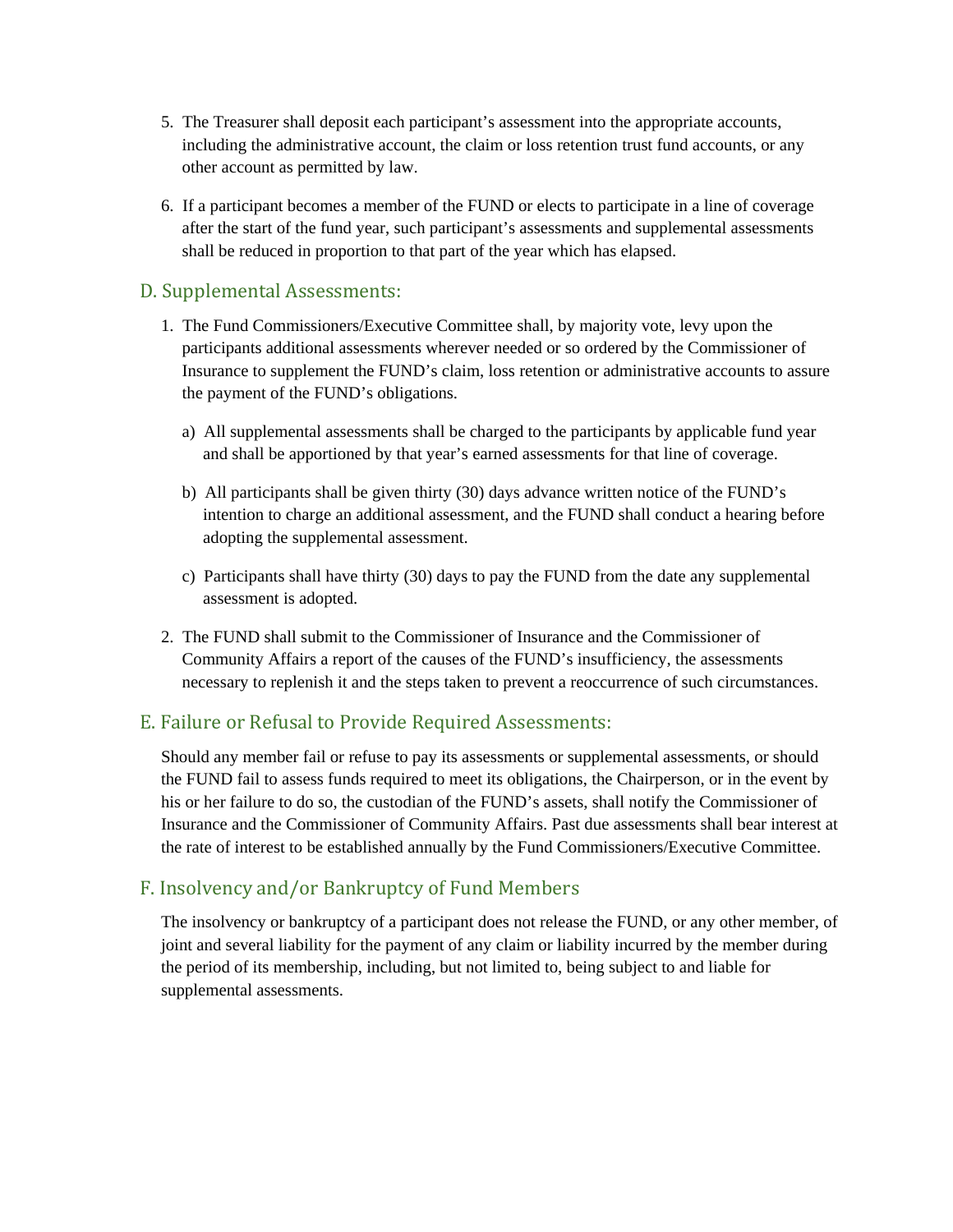# **6. LOSS ADJUSTMENT PROCEDURES**

The FUND will be presented with various claims against the coverage provided to the participating public entities. These claims can be large or small, justified or frivolous. The primary function of the Fund Attorney and Claims Servicing Company will be to investigate each claim for the FUND and make a determination as to the validity, scope and value of the claim.

While the flavor of the investigation will differ per line of coverage, there are basic factors which are common to all liability claim investigations. The following factors will be addressed by the Claims Servicing Company when handling a liability claim:

# A. Coverage:

The first step in claim investigation is the verification of coverage.

# B. Facts:

A complete and thorough knowledge of the accident or occurrence will be the criteria on which liability is determined.

# C. Liability:

Is there validity to the claim? Careful consideration must be given to this question. An analysis of the facts and applicable laws will determine the negligence factor.

# D. Injuries:

The Claims Servicing Company must gather all information with respect to the extent of injuries and property damage sustained by the claimant(s). An early determination as to the extent of damages may help mitigate exposure and damages.

# E. Reserves:

A careful examination of the preceding factors will help the claims service company to establish an intelligent loss reserve. It is the best estimate of the FUND's exposure with respect to each loss.

# F. Claims Control:

The FUND's liability claim handling process goes beyond what would normally be considered insurance industry standards. The central theme is teamwork. Teamwork among the Executive Director/Administrator, Fund Attorney and other professionals, the Claims Servicing and Loss Control companies and the member public entities. The ultimate goal is to protect the FUND by settling claims fairly but at the lowest possible costs.

# G. Legal Defense and Fees:

The FUND has established procedures to provide quality defense of claims and monitor the defense procedures and costs. These procedures include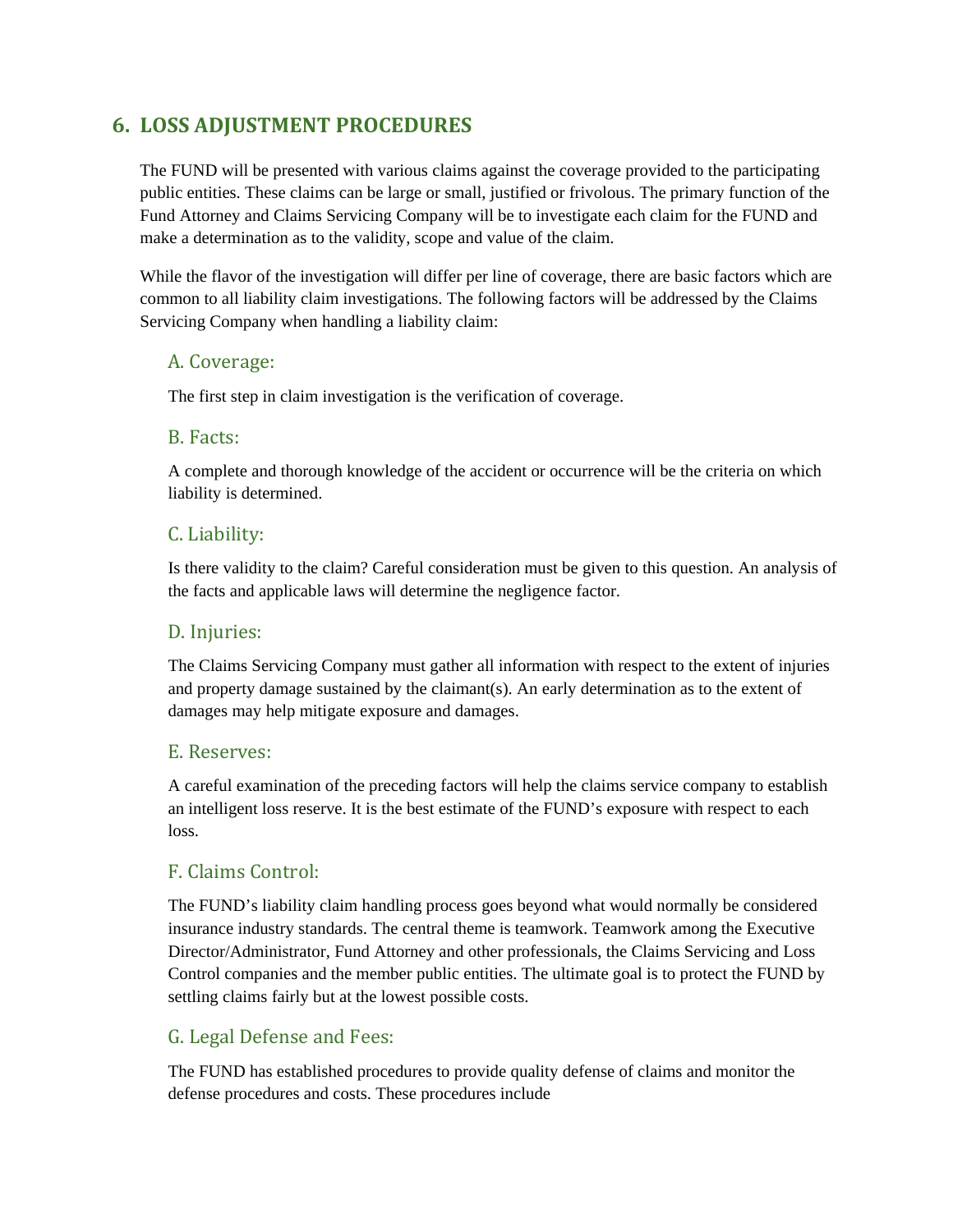- 1. Establishing a list of approved defense attorneys. This list includes attorneys with special qualifications, previous experience and a reasonable fee structure. It is expected that the approved defense attorneys will provide the highest quality defense for the FUND at the most reasonable cost.
- 2. The FUND will monitor the activities of the defense attorneys and the Fund Attorney may direct the amount of legal discovery to be conducted in an effort to control costs. The Fund Attorney actively maintains control on legal defense activity and expense.

**NOTE:** Each local unit participating in the FUND is provided with a claim manual or claim packet explaining how and where to report claims.

# **ADOPTED:** *this 2nd day of January 2019 by the Governing Body*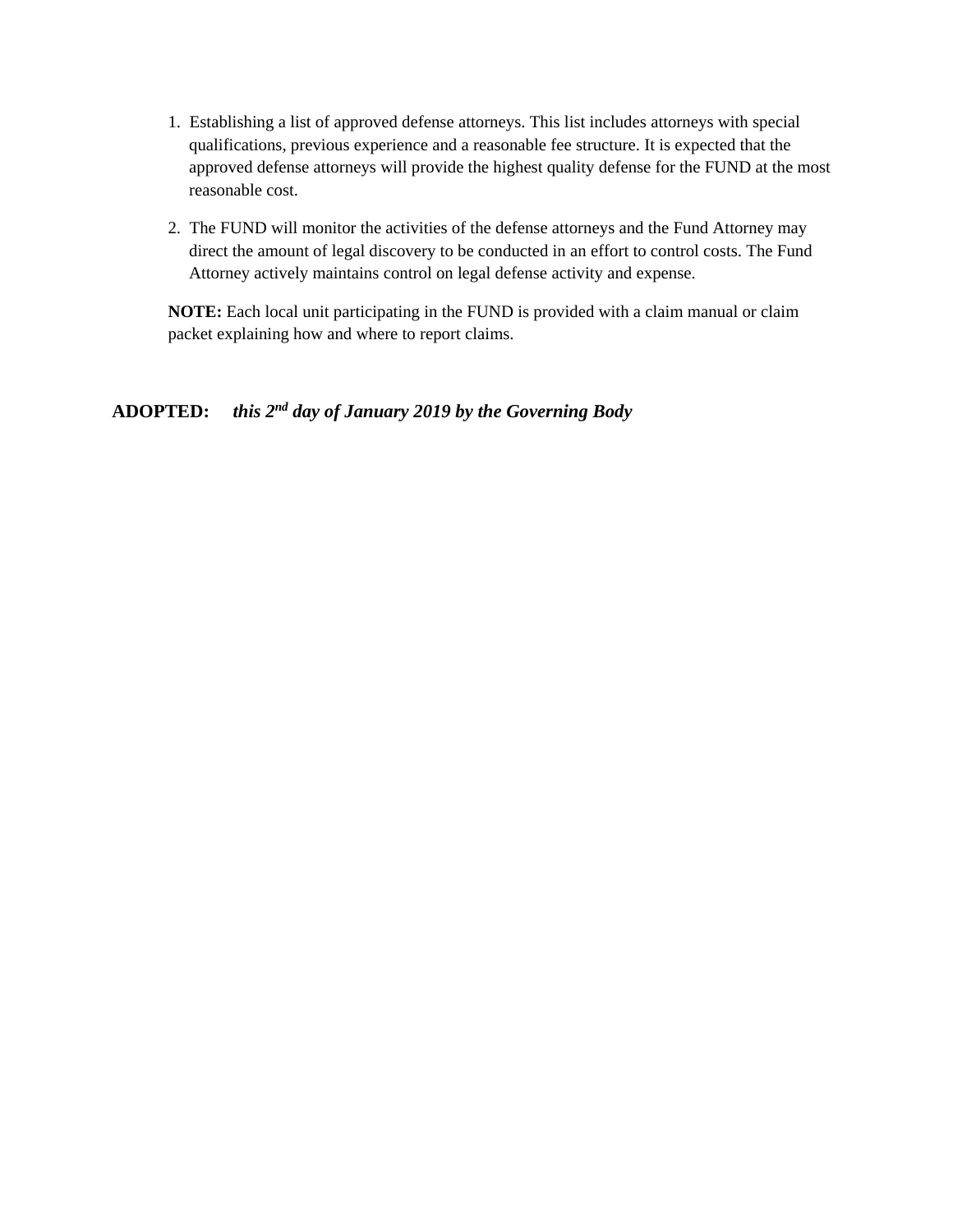#### **RESOLUTION NO. 8-19**

#### **RESOLUTION OF THE COMMISSIONERS OF THE NEW JERSEY ENVIRONMENTAL RISK MANAGEMENT FUND ESTABLISHING A DEFENSE PANEL**

**WHEREAS,** it is necessary for the New Jersey Municipal Environmental Risk Management Fund to establish a defense panel comprised of qualified, environmental attorneys for the defense of various actions which are brought for which the New Jersey Municipal Environmental Risk Management Fund has an obligation to defend and indemnify; and

**WHEREAS,** the defense panel will have to be adjusted as time goes on and is in addition

to the services to be rendered by general counsel; and

**WHEREAS,** the New Jersey Municipal Environmental Risk Management Fund advertise

and requested proposals through the fair and open process pursuant to N.J.S.A. 19:44A-20.4 et

seq.; and

**WHEREAS,** such proposals were submitted and reviewed by the Fund Commissioners.

**NOW, THEREFORE, BE IT RESOLVED** by the Commissioners of the New Jersey Municipal Environmental Risk Management Fund, that the following law firms are hereby authorized as the defense panel:

Fred Semrau, Esq. Dorsey & Semrau P.O. Box 228 714 Main Street Boonton, NJ 07005

Peter J. King, Esq. King & Petracca 51 Gilbraltar Drive, Suite 2F Morris Plains, NJ 07950

M. James Maley, Jr., Esq. Maley & Associates 931 Haddon Avenue Collingswood, NJ 08108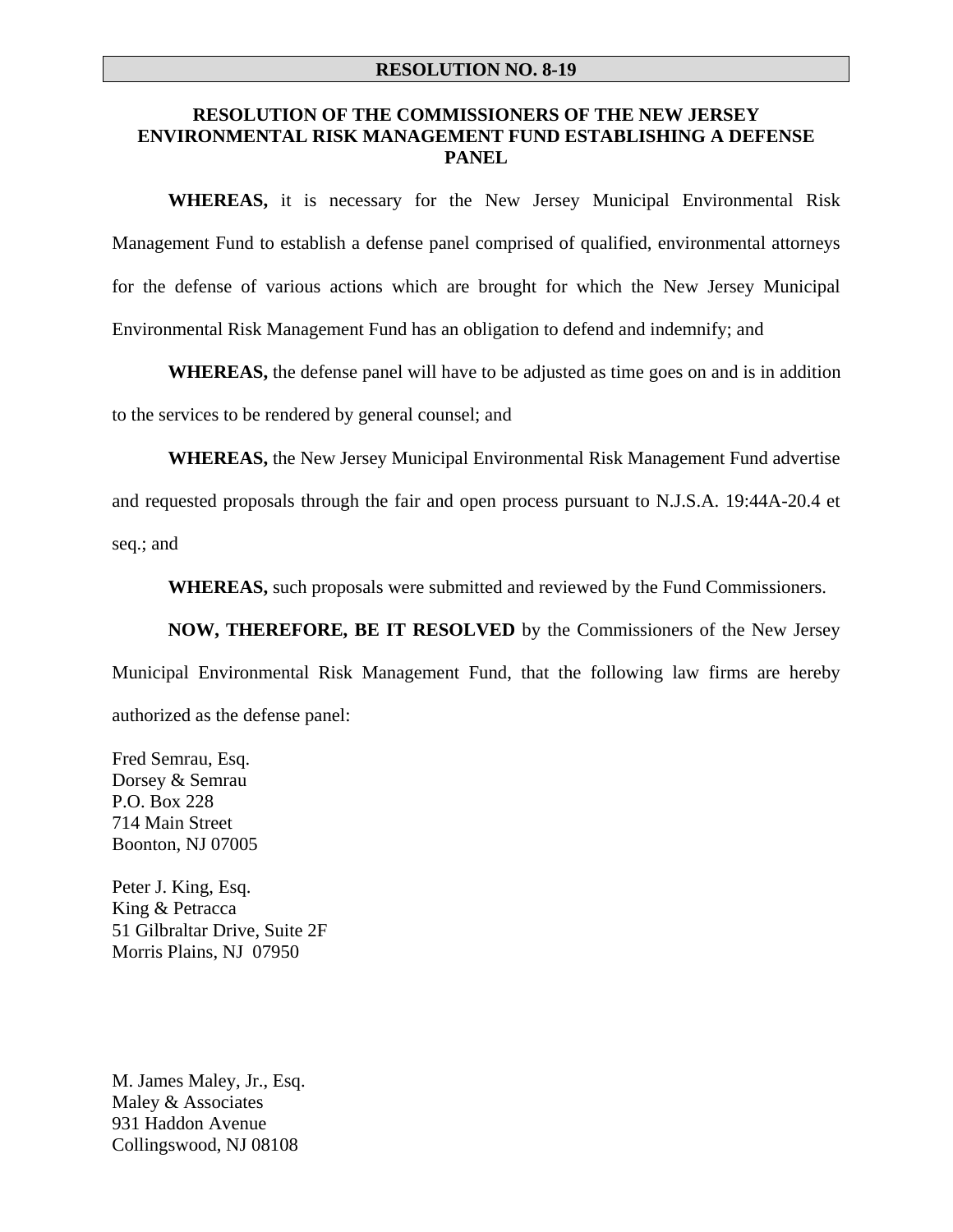Joseph DeCotiis, Esq. and Frank Borin, Esq. DeCotiis, Fitzpatrick & Cole Glen Pointe Centre West 500 Frank W. Burr Blvd. Teaneck, NJ 07666

Law Offices of John Hipp 301 State Rt. 17 N Rutherford, NJ 07070

Ted Henry, Esq. Reilly, Janiczek, McDevitt, Henrich & Cholden, P.C. Attorneys at Law Suite 240 Kevon McClellan Blvd. Merchantville, NJ 08109

**BE IT FURTHER RESOLVED** by the Commissioners of the New Jersey Municipal Environmental Risk Management Fund, that the following fee schedule for Defense Attorney's for 2019 is established:

- 1. Partners \$175/hour
- 2. Associates with five years experience \$150/hour
- 3. Associates \$140/hour
- 4. Paralegals \$85/hour

#### **ADOPTED: this day before the Governing Body**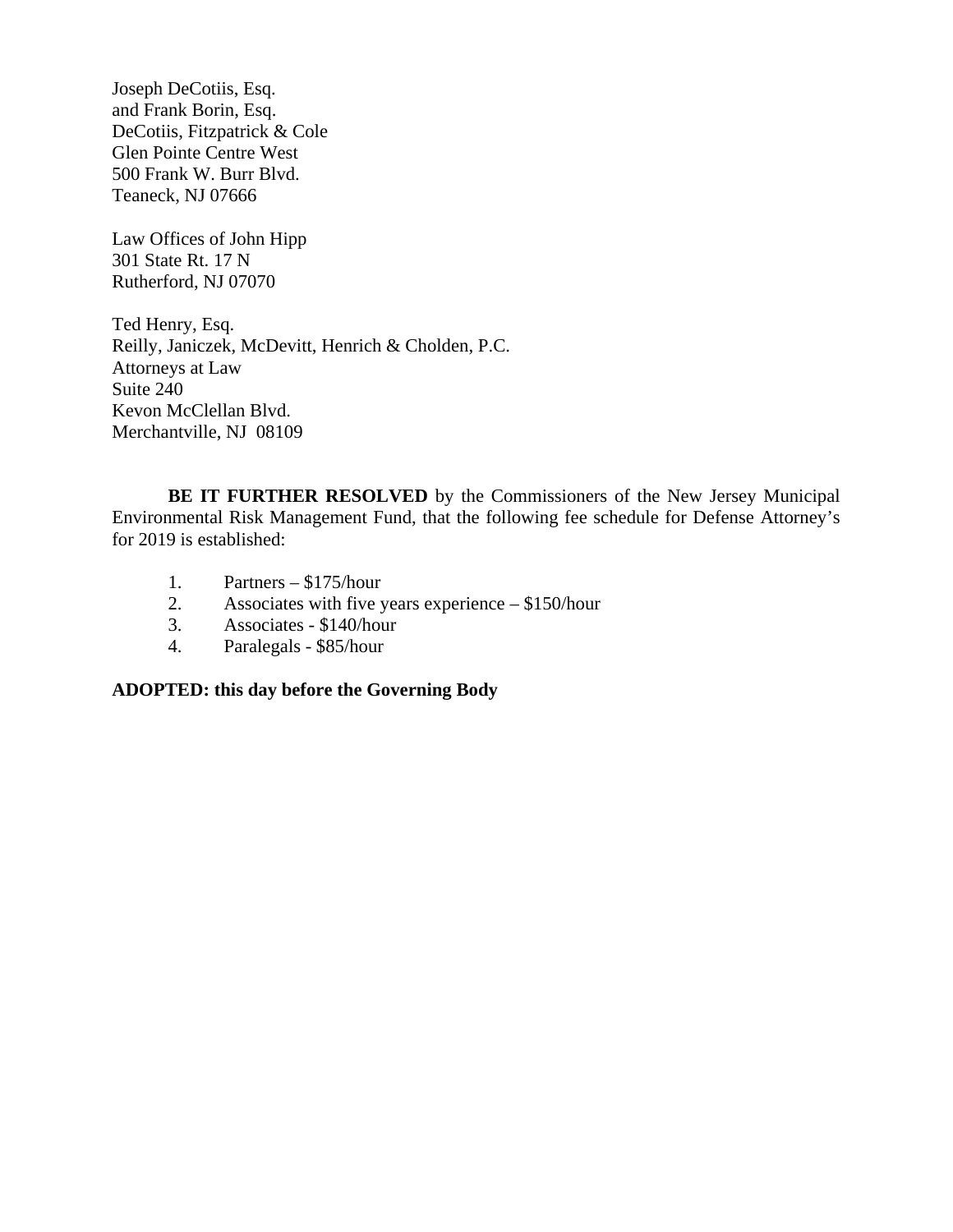#### **RESOLUTION # 9-19**

# **NJ MUNICIPAL ENVIRONMENTAL RISK MANAGEMENT FUND ESTABLISHING MEETING COMPENSATION FOR BOARD OF COMMISSIONER MEMBERS FOR THE 2019 FUND YEAR**

**BE IT RESOLVED** , the **NJ Municipal Environmental Risk Management Fund** shall, effective January 1, 1997, provide for payment to the Board of Fund Commissioners, pursuant to N.J.S.A. 40:A10-37 at the rate of \$150.00 per meeting; conditioned upon each member's attendance at the corresponding regularly scheduled meeting and attention to usual and customary duties between meetings.

**BE IT FURTHER RESOLVED,** a Board of Fund Commissioner member shall not be required to attend any additional meetings as a precondition to payment, nor shall any Executive Committee member be compensated for attendance at more than twelve (12) meetings per year.

ADOPTED: this day before the Governing Body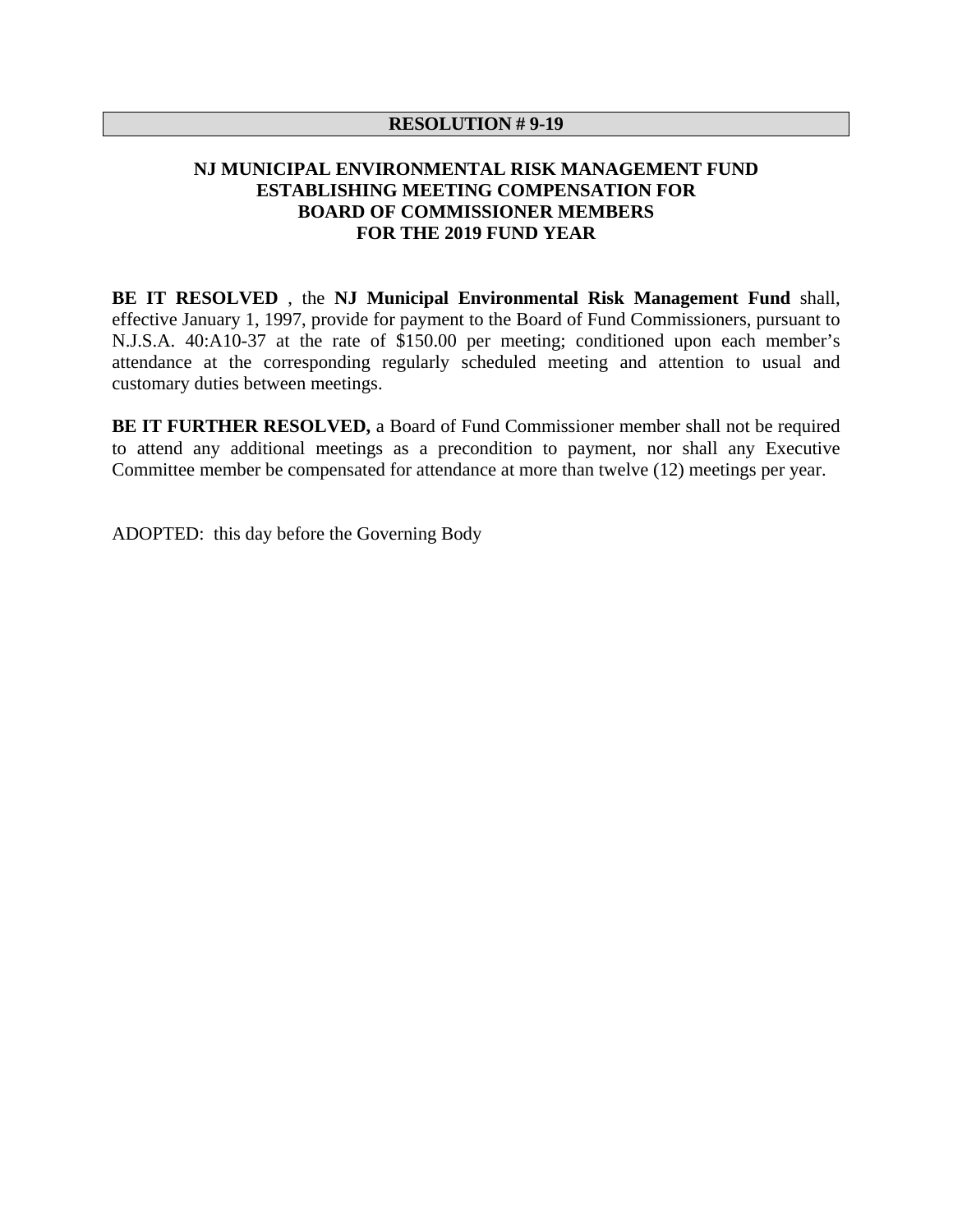# **RESOLUTION NO. 10-19**

### **NEW JERSEY MUNICIPAL ENVIRONMENTAL RISK MANAGEMENT FUND**  (hereafter referred to as the "FUND")

### **ESTABLISHING STANDING COMMITTEES FOR FUND YEAR 2019**

**WHEREAS,** The New Jersey Municipal Environmental Risk Management Fund has substantially increased its membership, coverages and cumulative budget since its inception in 1995; and

**WHEREAS,** the resulting complexity of the New Jersey Municipal Environmental Risk Management Fund requires close scrutiny of its business affairs by fund commissioners; and

**WHEREAS,** this work can efficiently be reviewed by standing committees meeting separately throughout the year.

**NOW, THEREFORE BE IT RESOLVED,** that five (5) standing committees be established: **Coverage Committee, Rules & Contracts Committee, Budget & Finance Committee, Claims Committee and Nominating Committee;** 

**BE IT FURTHER RESOLVED,** that these committees will operate under the charter agreements attached.

**ADOPTED:** *this day before the Governing Body*,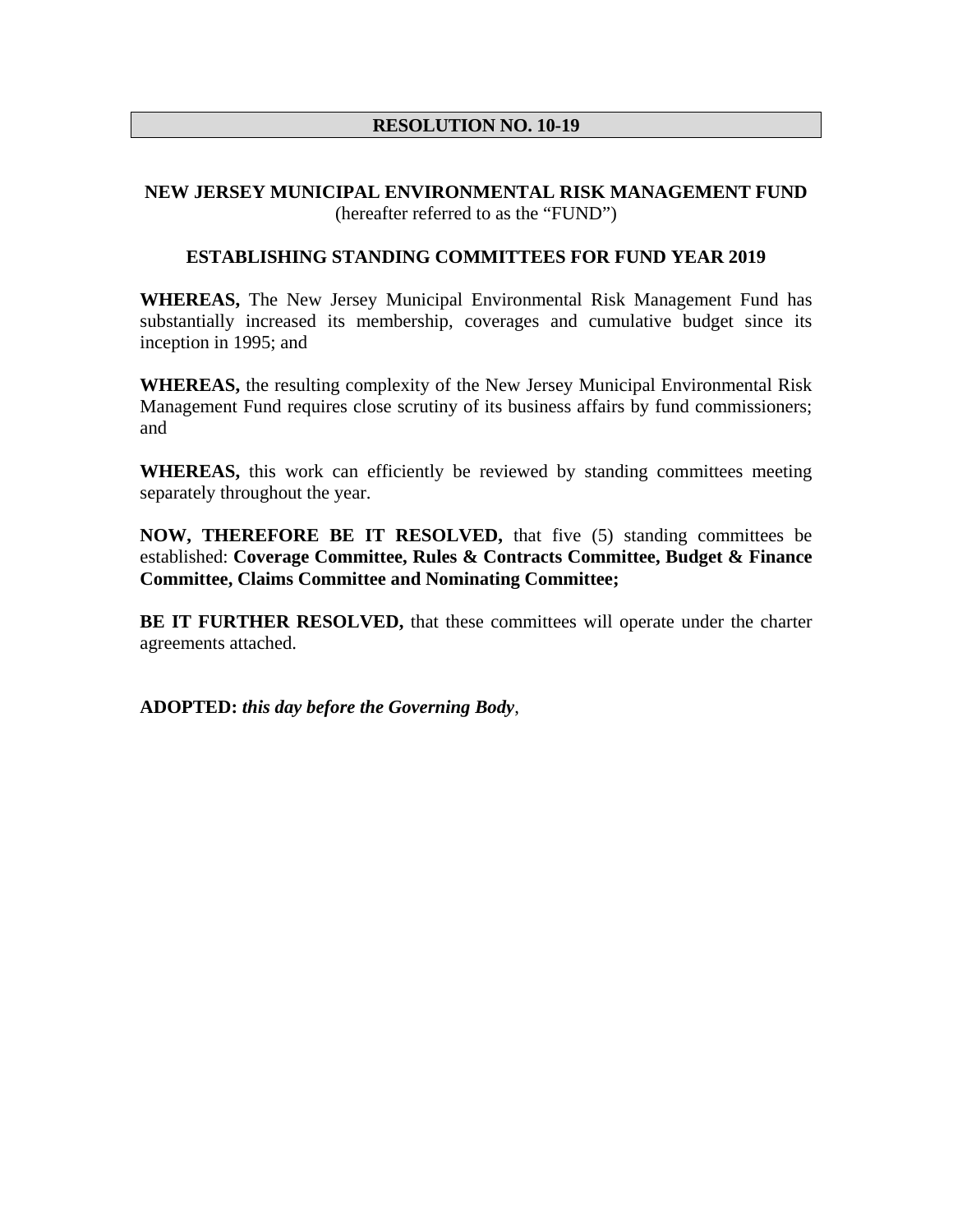# **COVERAGE COMMITTEE CHARTER**

The Environmental Joint Insurance Fund hereby constitutes and establishes a Coverage Committee:

### *Composition*

The Committee shall be comprised of up to three (3) members and shall be appointed by the Chairman of the Commission, and shall be chaired by a Commissioner of the EJIF. The Committee shall be assisted as needed by the Fund Actuary, Fund Attorney, a technical writer, Underwriting Managers, a representative from the Executive Director's office, a representative from the liability reinsurance company (which shall be a non-voting member), and up to eight (8) Risk Management Consultants. The term of each member shall be one (1) year.

#### *Authority and Responsibility*

The Coverage Committee is to serve as the focal point for communication on issues pertaining to Coverage, underwriting and reinsurance. The Coverage Committee shall advise the Commissioners on issues pertaining to Coverage requirements of members of the EJIF, Coverage issues in the insurance industry which should be addressed by the entity, the efficiency and clarity of communications between the EJIF and the insured regarding Coverage issues, the proposed role of the EJIF in addressing areas of insurance outside of its normal purview, retention and reinsurance issues, and underwriting guidelines.

### *Coverage Committee Bylaws*

The Coverage Committee was established by charter approved by resolution of the EJIF Commissioners on January 29, 1997. The Committee's operational guidelines are set down herein and may be amended by the Commissioners.

### *Meetings*

The Coverage Committee is to meet two (2) times a year, if necessary, and as many other times as the Committee Chairman deems necessary.

#### *Attendance*

Members of the Coverage Committee are requested to be present at all meetings. As necessary or desirable, the Chairman may request that other members of the management team attend to participate in discussions of particular issues.

### *Minutes*

Minutes of each meeting are to be prepared and approved by Committee members and provided to the Commissioners.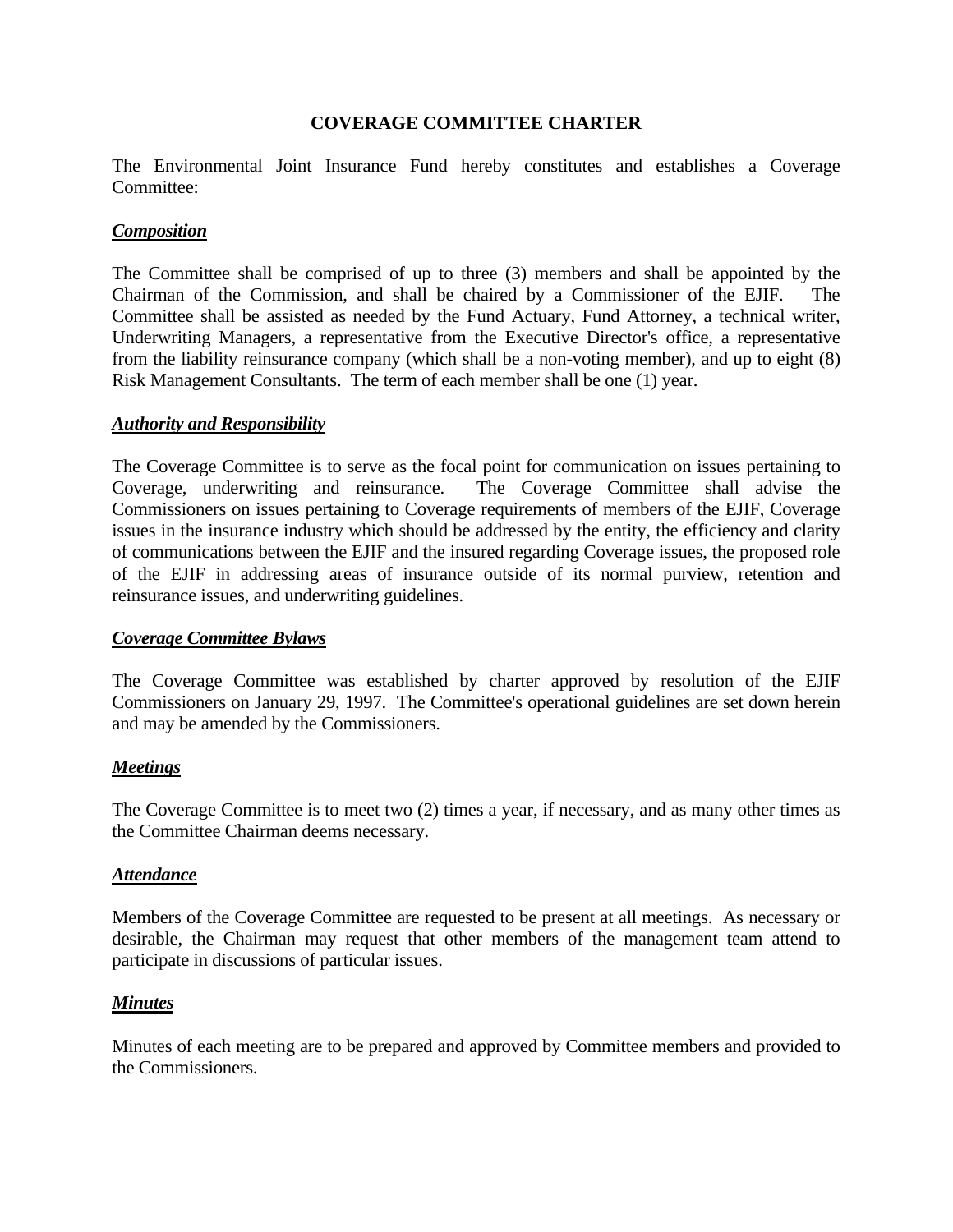#### *Specific Duties*

The Coverage Committee is to:

- *1.)* Oversee the implementation of Coverage, underwriting, and retention and reinsurance policies instituted by the Commissioners.
- *2.)* Monitor the needs of member municipalities to determine whether existing Coverages are adequate and appropriate.
- *3.)* Identify trends and/or emergent issues which should be addressed by the EJIF in order to provide for appropriate protection of the financial interest of member communities.
- *4.)* Review the retention structure of the Joint Insurance Funds, the EJIF, and the reinsurers to determine whether changes in the structure is needed in order to improve Coverage or to achieve economies.
- *5.)* Evaluate whether changes in members' needs and/or loss patterns necessitate clarification or amendment of existing Coverage policies.
- *6.)* Apprise the Commissioners, through minutes and special presentations as necessary, of significant developments in the curse of performing the above duties.
- *7.)* Recommend to the Commissioners any appropriate extensions or changes in the duties of the Committee.
- *8.)* Report annually to the Commissioners on the discharge of the above responsibilities.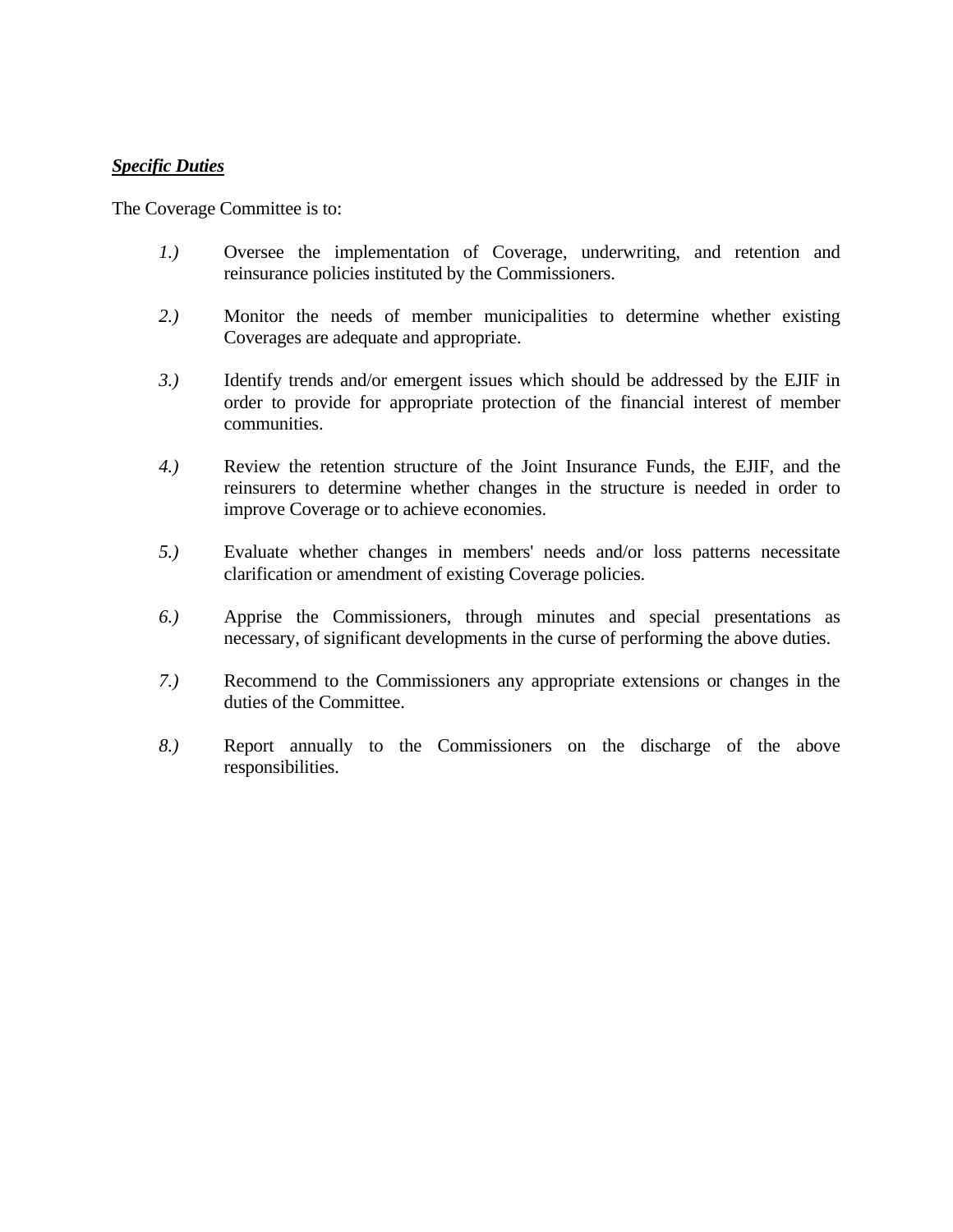# **RULES and CONTRACTS COMMITTEE CHARTER**

The Environmental Joint Insurance Fund hereby constitutes and establishes a Rules and Contracts Committee<sup>.</sup>

# *Composition*

The Rules and Contracts Committee shall be comprised of at least three (3) members appointed by the Chairman of the Commissioners, one (1) of whom shall be an EJIF Commissioners, who shall serve as Chair of the Committee. Also serving on the Committee shall be EJIF Commissioners who are available and qualified.

#### *Authority and Responsibility*

The Rules and Contracts Committee shall review Professional Service Contracts for cost competitiveness, clarity of language, and adequacy of scope of service. At least yearly, the Committee shall advise the Commissioners regarding the renewal or awarding of such contracts. Additionally, the Committee shall advise the Commissioners regarding issues pertaining to Bylaws of the Fund.

#### *Rules and Contracts Committee Bylaws*

The Rules and Contracts Committee of the entity was established by charter approved by resolution of the Commissioners on January 29, 1997. The Committee's operational guidelines are set down herein and may be amended by the Commissioners.

### *Meetings*

The Rules and Contracts Committee are to meet once a year, if necessary, and as many times as the Committee Chairman deems necessary.

### *Attendance*

Members of the Rules and Contracts Committee are requested to be present at all meetings. In addition, a representative from the Executive Director's office shall also attend such meetings and the Fund Attorney shall provide legal assistance and shall be in attendance when requested. As necessary or desirable, the Chairman may request that professionals, whose contracts are under consideration, also attend in order to exchange view on any issue that may be at hand.

### *Minutes*

Minutes of each meeting are to be prepared and approved by Committee members and provided to the Commissioners.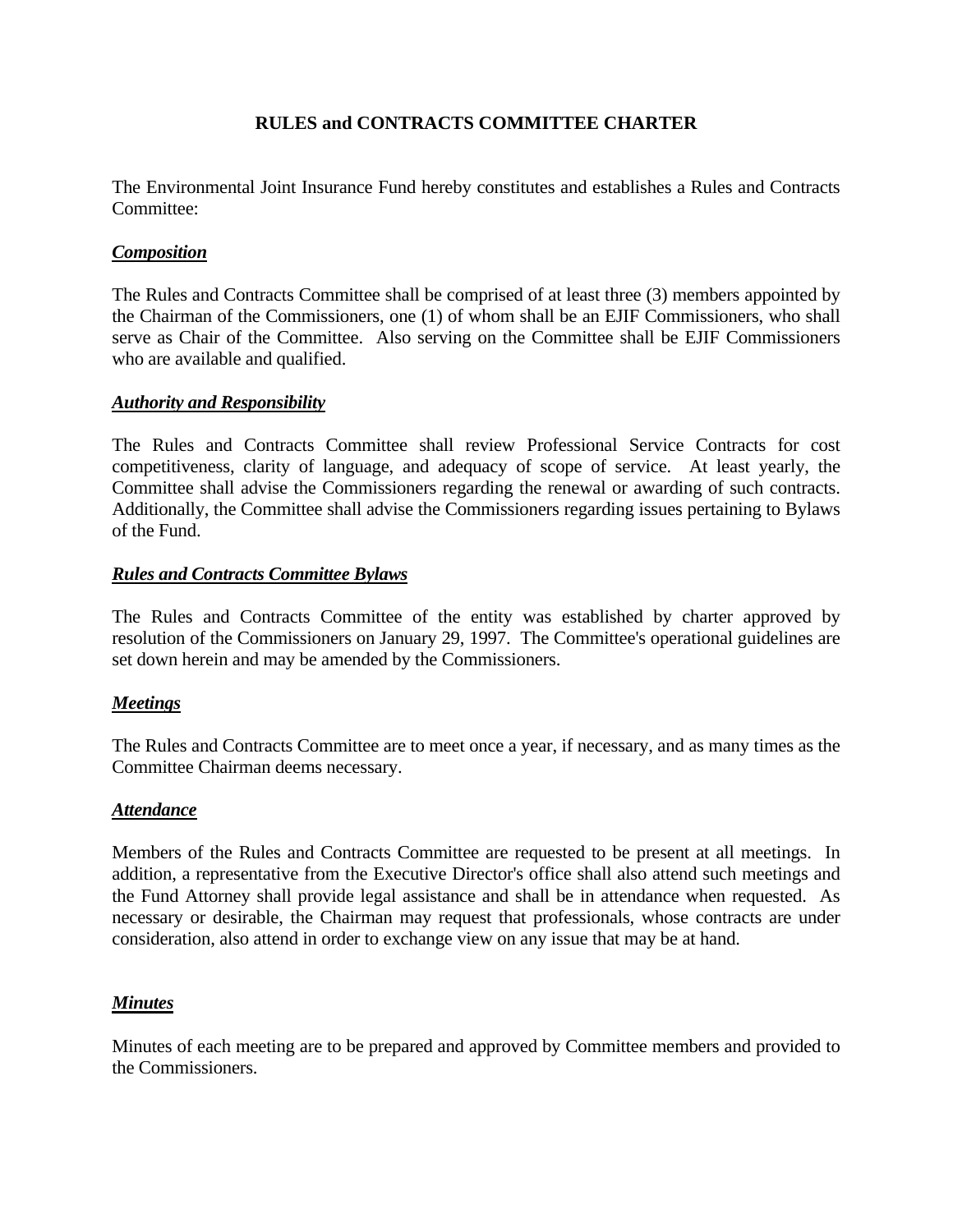# *Specific Duties*

In undertaking its responsibilities as outlined above, the Rules and Contracts Committee is to:

 *1.)* Apprise the Commissioners, through minutes and special presentations as necessary, of significant developments in the course of performing its responsibility.

- *2.)* Recommend to the Commissioners any appropriate extension or change in the duties of the Committee.
- *3.)* Recommend to the Commissioners the retention or replacement of professionals and/or the amendment or approval of professional contracts.
- *4.)* Report annually to the Commissioners on the discharge of the above responsibilities.
- *5.)* Apprise the Commissioners through minutes and special presentations, as necessary, of significant developments in the course of performing the above duties.
- *6.)* Recommend to the Commissioners any appropriate changes or extensions in the duties of the Committee.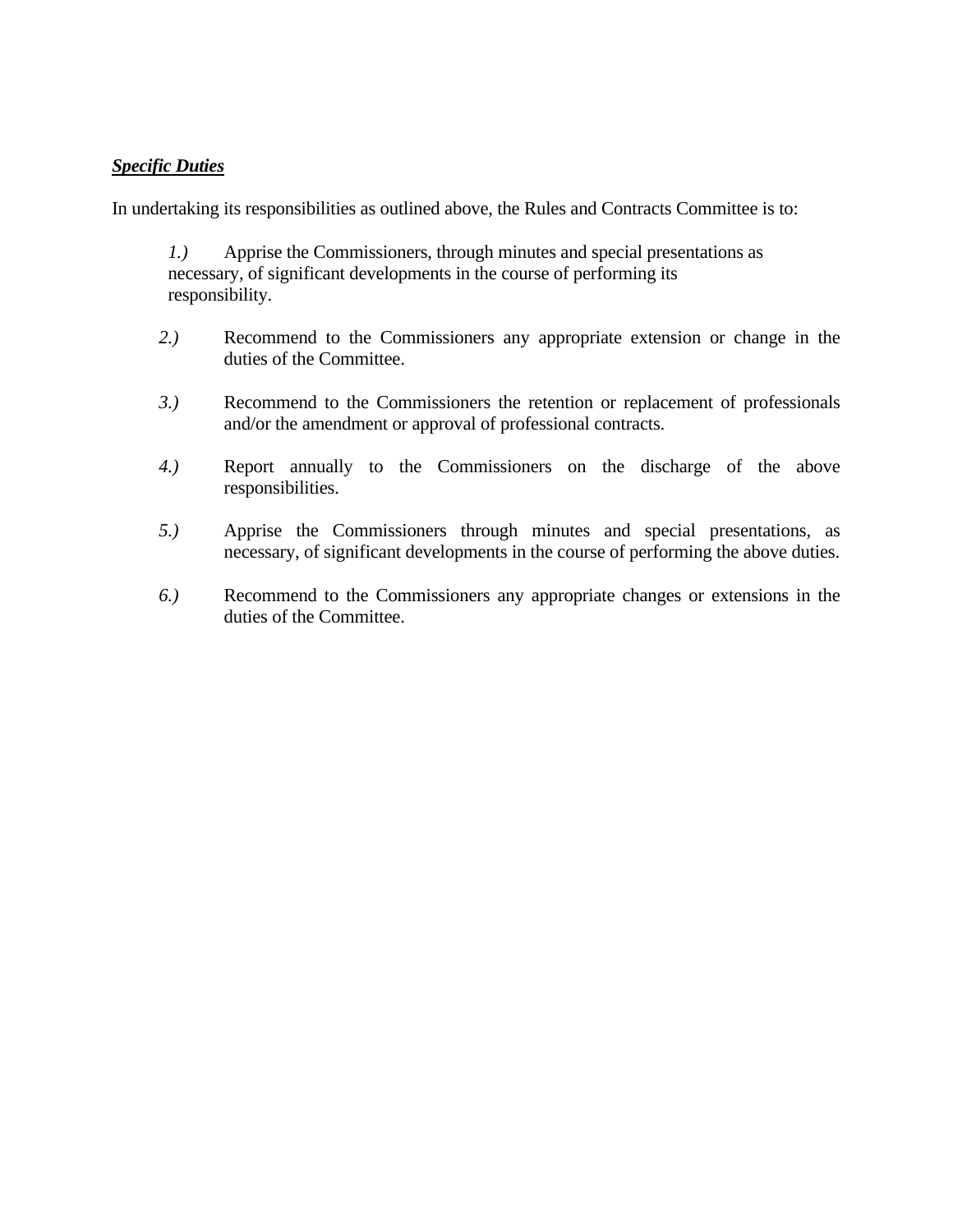# **NOMINATING COMMITTEE CHARTER**

The Environmental Joint Insurance Fund Commissioners hereby constitutes and establishes a Nominating Committee:

### *Composition*

The Nominating Committee shall be comprised of at least three (3) members, all of whom shall be members of the Commissioners. One (1) of the Commissioners members shall serve as Chairman of the Committee. All members shall be appointed by Commissioners and their term shall be for one (1) year.

#### *Authority and Responsibility*

The Nominating Committee shall be charged with reviewing and nominating candidates for presentation in the event of a need to elect officers to the Commissioners or to appoint officers to subcommittees created by the Commissioners.

#### *Nominating Committee Bylaws*

The Nominating Committee was established by resolution approved by the EJIF Commissioners on January 29, 1997. The Committee's operational guidelines are set down herein and may be amended by majority vote of the Commissioners.

### *Meetings*

The Nominating Committee is to meet once a year, if necessary, and as many other times as the Committee Chairman deems necessary.

#### *Attendance*

Members of the Nominating Committee are requested to be present at all meetings. The Committee Chairman may also request that individuals interested in being nominated to the Commissioners also attend the Committee meeting in order to be interviewed.

#### *Minutes*

Minutes of each meeting are to be prepared and approved by Committee members and provided to the Commissioners.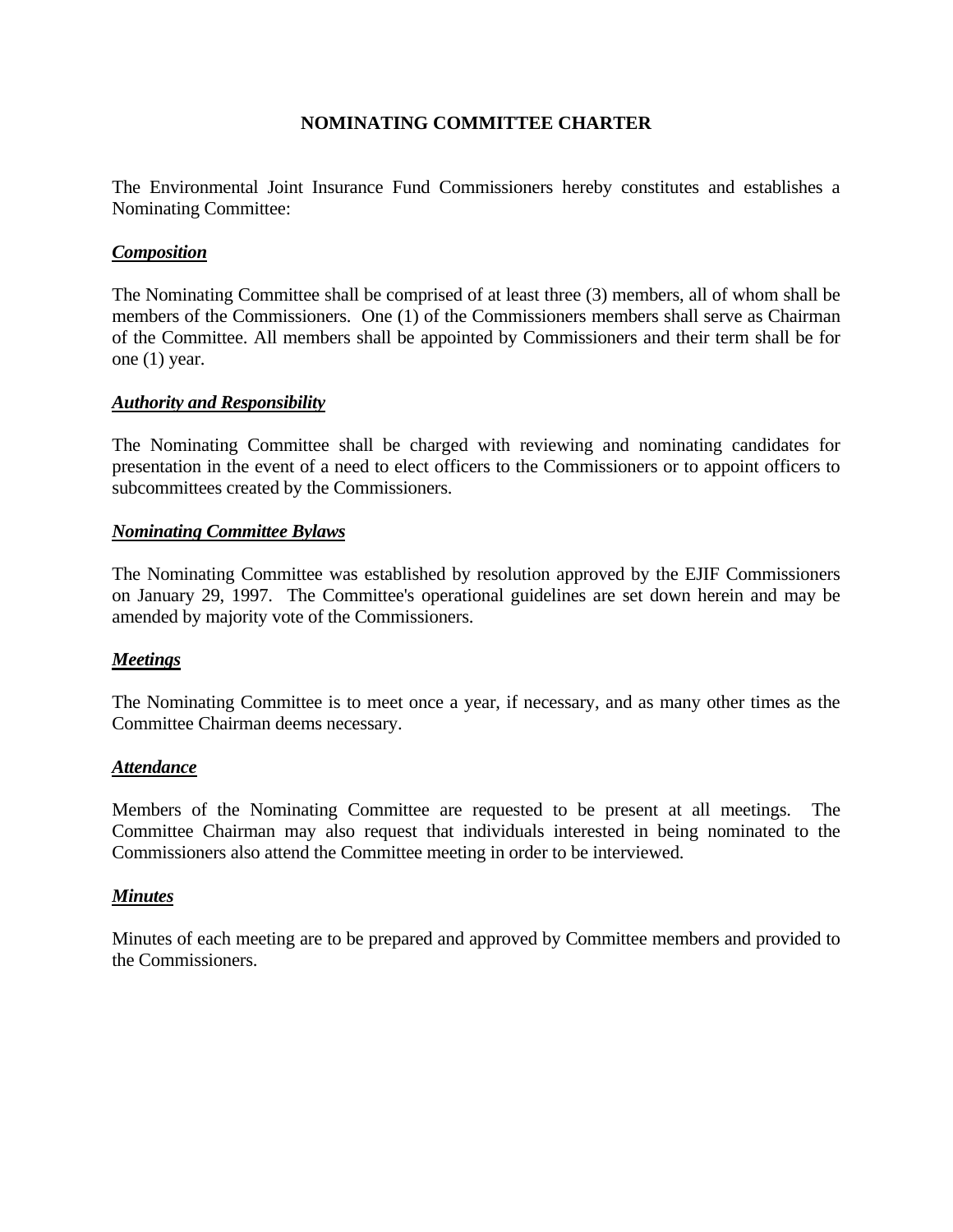### *Specific Duties*

The Nominating Committee is to:

- *1.)* Compile and submit to the Commissioners a list of all individuals who have expressed an interest in serving as an officer or on subcommittees.
- *2.)* Review and report to the general membership on the qualifications and background of the various candidates.
- *3.)* Apprise the Commissioners, through minutes and special presentations as necessary, of significant developments in the course of performing the above duties.
- *4.)* Recommend to the Commissioners any appropriate extension or changes in the duties of the Committee.
- *5.)* Report annually to the Commissioners on the discharge of the above duties.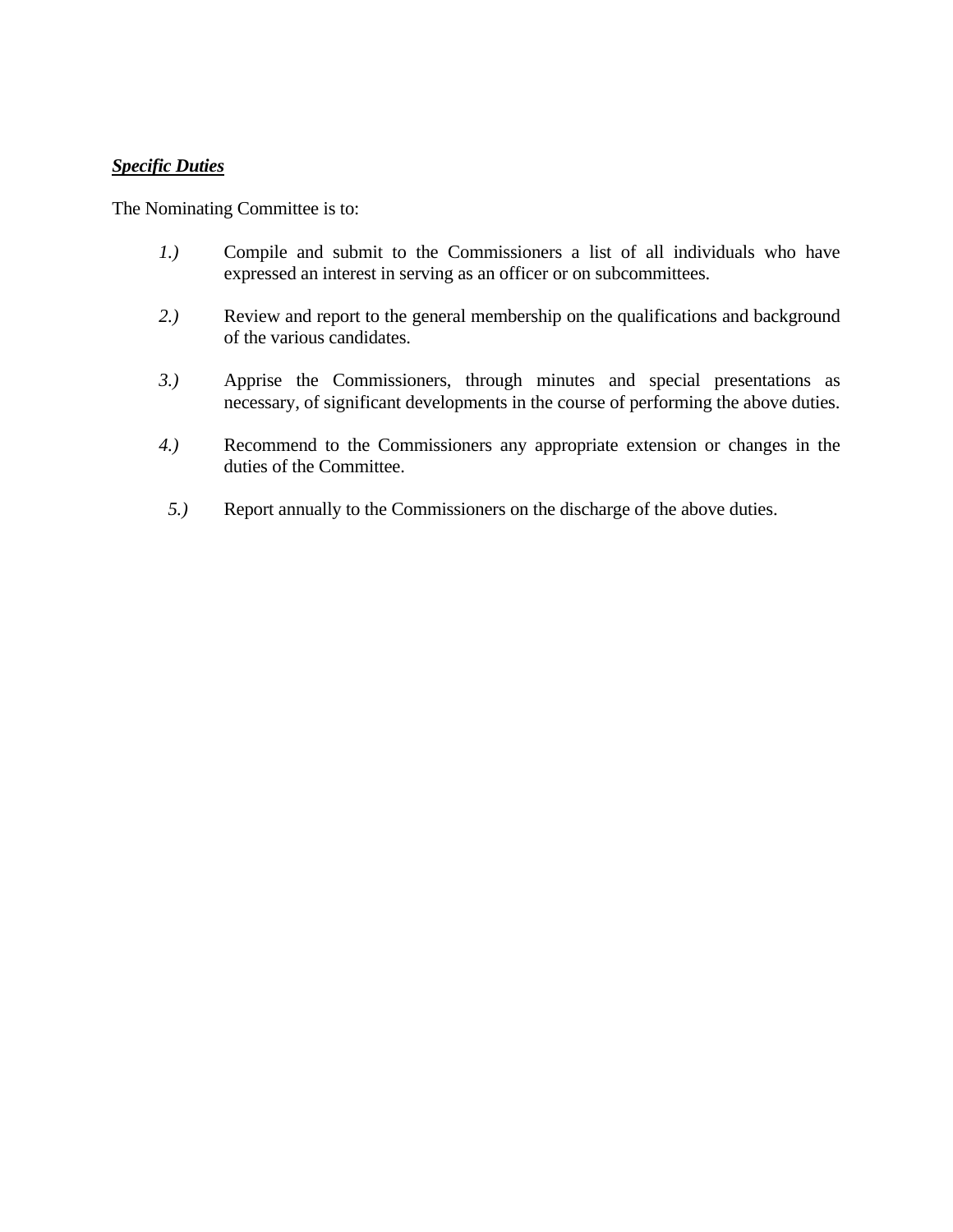# **BUDGET AND FINANCE COMMITTEE CHARTER**

The Environmental Joint Insurance Fund hereby constitutes and establishes a Budget and Finance Committee:

# *Composition*

The Committee shall be comprised of up to three (3) members and shall be appointed by the Chairman of the Commission, and shall be chaired by a Commissioner of the EJIF. The Committee shall be assisted as needed by the Fund Actuary, Executive Director, the Treasurer and other professionals on an as needed basis. The term of each member shall be one (1) year.

#### *Authority and Responsibility*

The Budget and Finance Committee is to serve as the focal point for communication on issues pertaining to budget, rates, finance, audit and investments.

#### *Coverage Committee Bylaws*

The Budget and Finance Committee was established by charter approved by resolution of the EJIF Commissioners on January 29, 1997. The Committee's operational guidelines are set down herein and may be amended by the Commissioners.

#### *Meetings*

The Budget and Finance Committee is to meet two (2) times a year, if necessary, and as many other times as the Committee Chairman deems necessary.

### *Attendance*

Members of the Budget and Finance Committee are requested to be present at all meetings. As necessary or desirable, the Chairman may request that other members of the management team attend to participate in discussions of particular issues.

### *Minutes*

Minutes of each meeting are to be prepared and approved by Committee members and provided to the Commissioners.

#### *Specific Duties*

The Budget and Finance Committee is to:

 *1.)* Oversee the preparation of the annual budget.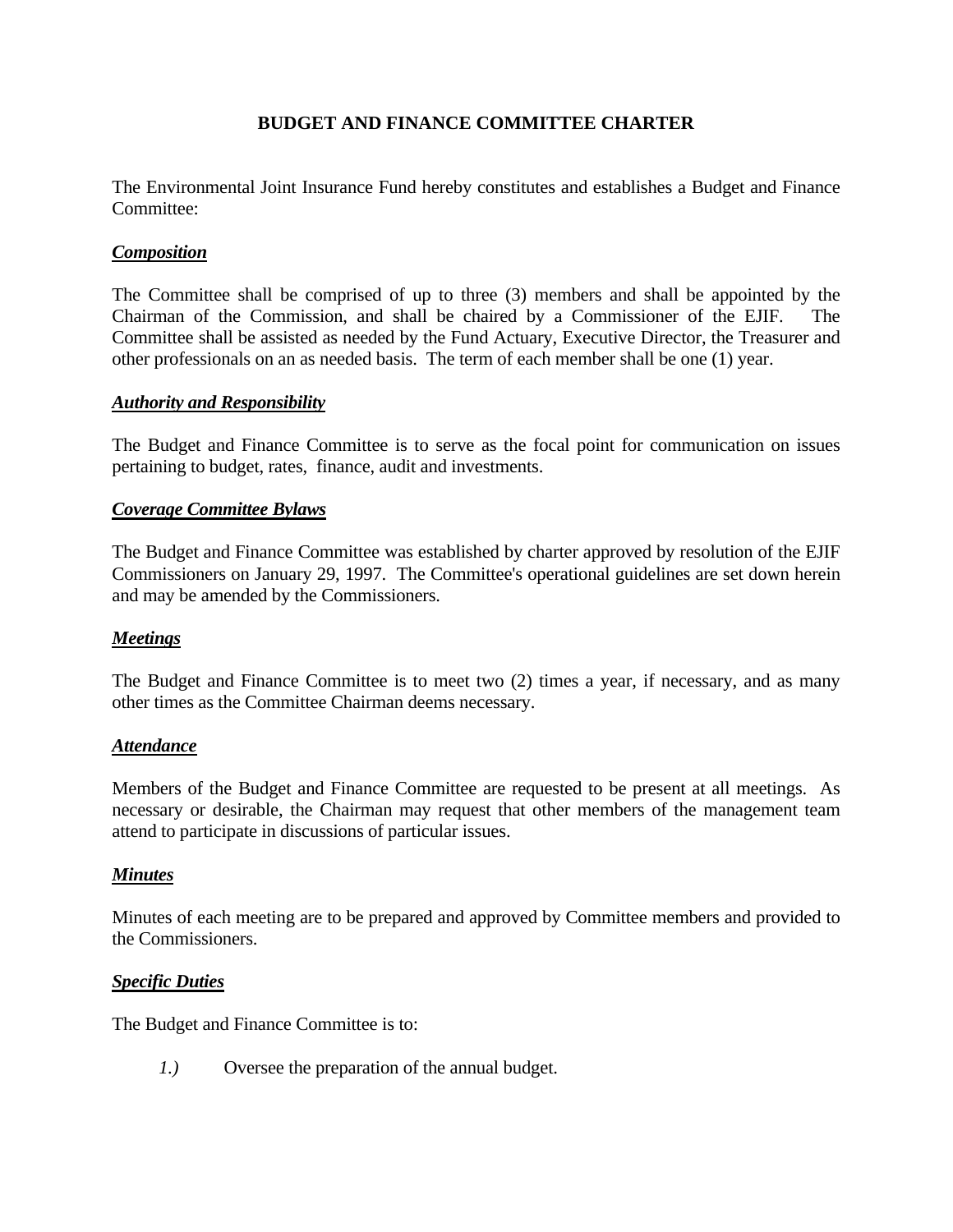- *2.)* Review with the Treasurer the preparation and implementation of the Fund's Cash and Investment Management Plan.
- *3.)* Review with the Auditor those findings and recommendations arising from the conduct of the annual audit which can improve upon the efficiency of operation or strengthen internal controls.
- *6.)* Apprise the Commissioners, through minutes and special presentations as necessary, of significant developments in the course of performing the above duties.
- *7.)* Recommend to the Commissioners any appropriate extensions or changes in the duties of the Committee.
- *8.)* Report annually to the Commissioners on the discharge of the above responsibilities.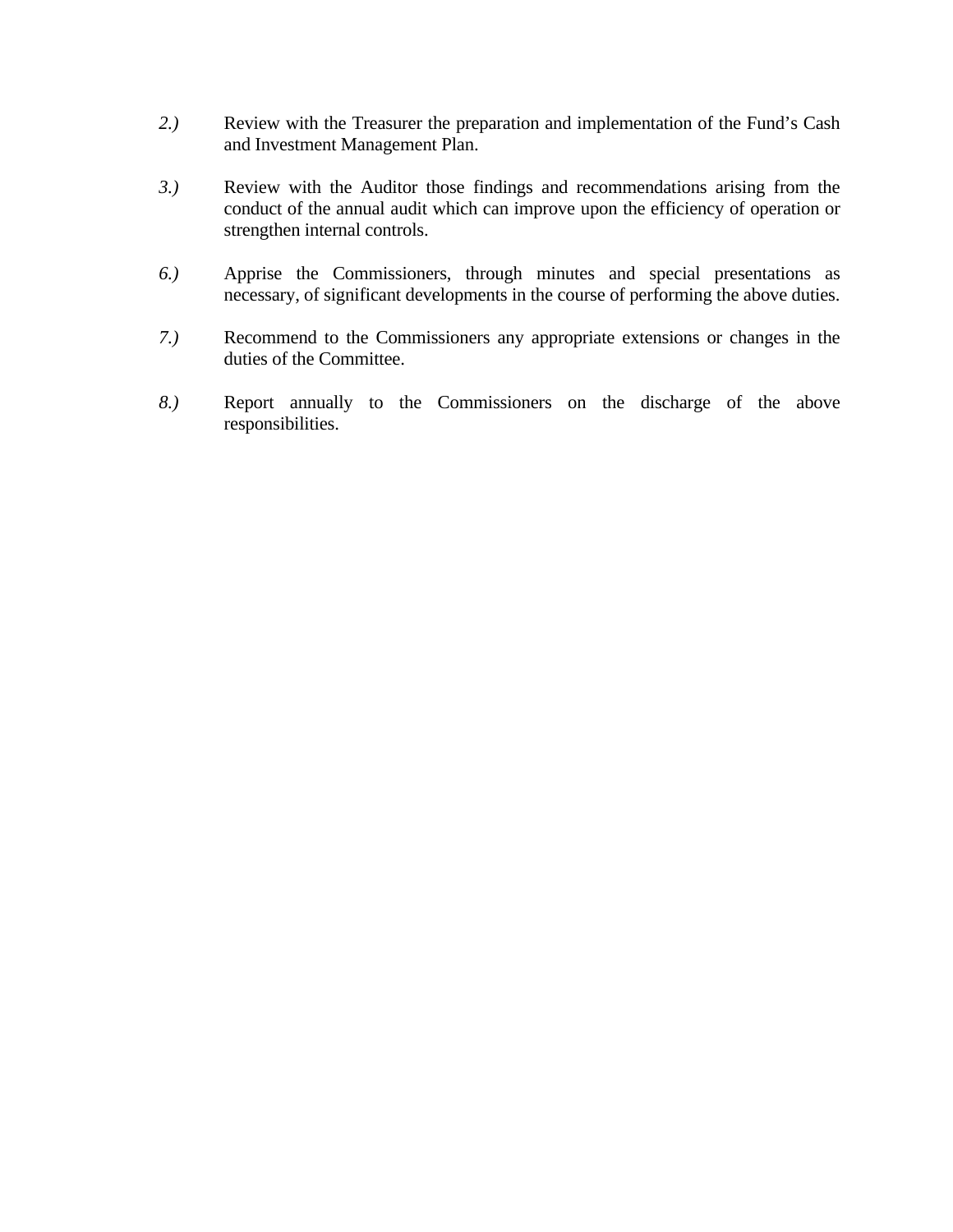#### **NEW JERSEY MUNICIPAL ENVIRONMENTAL RISK MANAGEMENT FUND BILLS LIST**

#### **Resolution No. 11-19 JANUARY 2019**

**WHEREAS,** the Treasurer has certified that funding is available to pay the following bills**:** 

**BE IT RESOLVED** that the New Jersey Municipal Environmental Risk Management Fund's Executive Board, hereby authorizes the Fund treasurer to issue warrants in payment of the following claims; and

**FURTHER**, that this authorization shall be made a permanent part of the records of the Fund.

| <b>Check Number</b><br><b>Vendor Name</b><br><b>Comment</b><br><b>Invoice Amount</b><br>001328<br>001328<br>PERMA RISK MANAGEMENT SERVICES<br><b>NOVEMBER POSTAGE</b><br>6.79<br>0.09<br>001328<br>PERMA RISK MANAGEMENT SERVICES<br><b>OCTOBER POSTAGE</b><br>6.88<br>001329<br><b>GOV AFFAIRS REP 12/18</b><br>001329<br>PRINCETON PUBLIC AFFAIRS GROUP<br>3,750.00<br>3,750.00<br>001330<br>001330<br>20.15<br>NJ ADVANCE MEDIA<br>ACCT:XNJEN0555599 - 11/7/18 - NOTICE<br>20.15<br>001331<br>001331<br><b>SHERATON ATLANTIC CITY</b><br>3 BANQ - LESS \$500 DEPOSIT IN JULY '18<br>2,350.23<br>2,350.23<br>001332<br>001332<br><b>CLAIMS ADMIN FEE 2018</b><br>26,684.00<br>PETER J. KING, ESQ<br>26,684.00<br>001333<br>001333<br>MUNICIPAL EXCESS LIABILITY JIF<br>1/3 BILLING @ FORSGATE - 9/5 & 10/17<br>1,994.62<br>1,994.62<br>001334<br>001334<br>ALLSTATE INFORMATION MANAGEMNT<br>ACCT#736 - ARC & STOR - 11.30.18<br>27.73<br>27.73<br>001335<br>001335<br>FIRST ENVIRONMENT, INC.<br>FORCL PROP 11.18<br>1,230.63<br><b>ENVIRONMENTAL 11.18</b><br>6,448.53<br>001335<br>FIRST ENVIRONMENT, INC.<br>7,679.16<br><b>Total Payments FY 2018</b><br>42,512.77<br><b>FUND YEAR 2019</b><br><b>Check Number</b><br><u>Vendor Name</u><br><b>Comment</b><br><b>Invoice Amount</b><br>001336<br>001336<br>PERMA RISK MANAGEMENT SERVICES<br><b>EXEC DIRECTOR FEE 1/19</b><br>24,229.85<br>24,229.85<br>001337<br>001337<br><b>DORSEY &amp; SEMRAU</b><br><b>ATTORNEY FEE 1/19</b><br>19,687.26<br>19,687.26 | <b>FUND YEAR 2018</b> |  |  |
|---------------------------------------------------------------------------------------------------------------------------------------------------------------------------------------------------------------------------------------------------------------------------------------------------------------------------------------------------------------------------------------------------------------------------------------------------------------------------------------------------------------------------------------------------------------------------------------------------------------------------------------------------------------------------------------------------------------------------------------------------------------------------------------------------------------------------------------------------------------------------------------------------------------------------------------------------------------------------------------------------------------------------------------------------------------------------------------------------------------------------------------------------------------------------------------------------------------------------------------------------------------------------------------------------------------------------------------------------------------------------------------------------------------------------------------------------------------------------------------------------------------------|-----------------------|--|--|
|                                                                                                                                                                                                                                                                                                                                                                                                                                                                                                                                                                                                                                                                                                                                                                                                                                                                                                                                                                                                                                                                                                                                                                                                                                                                                                                                                                                                                                                                                                                     |                       |  |  |
|                                                                                                                                                                                                                                                                                                                                                                                                                                                                                                                                                                                                                                                                                                                                                                                                                                                                                                                                                                                                                                                                                                                                                                                                                                                                                                                                                                                                                                                                                                                     |                       |  |  |
|                                                                                                                                                                                                                                                                                                                                                                                                                                                                                                                                                                                                                                                                                                                                                                                                                                                                                                                                                                                                                                                                                                                                                                                                                                                                                                                                                                                                                                                                                                                     |                       |  |  |
|                                                                                                                                                                                                                                                                                                                                                                                                                                                                                                                                                                                                                                                                                                                                                                                                                                                                                                                                                                                                                                                                                                                                                                                                                                                                                                                                                                                                                                                                                                                     |                       |  |  |
|                                                                                                                                                                                                                                                                                                                                                                                                                                                                                                                                                                                                                                                                                                                                                                                                                                                                                                                                                                                                                                                                                                                                                                                                                                                                                                                                                                                                                                                                                                                     |                       |  |  |
|                                                                                                                                                                                                                                                                                                                                                                                                                                                                                                                                                                                                                                                                                                                                                                                                                                                                                                                                                                                                                                                                                                                                                                                                                                                                                                                                                                                                                                                                                                                     |                       |  |  |
|                                                                                                                                                                                                                                                                                                                                                                                                                                                                                                                                                                                                                                                                                                                                                                                                                                                                                                                                                                                                                                                                                                                                                                                                                                                                                                                                                                                                                                                                                                                     |                       |  |  |
|                                                                                                                                                                                                                                                                                                                                                                                                                                                                                                                                                                                                                                                                                                                                                                                                                                                                                                                                                                                                                                                                                                                                                                                                                                                                                                                                                                                                                                                                                                                     |                       |  |  |
|                                                                                                                                                                                                                                                                                                                                                                                                                                                                                                                                                                                                                                                                                                                                                                                                                                                                                                                                                                                                                                                                                                                                                                                                                                                                                                                                                                                                                                                                                                                     |                       |  |  |
|                                                                                                                                                                                                                                                                                                                                                                                                                                                                                                                                                                                                                                                                                                                                                                                                                                                                                                                                                                                                                                                                                                                                                                                                                                                                                                                                                                                                                                                                                                                     |                       |  |  |
|                                                                                                                                                                                                                                                                                                                                                                                                                                                                                                                                                                                                                                                                                                                                                                                                                                                                                                                                                                                                                                                                                                                                                                                                                                                                                                                                                                                                                                                                                                                     |                       |  |  |
|                                                                                                                                                                                                                                                                                                                                                                                                                                                                                                                                                                                                                                                                                                                                                                                                                                                                                                                                                                                                                                                                                                                                                                                                                                                                                                                                                                                                                                                                                                                     |                       |  |  |
|                                                                                                                                                                                                                                                                                                                                                                                                                                                                                                                                                                                                                                                                                                                                                                                                                                                                                                                                                                                                                                                                                                                                                                                                                                                                                                                                                                                                                                                                                                                     |                       |  |  |
|                                                                                                                                                                                                                                                                                                                                                                                                                                                                                                                                                                                                                                                                                                                                                                                                                                                                                                                                                                                                                                                                                                                                                                                                                                                                                                                                                                                                                                                                                                                     |                       |  |  |
|                                                                                                                                                                                                                                                                                                                                                                                                                                                                                                                                                                                                                                                                                                                                                                                                                                                                                                                                                                                                                                                                                                                                                                                                                                                                                                                                                                                                                                                                                                                     |                       |  |  |
|                                                                                                                                                                                                                                                                                                                                                                                                                                                                                                                                                                                                                                                                                                                                                                                                                                                                                                                                                                                                                                                                                                                                                                                                                                                                                                                                                                                                                                                                                                                     |                       |  |  |
|                                                                                                                                                                                                                                                                                                                                                                                                                                                                                                                                                                                                                                                                                                                                                                                                                                                                                                                                                                                                                                                                                                                                                                                                                                                                                                                                                                                                                                                                                                                     |                       |  |  |
|                                                                                                                                                                                                                                                                                                                                                                                                                                                                                                                                                                                                                                                                                                                                                                                                                                                                                                                                                                                                                                                                                                                                                                                                                                                                                                                                                                                                                                                                                                                     |                       |  |  |
|                                                                                                                                                                                                                                                                                                                                                                                                                                                                                                                                                                                                                                                                                                                                                                                                                                                                                                                                                                                                                                                                                                                                                                                                                                                                                                                                                                                                                                                                                                                     |                       |  |  |
|                                                                                                                                                                                                                                                                                                                                                                                                                                                                                                                                                                                                                                                                                                                                                                                                                                                                                                                                                                                                                                                                                                                                                                                                                                                                                                                                                                                                                                                                                                                     |                       |  |  |
|                                                                                                                                                                                                                                                                                                                                                                                                                                                                                                                                                                                                                                                                                                                                                                                                                                                                                                                                                                                                                                                                                                                                                                                                                                                                                                                                                                                                                                                                                                                     |                       |  |  |
|                                                                                                                                                                                                                                                                                                                                                                                                                                                                                                                                                                                                                                                                                                                                                                                                                                                                                                                                                                                                                                                                                                                                                                                                                                                                                                                                                                                                                                                                                                                     |                       |  |  |
|                                                                                                                                                                                                                                                                                                                                                                                                                                                                                                                                                                                                                                                                                                                                                                                                                                                                                                                                                                                                                                                                                                                                                                                                                                                                                                                                                                                                                                                                                                                     |                       |  |  |
|                                                                                                                                                                                                                                                                                                                                                                                                                                                                                                                                                                                                                                                                                                                                                                                                                                                                                                                                                                                                                                                                                                                                                                                                                                                                                                                                                                                                                                                                                                                     |                       |  |  |
|                                                                                                                                                                                                                                                                                                                                                                                                                                                                                                                                                                                                                                                                                                                                                                                                                                                                                                                                                                                                                                                                                                                                                                                                                                                                                                                                                                                                                                                                                                                     |                       |  |  |
|                                                                                                                                                                                                                                                                                                                                                                                                                                                                                                                                                                                                                                                                                                                                                                                                                                                                                                                                                                                                                                                                                                                                                                                                                                                                                                                                                                                                                                                                                                                     |                       |  |  |
|                                                                                                                                                                                                                                                                                                                                                                                                                                                                                                                                                                                                                                                                                                                                                                                                                                                                                                                                                                                                                                                                                                                                                                                                                                                                                                                                                                                                                                                                                                                     |                       |  |  |
|                                                                                                                                                                                                                                                                                                                                                                                                                                                                                                                                                                                                                                                                                                                                                                                                                                                                                                                                                                                                                                                                                                                                                                                                                                                                                                                                                                                                                                                                                                                     |                       |  |  |
|                                                                                                                                                                                                                                                                                                                                                                                                                                                                                                                                                                                                                                                                                                                                                                                                                                                                                                                                                                                                                                                                                                                                                                                                                                                                                                                                                                                                                                                                                                                     |                       |  |  |
|                                                                                                                                                                                                                                                                                                                                                                                                                                                                                                                                                                                                                                                                                                                                                                                                                                                                                                                                                                                                                                                                                                                                                                                                                                                                                                                                                                                                                                                                                                                     |                       |  |  |
|                                                                                                                                                                                                                                                                                                                                                                                                                                                                                                                                                                                                                                                                                                                                                                                                                                                                                                                                                                                                                                                                                                                                                                                                                                                                                                                                                                                                                                                                                                                     |                       |  |  |
|                                                                                                                                                                                                                                                                                                                                                                                                                                                                                                                                                                                                                                                                                                                                                                                                                                                                                                                                                                                                                                                                                                                                                                                                                                                                                                                                                                                                                                                                                                                     |                       |  |  |
|                                                                                                                                                                                                                                                                                                                                                                                                                                                                                                                                                                                                                                                                                                                                                                                                                                                                                                                                                                                                                                                                                                                                                                                                                                                                                                                                                                                                                                                                                                                     |                       |  |  |
|                                                                                                                                                                                                                                                                                                                                                                                                                                                                                                                                                                                                                                                                                                                                                                                                                                                                                                                                                                                                                                                                                                                                                                                                                                                                                                                                                                                                                                                                                                                     |                       |  |  |
|                                                                                                                                                                                                                                                                                                                                                                                                                                                                                                                                                                                                                                                                                                                                                                                                                                                                                                                                                                                                                                                                                                                                                                                                                                                                                                                                                                                                                                                                                                                     | 001338                |  |  |

001338 CHARLES CUCCIA TREASURER FEE 1/19 1.673.08